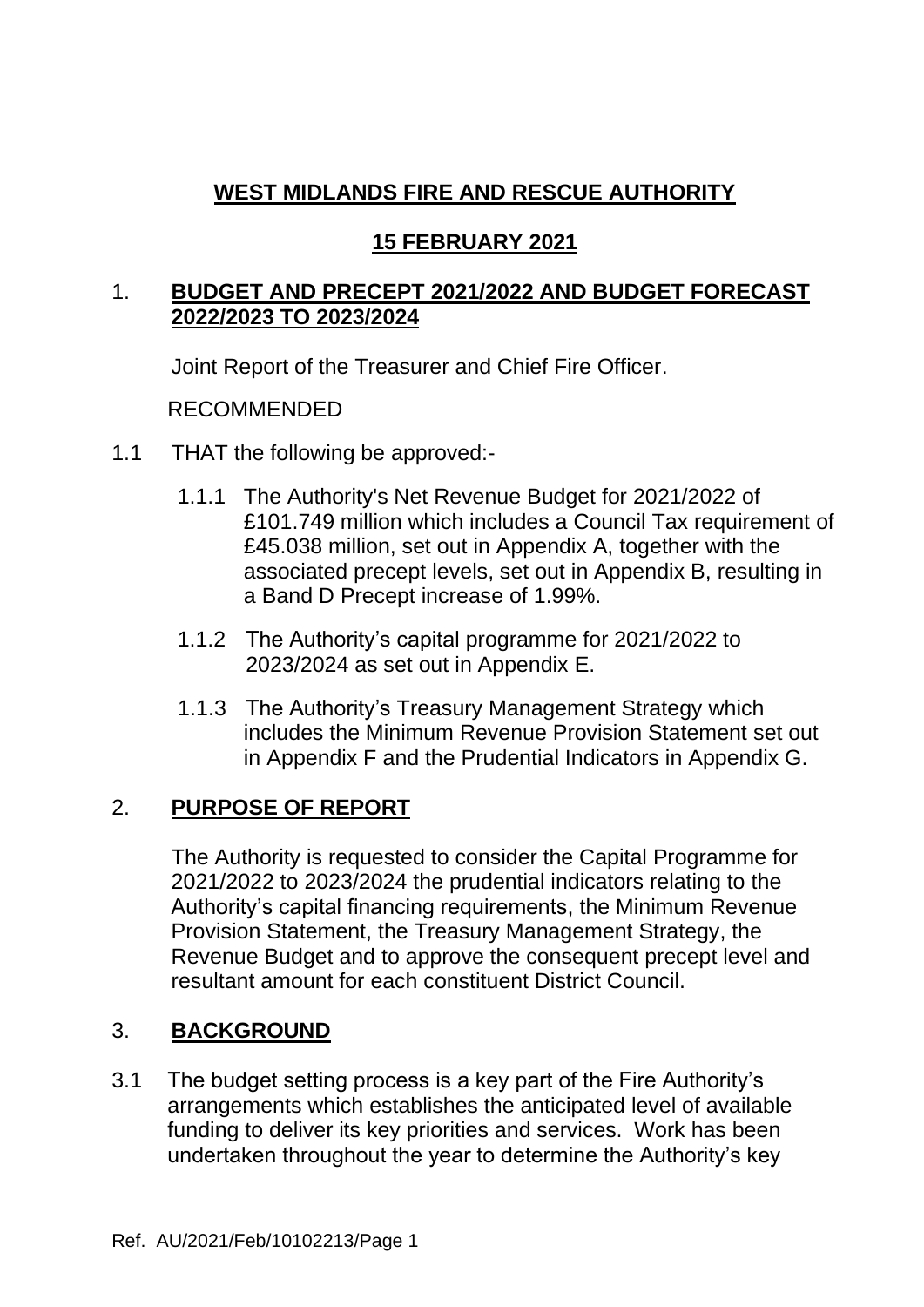priorities, outcomes and strategic objectives contained in the 3 Year Strategy 2021-24 and Annual Plan 2021-22.

- 3.2 On 21 October 2020, the Treasury confirmed the decision of the Chancellor and Prime Minister that the Comprehensive Spending Review would only set departmental budgets for 2021/22 rather than the anticipated next three or four years, due to the economic disruption caused by COVID-19. Given the uncertainty created by the convergence of COVID-19 and Brexit, it was understandable why the Government opted for a one-year spending round. However, this does not remove the fundamental principle that multi-year settlements are a more effective way of managing resources, aligned to longer term planning. Furthermore, the Government's emergency COVID-19 measures will eventually need to be accounted for. This consideration has been reflected at Policy Planning forums since October 2020 with a recognition of potential funding reductions that could impact the Authority from 2022/23 onwards.
- 3.3 As part of the Chancellor's Spending Review announcement on 25 November 2020, it was indicated that there would be a pay 'pause' in 2021 for public sector workers, other than the NHS and employees on lower wages.
- 3.4 The Fire Authority's provisional budget position was presented at the District Leaders meeting on 16 December 2020. The District Leaders were supportive of the Fire Service and specifically indicated they would support more flexibility in the Council Tax Referendum limits which applied to the Fire Service so that Council Tax for Band D properties could be increased by £5 rather than the anticipated 2% referendum limit.
- 3.5 On 17 December 2020, the Secretary of State for Ministry of Housing, Communities and Local Government (MHCLG) announced the provisional settlement for 2021/22 at £53.002m, resulting in a core funding increase of £0.106m (0.2%). The Government also proposed a Council Tax referendum threshold of 2% for Fire and Rescue Authorities.
- 3.6 Fire Authority Members received an overview of the provisional 2021/22 finance settlement, together with an indication that there was likely to be a reduction in the Council Tax base and a collection rate deficit in the current year as part of the Policy Planning Forum on 11 January 2021.
- 3.7 On 4 February 2021, MHCLG confirmed the Authority's 2021/22 total core funding.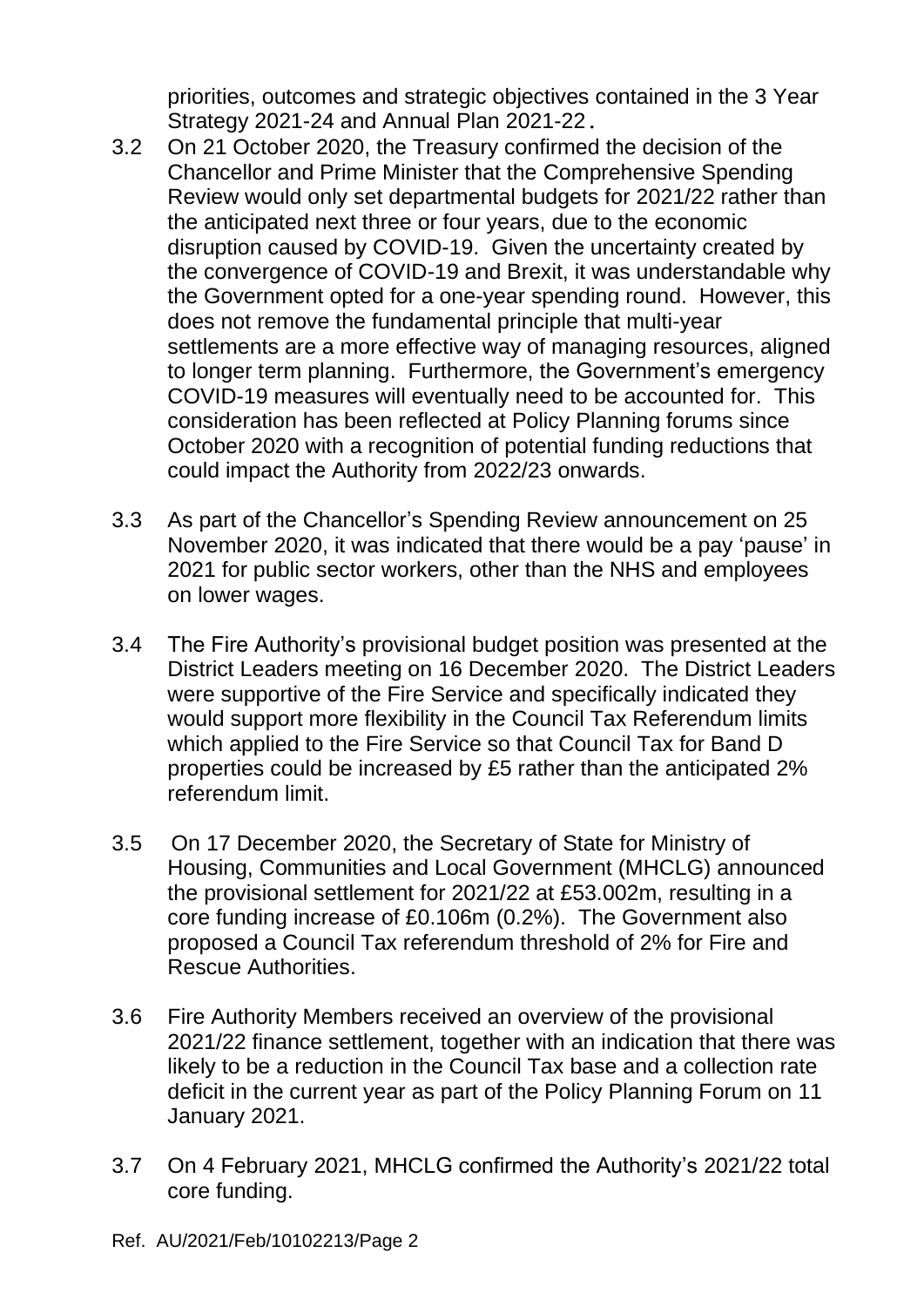- 3.8 The Corporate Risk Register has identified a number of major risks that would seriously affect the Authority's ability to carry out its functions. The very nature of the risks have made it extremely difficult to quantify any funding impact that would arise were the risk to materialise and in the short term would result in a demand on the Authority's General Balances, which are identified in Section 6 of this report.
- 3.9 The funding settlement is a one year only arrangement. Whilst there have been indications that some public sector services may receive growth when the anticipated Comprehensive Spending Review process is clarified (circa October/November 2021), potentially for a three year funding settlement period, some Services, including the Fire Service, are anticipating reductions to core funding.
- 3.10 Potential funding reductions have been highlighted at recent Policy Planning Forums and that if reductions of the scale indicated in Appendix I (a 5% year on year illustrative reduction but with a recognition reductions could be at a higher level) were to materialise, there would be a need to make compensating Service savings in order to achieve a balanced budget position. Because of the chronic impact of the reductions made to support services during the austerity period from 2010/2011, rather than protect the 'front line' as far as possible, there will be a need to identify transformation/efficiency savings from service delivery areas.
- 3.11 In addition, there are ongoing budget uncertainties, particularly Firefighter pension related issues, that have significant funding implications but at this stage still remain unclear in terms of ongoing cost and whether those costs will need to be found by Fire and Rescue Authorities and/or by Government funding.
- 3.12 Therefore, whilst the Government funding allocation in 2021/22 is marginally higher in cash terms compared to 2020/21, a high level of caution still needs to be applied to future financial years as the funding position remains volatile for the Fire sector, not least because of anticipated reductions in Government funding allocations from 2022/23 onwards.
- 3.13 As part of the proposed 2021/22 budget arrangements, the ongoing flexible appliance availability process will be required with a target saving of £3.8M.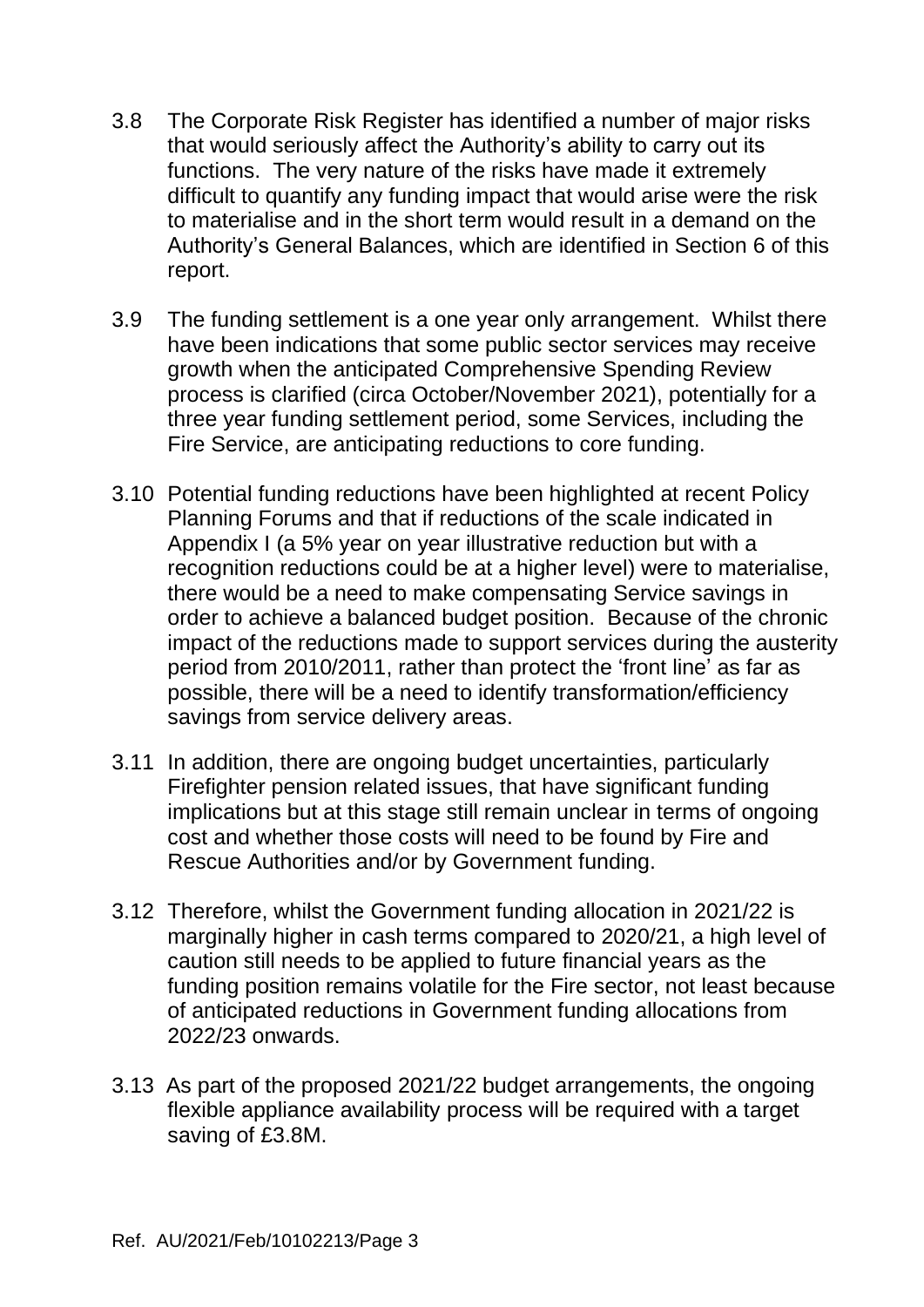3.14 Details of the proposed 2021/22 budget are set out in Appendix A, together with revisions to the current year's budget (the 2021/22 budget is replicated for information in the management reporting format in Appendix C).

### **Business Rates Retention**

- 3.15 The Business Rates Retention Scheme was introduced in April 2013 and provides a direct link between business rates growth and the amount of money local authorities have to spend on local people and services. Local Authorities are able to keep 50% of the business rates revenue, adjusted for any growth or reduction on the revenue that is generated in their area. This is intended to provide a strong financial incentive for Authorities to promote economic growth.
- 3.16 The main impact on this Authority is that a proportion of income previously paid by the Government is received via the 7 West Midlands Metropolitan Councils. Under these arrangements this Authority is entitled to a payment equivalent to 2% of the amount of Business Rates retained by the 7 West Midlands Councils. This is approximately £10m.
- 3.17 The Chancellor announced in the Spending Review in November 2015 the intention to localise 100% of business rates to local authorities by 2019/20. However, this intention was modified in an announcement by the Secretary of State for MHCLG as part of the provisional settlement for 2019/20, indicating the Government's aim was to increase the local share of business rates retention to 75% from 2020/21 in a way that was fiscally neutral and ensured local councils would have the levers and incentives they needed to grow their local economies.
- 3.18 In September 2019, the Secretary of State for MHCLG announced that the implementation of changes to local government funding including business rates retention had been postponed. Authorities were notified that in order to provide certainty and stability for 2020/21, there would be a delay to the introduction of the scheme until 2021/22, a year later than planned. These plans have subsequently been deferred again, until at least 2022/23.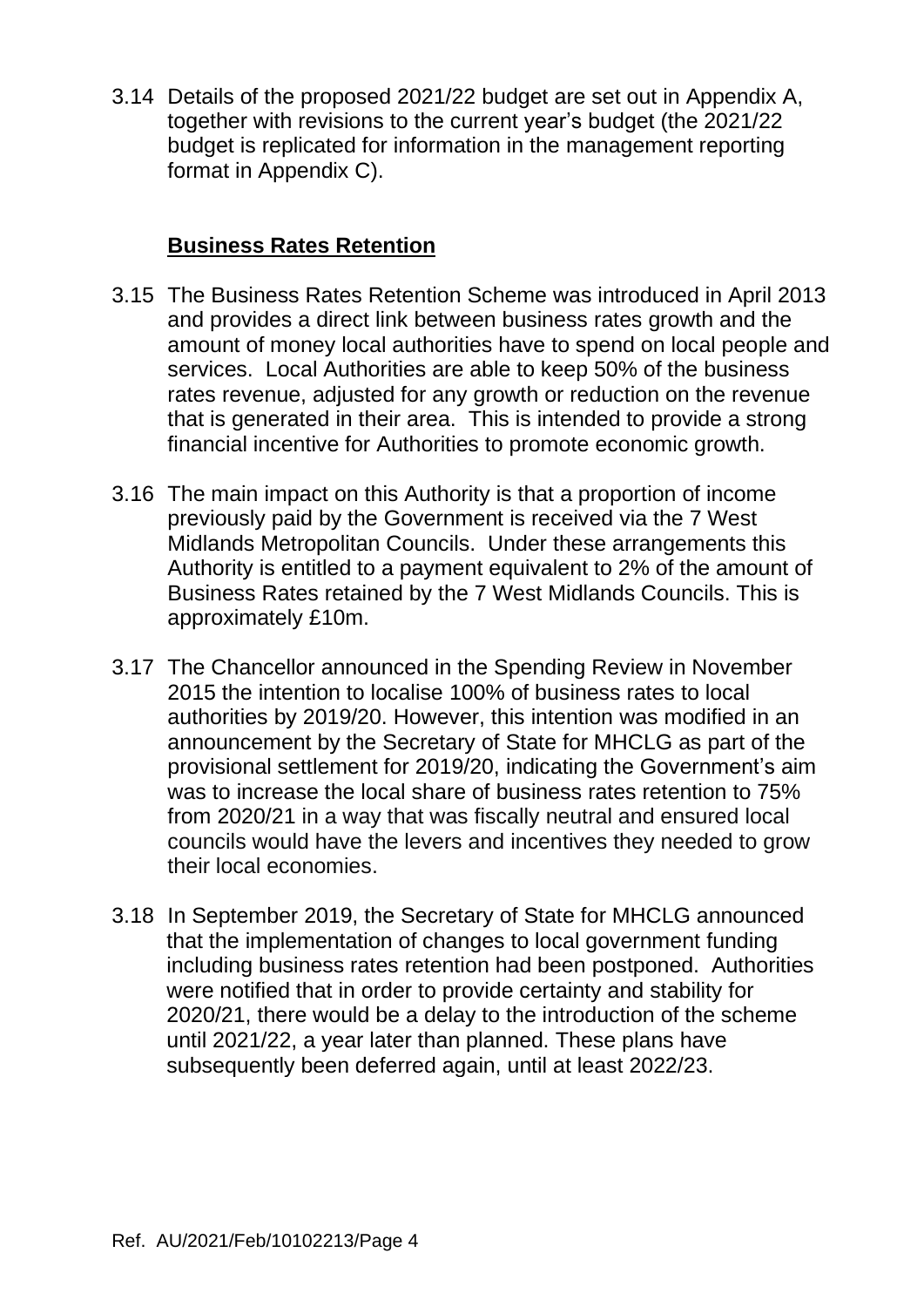## **Fair Funding Review**

- 3.19 The Fair Funding Review will affect how funding is allocated and redistributed between local authorities and would set new funding baselines for every Fire and Rescue Authority. It will not consider the overall quantum of funding available for the Fire Sector (which is a matter for the Spending Review) but will determine the relative share received by each individual Fire and Rescue Authority from the total Fire Service funding received from Central Government.
- 3.20 The initial review identified a strong rationale for retaining a separate funding formula for Fire and Rescue Services in the needs assessment and the Government provisionally identified the cost drivers with the greatest impact for Fire and Rescue Services spending as follows:
	- total population,
	- deprivation, and
	- proportion of residents aged 65 and over
- 3.21 The Government did not produce any 'exemplifications' of what the impact might be for each individual Fire and Rescue Authority but did indicate there could potentially be significant changes compared to the current funding shares. If the Government were minded to minimise the change in sector funding shares, an option is to update the existing Fire funding formula as far as possible. This would involve updating the indicators in the current funding formula (where possible) and keeping the original weightings as well as the supplementary top-ups.
- 3.22 Further work is required to identify an appropriate approach to develop the new funding formula for the Fire Service. The Government has indicated it will sense-check the results of any analysis with experts in the sector, including the National Fire Chiefs Council. Subject to the outcome from consultations and additional analytical work, the Government will form a view on the best approach. It was originally proposed that the new arrangements would be introduced from 2021/22 but this has now been deferred until at least 2022/23. However, this review adds another complexity and volatility to long term financial planning.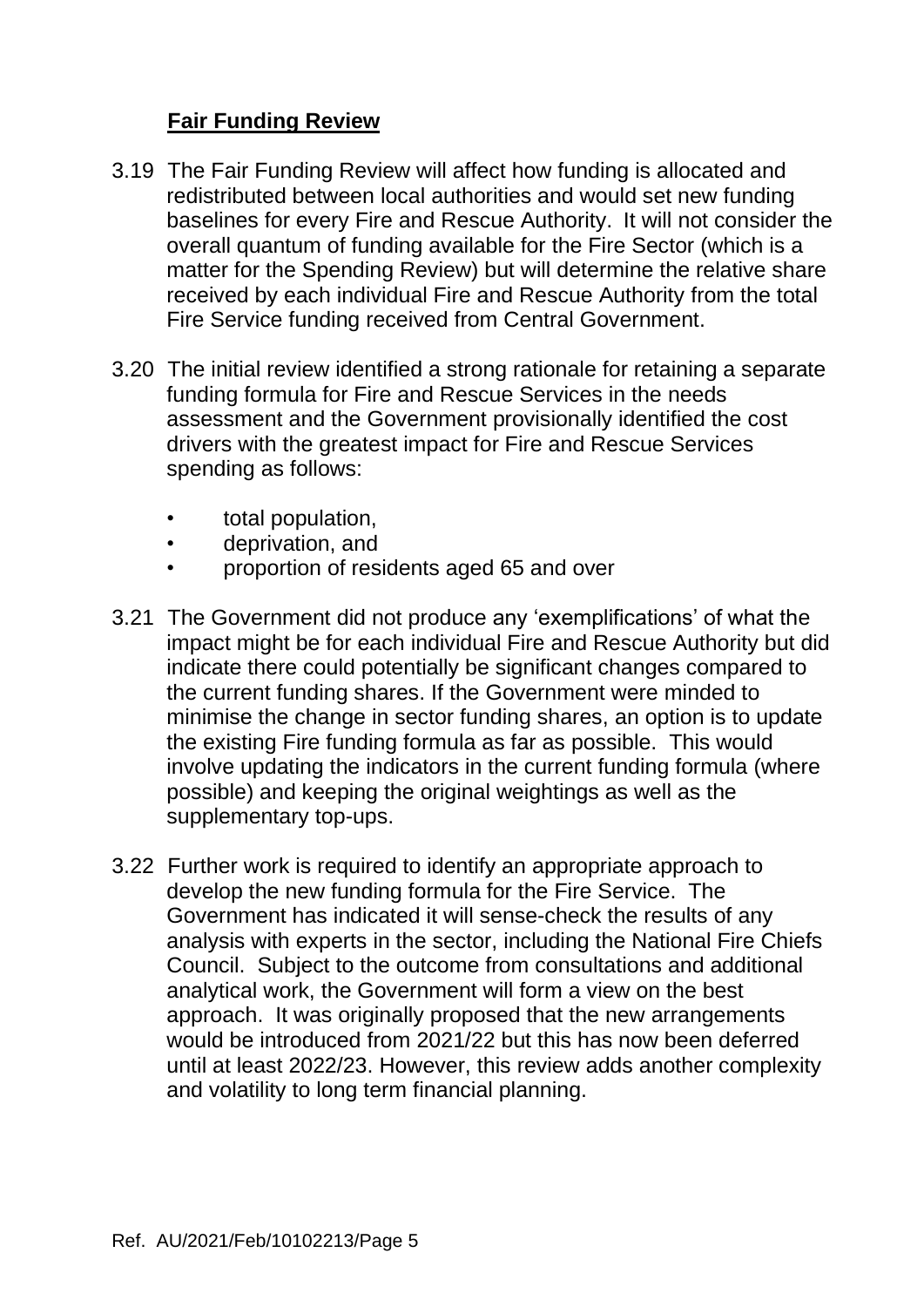## **Update 3 Year Strategy 2021-24 and Annual Plan 2021-22**

- 3.23 A key element of developing the Authority's plans is to seek the opinions of those people that live, work and travel within the West Midlands. As part of this, a public consultation is undertaken every three years and/or when changes to the core services are being considered by the Authority.
- 3.24 The Authority consulted the public in 2020. This provides the opportunity for the public to influence the way the Service works. The Community Safety Strategy (the Community Risk Management Plan) is the risk analysis which identifies what the risk profile of the West Midlands community is and provides analysis of where resources are required to enable effective management of these risks in order to achieve a five-minute risk based attendance standard for the most serious emergencies.
- 3.25 The "3 Year Strategy 2021-24 and Annual Plan 2021-22" sets the Authority's strategic direction for the next three years and defines those outcomes, priorities and strategic objectives, for the first year, which are to be provided with the available resources in 2021/22 and forecasted reductions in future years.

## **Firefighters' Pension Scheme – Employers' Contributions**

- 3.26 HM Treasury announced changes to the discount rate for unfunded public sector pensions on 6 September 2018. This, combined with the earlier 2016 Budget announcement, resulted in a reduction to the discount rate from 3% to 2.4%, and had the effect of increasing the employer contributions (to include ill-health costs) from an average 17.6% to 30.2% from April 2019.
- 3.27 The Government Actuary's Department estimated that the additional cost to the Fire sector would be around £125m per annum. However, HM Treasury provided additional funding in 2019/20 in order to mitigate most of this increase, with the sector paying only the additional costs announced at the Budget 2016 (a reduction in the discount rate from 3% to 2.8%). This meant that the Fire sector paid approximately £10m of the additional costs in 2019/20, with the remaining £115m being provided via a grant under the s31 Local Government Act 2003.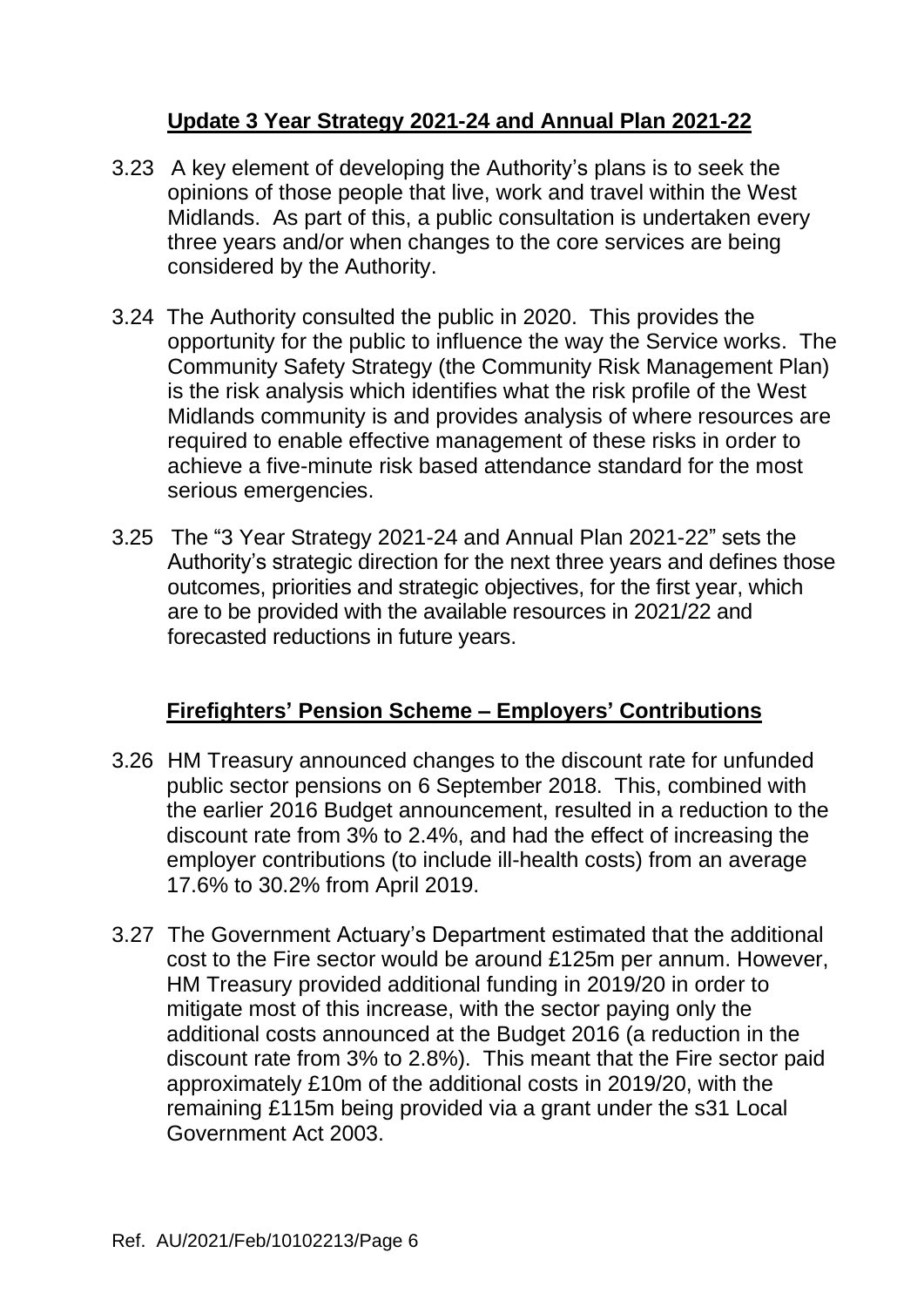3.28 For this Authority the increase in the 2019/20 Employer's Pension contributions was estimated to be £6.2m. A s31 government grant of £5.7m was allocated in 2019/20 and 2020/21. An equivalent level of grant has been allocated for 2021/22.

### **Firefighters' Pension Scheme – Court of Appeal Judgement**

- 3.29 On 20 December 2018, the Court of Appeal handed down the judgement in the Firefighters' transitional appeals case, finding that the transitional protections introduced with the new Pension scheme in 2015 were unlawfully discriminatory on grounds of age.
- 3.30 The decision relates only to the transitional protection arrangements in the 2015 firefighters' pension scheme that applied to members of the 1992 Firefighters' Pension scheme and whether these are discriminatory. It does not address the introduction of that scheme itself by the primary legislation of the Public Service Pensions Act 2013.
- 3.31 On 18th December 2019 the Employment Tribunal issued an interim Order which provided claimants with a right to be treated as if they had met the criteria for full protection under the scheme rules. Following the Publication of this Order the Government made a written statement and launched a Consultation on removing the discrimination from all Public Service Pension Schemes. The consultation closed on 11th October 2020 and the Governments response was published on 4th February 2021.
- 3.32 The response proposes that scheme members with benefits in the legacy schemes, those that existed before 1st April 2015, should have the opportunity to have their benefits calculated as if their membership of those schemes had continued until 31st March 2022. From 1st April 2022 all employees will be moved into the reformed pension scheme. In the case of Firefighters this will be the 2015 Firefighters Pension scheme. As each individual member will be able to select from a choice of benefits, each of which will have a different rate of employer contributions, the exact impact on the scheme as a whole is difficult to accurately forecast, though previous estimates have considered a potential figure of £1.5M per annum.
- 3.33 As the response has only been published recently it has not yet been possible to fully evaluate the impact of the proposed changes. As a result, for the purpose of setting the 2021/22 and medium-term budget requirements, pension budgets have been calculated based on the current regulations.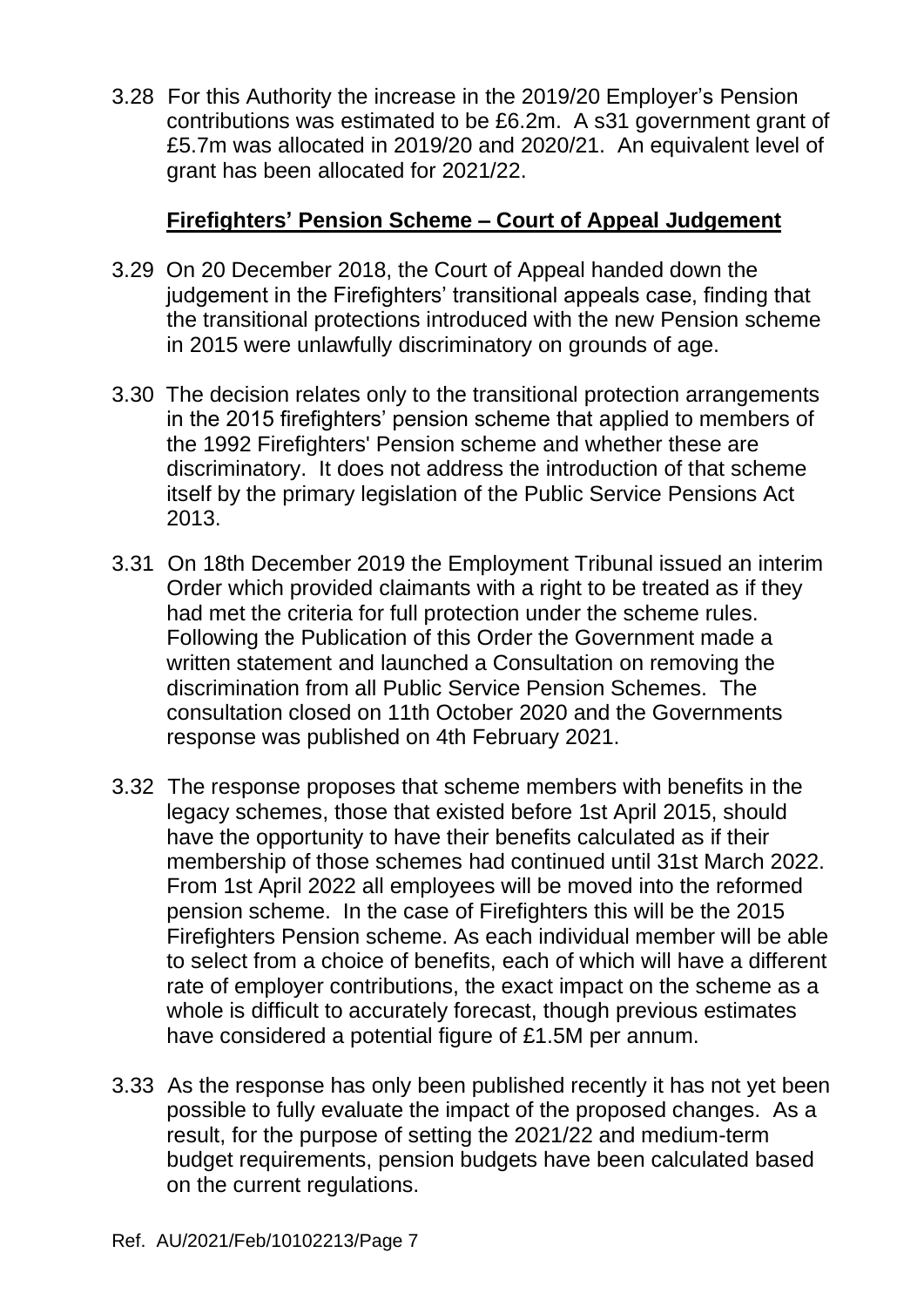## **COVID-19 Funding for Local Government in 2021/22**

3.34 The Government published details of the Local Government COVID-19 Support Package for 2021/22 by announcing allocations for Local Authorities on the £1.55 billion of additional unringfenced funding, following up on the commitments made in the 2020 Spending Review.

### 3.35 Council Tax Support Funding

The 2020 Spending Review announced £670 million of funding to enable local authorities to continue reducing council tax bills for those least able to pay, including households financially hard-hit by the pandemic. Indicative allocations were announced on 11 January 2021 which confirmed the Authority's allocation of £1.418 million. This will be offset by increased costs incurred by the West Midlands Local Authorities of providing local council tax support.

#### 3.36 Collection Fund Irrecoverable Losses

The 2020 Spending Review also announced funding worth an estimated £800 million, whereby the Government will compensate Local Authorities for 75% of irrecoverable losses in council tax and business rates income in respect of 2020/21. At the time of publishing this report, provisional allocations have not been announced.

#### 3.37 Sales Fees and Charges Scheme

The Government has proposed a continuation of the scheme that is currently in operation in 2020/21, for the first 3 months of the 2021/22 financial year.

#### 3.38 COVID-19 Grants

During 2020/21, the Authority received two separate Covid-19 related funding allocations amounting to £2.786 million. No further allocations have been indicated at this stage.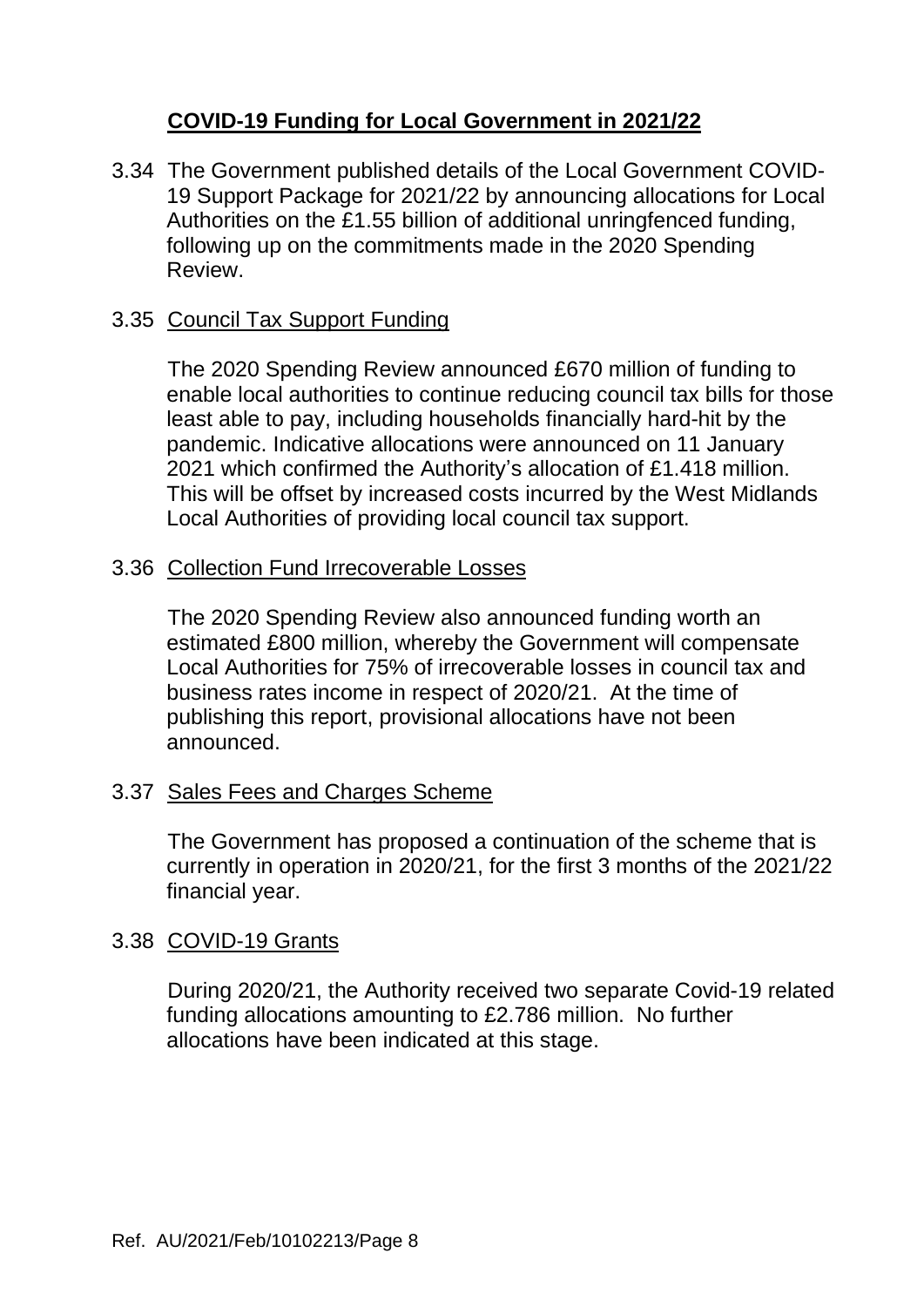### 4. **PRECEPT 2021/2022**

- 4.1 Under the Council Tax arrangements, the allocation of the total sum required by the Authority between constituent District Councils is based on the relevant tax base for each District.
- 4.2 All District Councils have now formally set their Council Tax base and have notified the Authority accordingly. The total relevant Council Tax base for the Authority is 714,480.38 (719,757.23 in 2020/21). The Council Tax base has reduced by 0.73% which for the Authority is a reduction to its funding of approx. £330k.
- 4.3 In addition, the District Councils have also confirmed their Council Tax surplus/deficits which has resulted in an overall deficit for the Authority of £610k. However, the Government announced that they would amend secondary legislation to allow Authorities to spread the estimated deficit on the 2020/21 Collection Fund over the three years 2021/22 to 2023/24, following concerns that spending on local services could be significantly curtailed and/or Authorities' financial viability put at risk in 2021/22. For this Authority, the spread of the deficit is £272k in 2021/22, £169k in 2022/23 and £169k in 2023/24.
- 4.4 The appropriate precept has now been calculated for each District and is set out in Appendix B, paragraph 1.4, for the Authority's approval.
- 4.5 The Council Tax at Band D for 2021/22 would be £63.04, an increase of 1.99% (£1.23) per annum.

## 5. **FUNDING OF EXPENDITURE 2021/2022**

The final figures from external funding sources have now been notified and are included in the table below:

|                                                   | £000    |
|---------------------------------------------------|---------|
| <b>Core Funding</b>                               | 53,002  |
| Section 31 Grant                                  | 2,563   |
| <b>Local Council Tax Support Grant</b>            | 1,418   |
| <b>Share of Collection Fund Surplus/(Deficit)</b> | (272)   |
| <b>Council Tax</b>                                | 45,038  |
| <b>Net Revenue Budget</b>                         | 101,749 |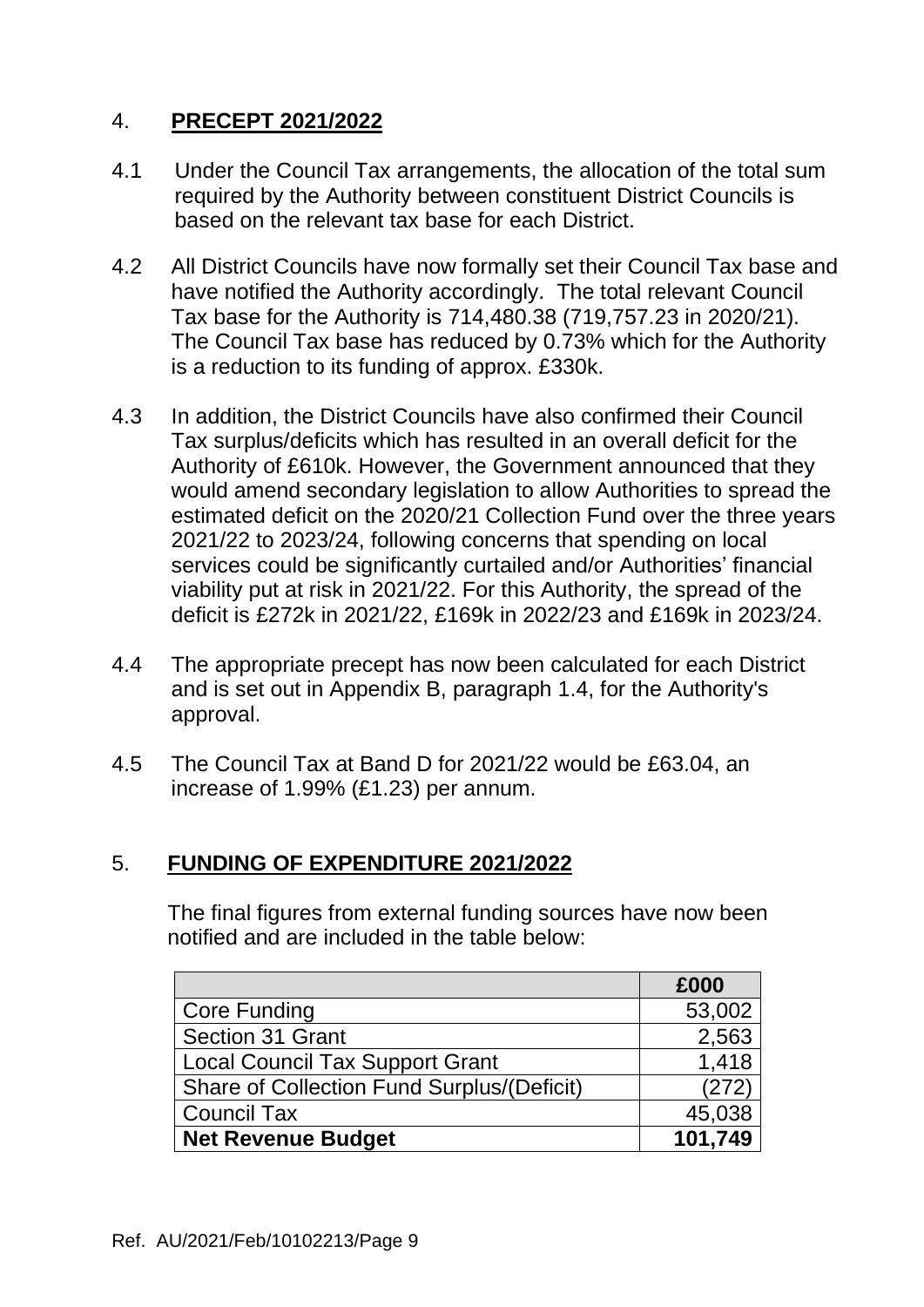In addition to external funding, it is estimated that the Authority will generate income of £2.969m (£3.243m in 2020/21) (Appendix D). The 2021/22 budget does not assume the use of any general balances.

## 6. **GENERAL BALANCES STRATEGY**

- 6.1 Based on the current forecast of net expenditure in 2020/2021, the Authority's General Balances at 1 April 2021 would be approximately £6 million. At this level, the amount of General Balances would equate to approximately 6% of the Authority's 2021/2022 Net Revenue Budget. The actual level of General Balances at 1 April 2021 will not be determined until the completion of the Authority's 2020/21 closedown of accounts process.
- 6.2 As part of considering the Authority's 2021/22 budget, following notification of the core funding settlement, the overall funding does not require the use of General Balances to support the Net Revenue Budget requirement. This would therefore result in the Authority's available General Balances remaining at approximately £6 million by the end of 2021/2022 (6% of the Authority's 2021/2022 Net Revenue Budget).
- 6.3 The funding settlement for 2021/22 is a one year only arrangement. There is no clarity over funding levels, nationally and/or locally, after that date. This hampers meaningful financial planning at a time when central government grant funding is the lowest it has been for decades and demand pressures are increasing.
- 6.4 Additional potential budget pressures, e.g. anticipated increases in firefighter pension employer rates, further anticipated Government funding reductions from 2022/23 onwards and a lack of any direct capital and transformation funding being available, means that the estimated level of General Balances of approximately £6m million by the end of 2021/22 is considered appropriate given the issues highlighted.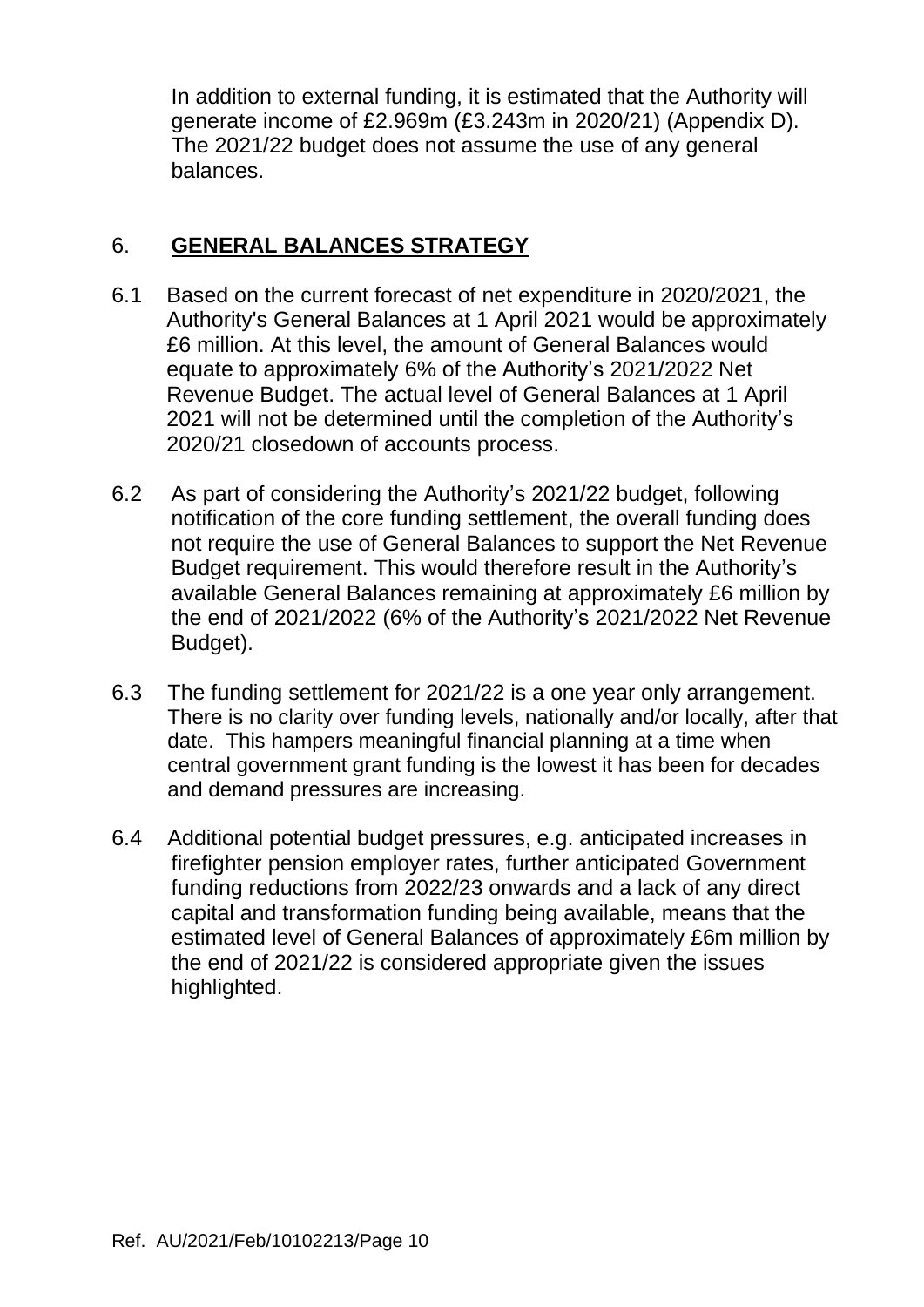## 7. **CAPITAL PROGRAMME**

- 7.1 At the Authority meeting on 17 February 2020, consideration and approval was given to the current three-year Capital Programme. The Programme has been monitored during the year at Authority meetings.
- 7.2 It is estimated that commitments in respect of those projects which make up the proposed capital programme, is as follows:

|           | £m    |
|-----------|-------|
| 2021/2022 | 7.763 |
| 2022/2023 | 3.109 |
| 2023/2024 | 4.021 |

The full list of projects is shown on Appendix E.

- 7.3 A forecast of resources covering the period 2021/22 to 2023/2024 is shown below:
- 7.4 The table below compares the expenditure on those projects within the capital programme which are committed against a forecast of projected resources for the period 2021/22 to 2023/2024.

|                                  | 2021/22 | 2022/23 | 2023/24 |
|----------------------------------|---------|---------|---------|
|                                  | £m      | £m      | £m      |
| <b>Capital Receipts</b>          |         |         | 2.249   |
| <b>Capital Grants</b>            |         |         |         |
| <b>Revenue Funding</b>           | 7.763   | 3.109   | 0.396   |
| Total                            |         | 3.109   |         |
| <b>Capital Resources</b>         | 7.763   |         | 2.645   |
| <b>Less: Commitments</b>         | 7.763   | 3.109   | 4.021   |
| <b>Funding Surplus/(Deficit)</b> |         |         | (1.376) |

- 7.5 At the time of announcing the funding settlement for 2021/22, no specific announcements have been made by the MHCLG in relation to capital funding. The lack of any specific capital funding allocations continues to be an issue for the Fire sector which central Government have been asked to address.
- 7.6 The Authority's capital programme has predominantly been funded by earmarked reserves and this continues to be the case over the period 2021/22 to 2023/24. However, because of the ongoing use of earmarked reserves it needs to be highlighted that at this stage there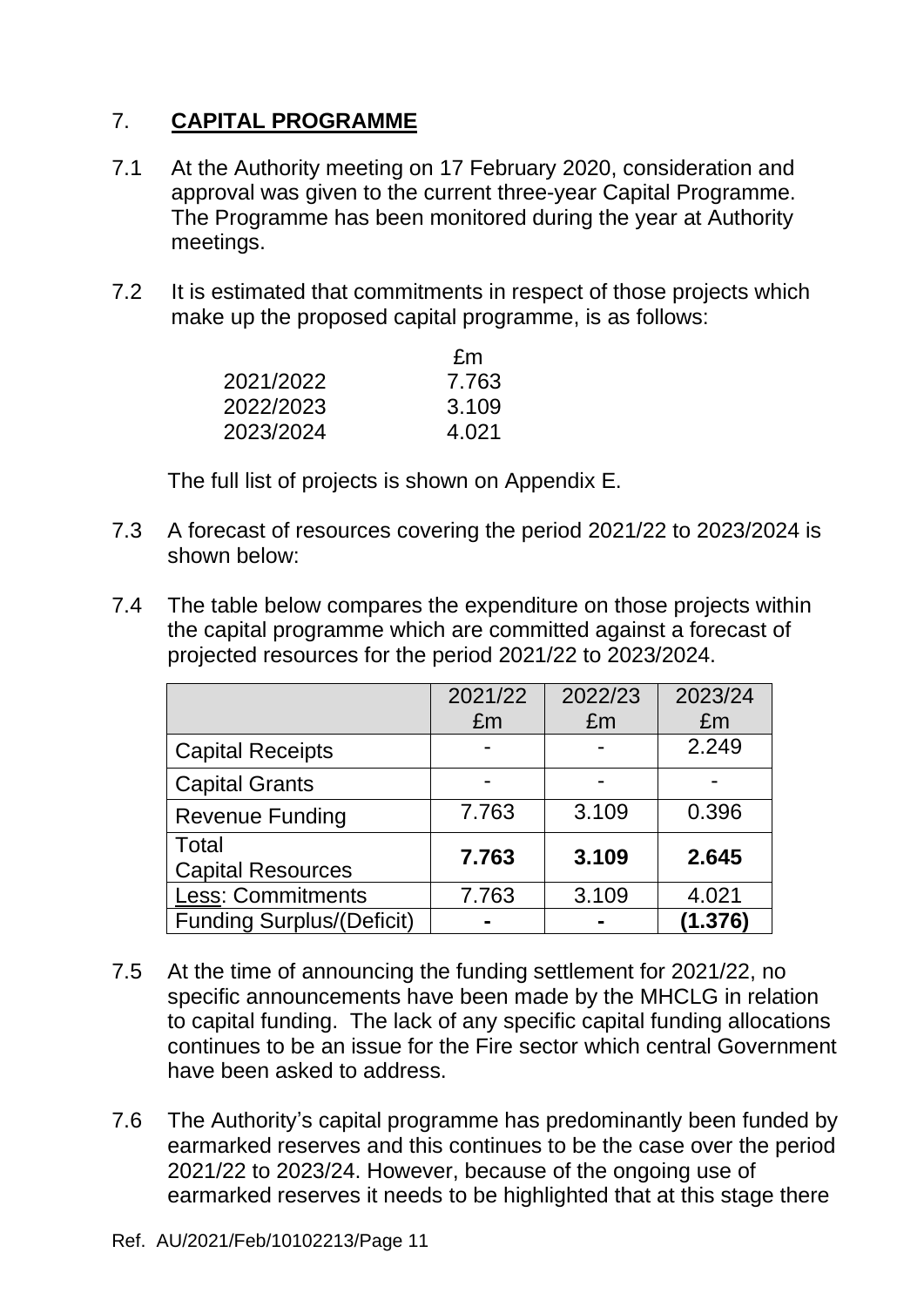is a deficit in the capital programme summarised in the above Table, specifically in 2023/24.

## 8. **TREASURY MANAGEMENT AND THE PRUDENTIAL CODE**

- 8.1 The Fire Authority recognises the importance of Treasury Management to the economy and efficiency of its finances. It also recognises that delivering quality services in this area requires expertise and skills that can best be provided by specialist professions from external organisations.
- 8.2 West Midlands Fire Service's Treasury Management functions are provided by Sandwell MBC who have in turn appointed external advisors to support them. The Fire Authority has also linked its appointment of bankers to that of Sandwell MBC in order to benefit from efficiencies in tendering, cash flow management and investment.
- 8.3 The Treasury Management Strategy for 2021/22 is set out in Appendix F.
- 8.4 Under the Local Government Act 2003, credit approvals were abolished, and a new prudential capital finance system was introduced from 1 April 2004. CIPFA has prepared a Prudential Code which underpins the system of capital finance. Local authorities are required by Regulation to have regard to the Prudential Code under Part 1 of the Local Government Act 2003.
- 8.5 The key objectives of the Prudential Code are to ensure that the capital investment plans of the Authority are affordable, prudent and sustainable. A further key objective is to ensure that treasury management decisions are taken in accordance with good professional practice and in a manner that supports prudence, affordability and sustainability.
- 8.6 To demonstrate that local authorities have fulfilled these objectives, the Prudential Code sets out the indicators that must be used and the factors that must be taken into account. The indicators are designed to support and record local decision making.
- 8.7 The Prudential Indicators that have been calculated for this Authority are detailed on Appendix G.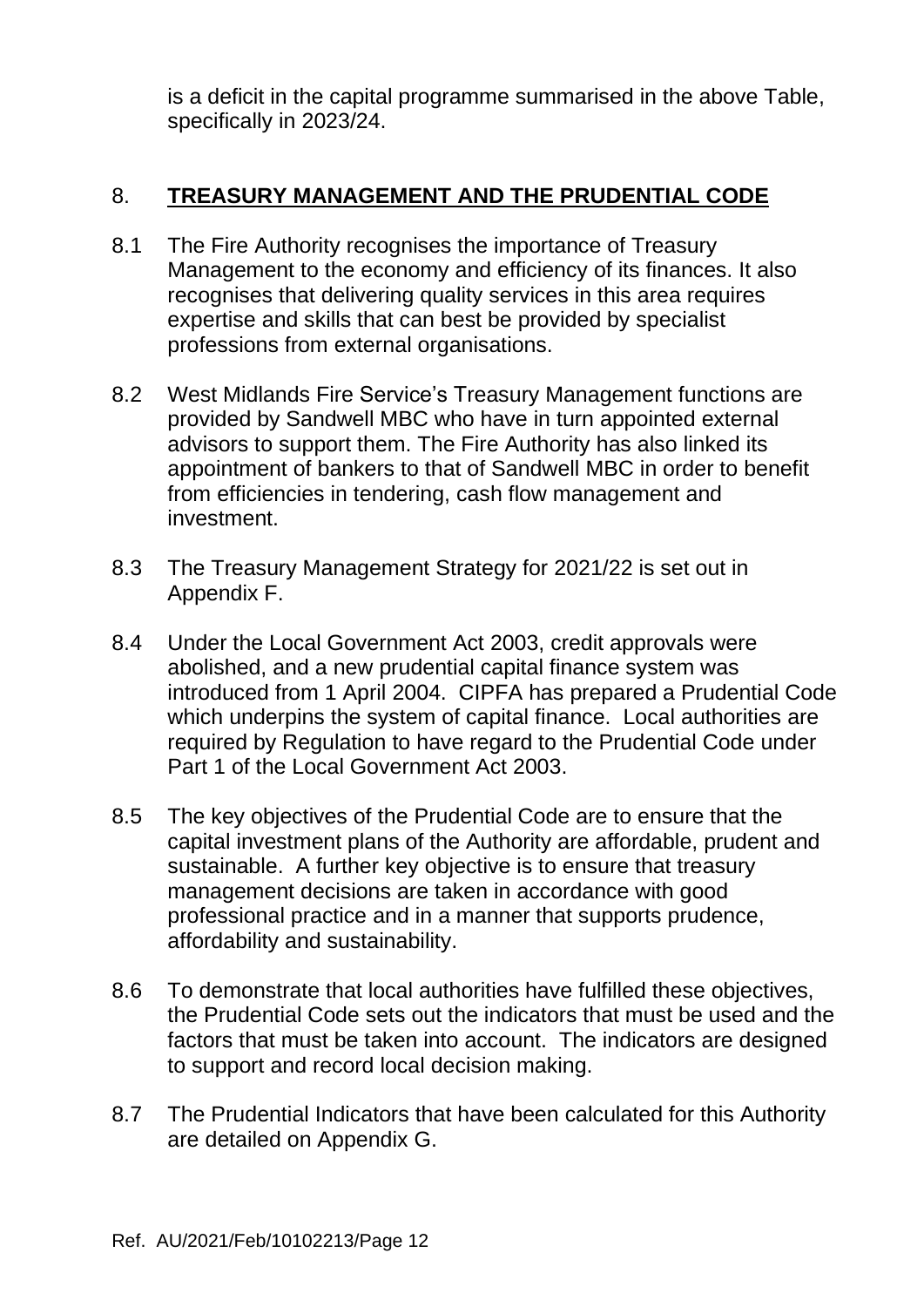## 9. **PLANNING FOR THE 2022/2023 TO 2023/2024 BUDGET**

- 9.1 In preparing the draft revenue budget for 2021/2022, an expenditure forecast for 2022/2023 to 2023/2024 has also been undertaken by "rolling forward" the 2021/22 draft budget; updating for specific known budget pressures, anticipated inflation and pay awards, adding in commitments, adjusting for anticipated staff turnover levels, setting efficiency targets, etc. (Appendix H).
- 9.2 The funding settlement for 2021/22 is a one year only arrangement and in the Secretary of State for MHCLG settlement announcement there was no indication of further funding levels beyond 2021/22. In planning for the 2022/23 budget, a reduction of 5% has been reflected in the overall core funding and a further 5% in 2023/24. It should be noted that this is a very provisional figure and there is the potential for the scale of reductions to be of a greater magnitude than this base assumption. Every 1% reduction in core funding represents a loss of circa £0.530m funding for the Authority.
- 9.3 A summary of the impact of the indicated reductions in core funding is shown in the table below:

**Estimated position based on the financial settlement for core funding for 2021/22 and a reduction of 5% in 2022/23 and 2023/24 (with a Band D Council Tax increase of 1.99% in 2021/22 and 2% in 2022/23 and 2023/24)**

|                                          | 2021/22<br>£m | 2022/23<br>£m | 2023/24<br>£m |
|------------------------------------------|---------------|---------------|---------------|
| <b>Net Budget Requirement</b>            | 101.749       | 102.204       | 104.788       |
|                                          |               |               |               |
| <b>Core Funding</b>                      | 53.002        | 50.352        | 47.834        |
| Section 31 Grant                         | 2.563         | 2.500         | 2.500         |
| <b>Local Council Tax Support Grant</b>   | 1.418         |               |               |
| <b>Council Tax</b>                       | 45.038        | 45.938        | 46.858        |
| <b>Council Tax Surplus/(Deficit)</b>     | (0.272)       | (0.169)       | (0.169)       |
|                                          |               |               |               |
| <b>Available Resources</b>               | 101.749       | 98.621        | 97.023        |
|                                          |               |               |               |
| Annual (Deficit)                         |               | (3.583)       | (7.765)       |
|                                          |               |               |               |
| <b>Service Transformation/efficiency</b> |               | 3.583         | 7.765         |
|                                          |               |               |               |
| <b>Budget Surplus/(Deficit)</b>          |               |               |               |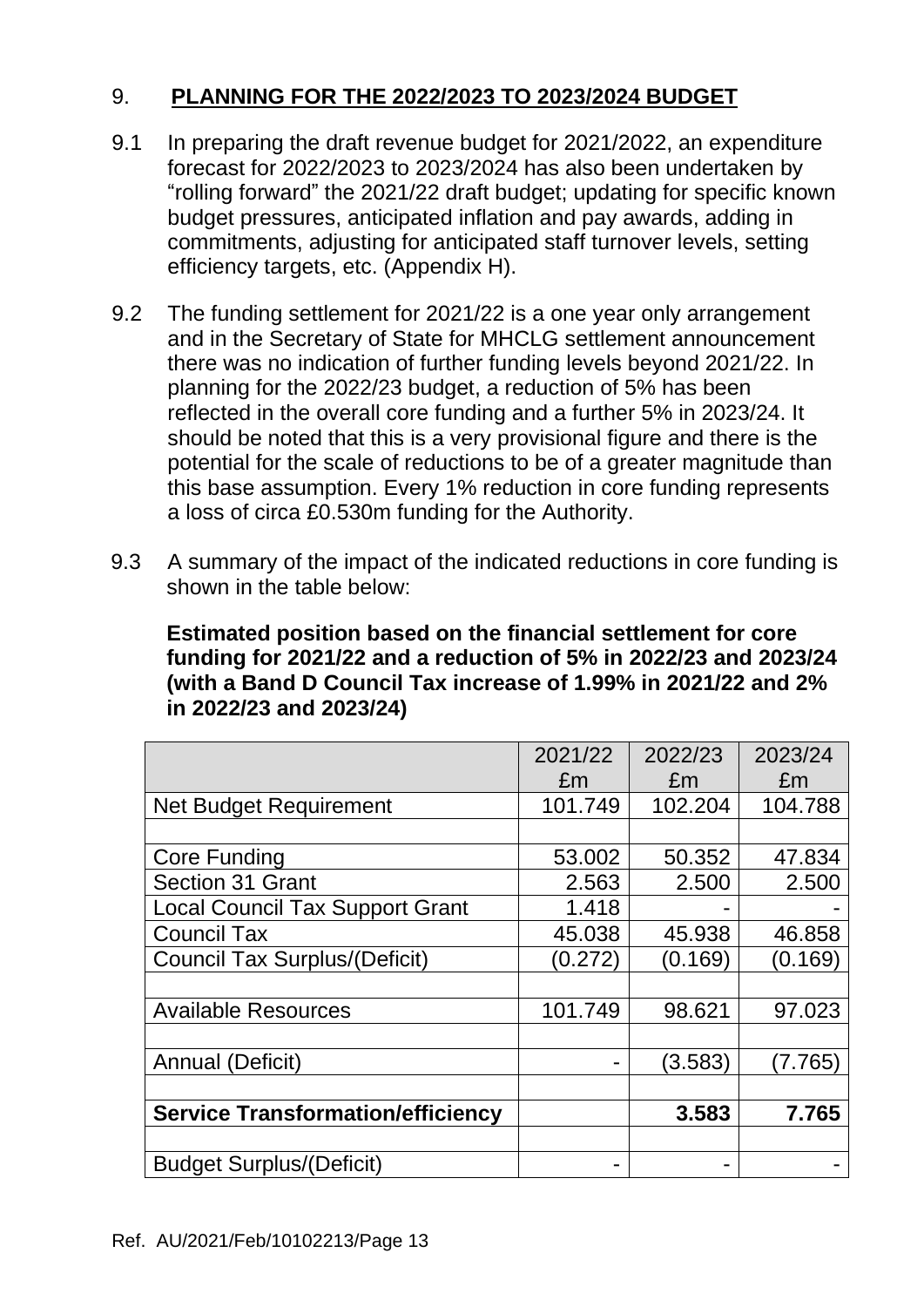### 10. **ROBUSTNESS OF THE BUDGET PREPARATION AND ADEQUACY OF RESERVES**

- 10.1 In accordance with the Local Government Act 2003 (S25-S27) and to comply with CIPFA guidance on local authority reserves and balances, the Treasurer is required to formally report to members on the robustness of the budget and the adequacy of reserves.
- 10.2 The budget presented to the Authority has been prepared using reasonable and appropriate estimation techniques for both expenditure and income. The budget process is such that all financial pressures faced by the Authority have been considered and resources allocated as appropriate to fulfil the priorities of the Authority. Where resources have not been allocated to identified pressures either; the pressure has been absorbed into the existing budget or the risk associated with not meeting the pressure has been evaluated and appropriate action taken. The robustness of the budget preparation undertaken by the Authority is therefore considered satisfactory.
- 10.3 The appropriate level of reserves and provisions has been assessed and determined using a variety of mechanisms, including:
	- The budget setting process, the annual financial cycle and contributions from the strategic leadership of the organisation.
	- Considering the budget at various stages of construction including the reasonableness of the key budget assumptions such as estimates of inflationary and corporate financial pressures, realism of income targets and the extent to which known trends and liabilities are provided for.
	- Review of the movements, trends and availability of contingencies, provisions and earmarked reserves to meet anticipated and unforeseen cost pressures in the context of future pressures and issues.
	- The use of professional experience and best professional judgement.
	- The use of appropriate professional, technical guidance and local frameworks.
	- Knowledge of the Officers involved in the process, particularly finance professionals, including their degree of experience and qualifications.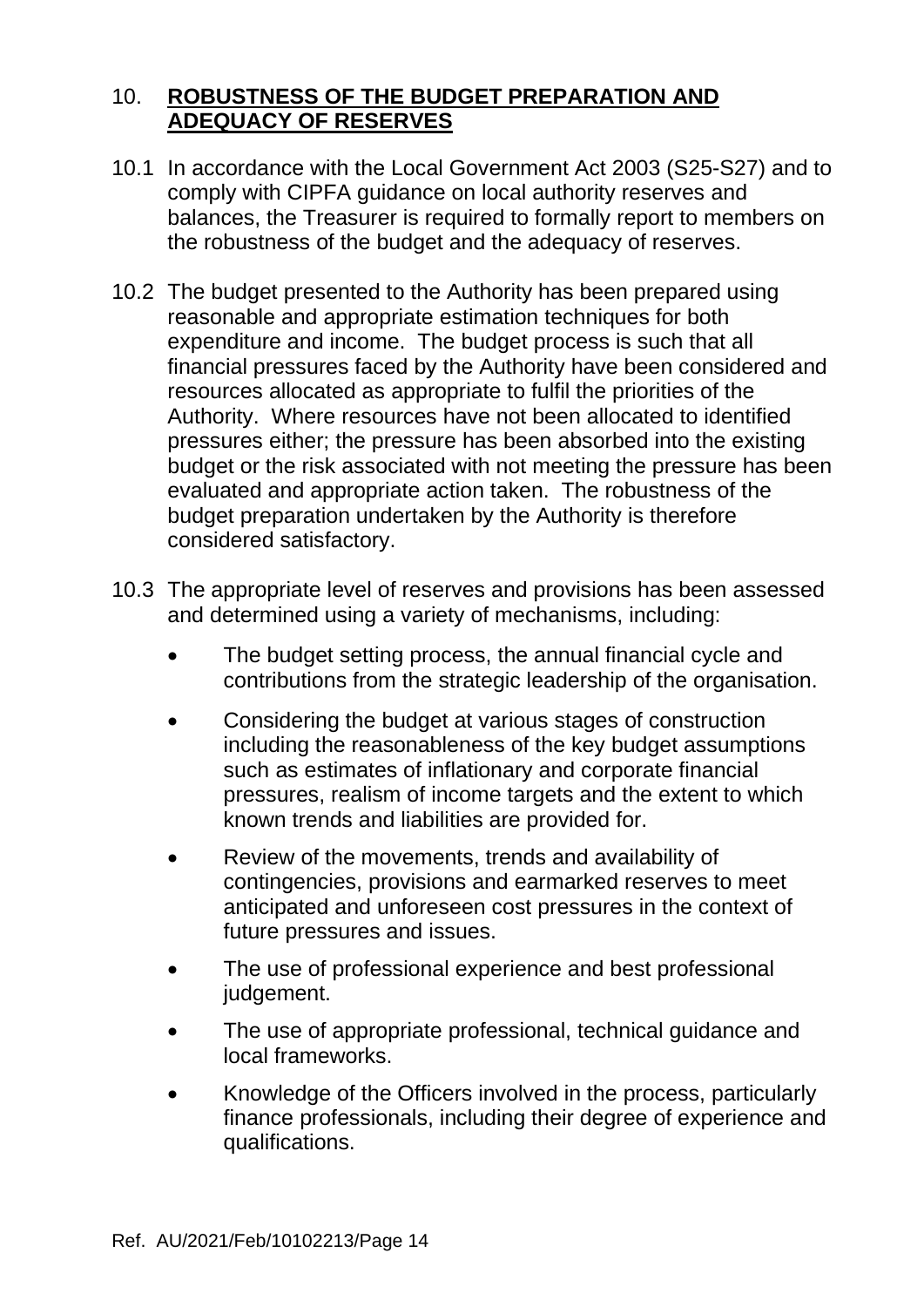- Review of the strength of financial management and reporting arrangements including internal control and governance arrangements.
- 10.4 The Authority's aim is to have a prudent level of General Balances informed by an assessment of potential risks to the organisation. The level of General Balances at the end of the financial year 2019/20 was approximately £6m, 6% of the net budget requirement. This level of balances is considered appropriate at this stage due to the assumed scale of core funding reductions in future years, volatility of Council Tax collection rates and the absence of capital and transformation funding available to the Authority.
- 10.5 It was deemed that a prudent level of earmarked reserves was established during the Authority's 2019/2020 closedown exercise. A review of these reserves will be undertaken as part of the Authority's 2020/2021 closedown of accounts process.
- 10.6 Based on known circumstances and financial risk assessments, it is felt that adequate earmarked reserves and provisions were created to meet legal and expected liabilities, as at 31 March 2020. A list of the reserves and the intended strategy for their use in future years is provided in Appendix J.
- 10.7 Consideration will be given to the appropriate level of reserves required as at 31 March 2021 as part of the Authority's closedown of accounts process.
- 10.8 In recommending an adequate level of reserves, consideration is given to the opportunity costs of maintaining particular levels of reserves and balances and compares these to the benefits accrued from having such reserves. The opportunity cost of maintaining a specific level of reserves is the 'lost' opportunity, for example, of investing elsewhere to generate additional investment income or using the funds to invest in service improvements. In assessing this, it is important to consider that reserves can only be used once and are therefore potentially only 'one-off' sources of funding. Therefore, any use of general reserves is only ever used on one-off items of expenditure and/or to assist transformational change. The level of reserves is also determined by use of a comprehensive risk assessment to ensure they represent an appropriately robust 'safety net' which adequately protects against potential unbudgeted costs.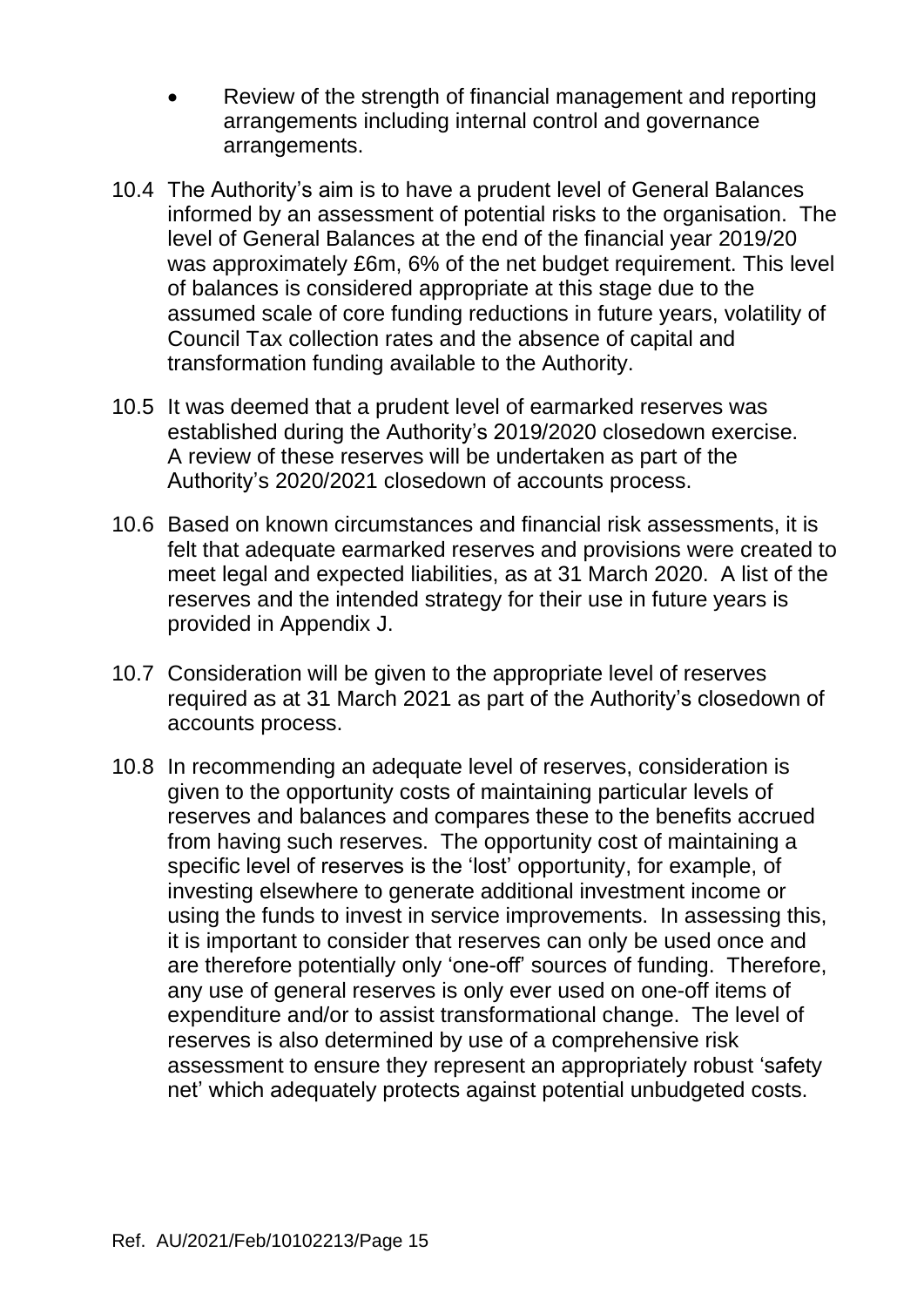- 10.9 The current level of reserves is considered to be sufficient in all but the most unusual and serious combination of possible events. In this context it is considered that the current level of reserves presents an optimum balance between risk management and opportunity cost. This maintains a suitable and sustainable level of reserves, which include ensuring sound governance and financial stability in the short and longer term.
- 10.10 Best endeavours have been made to ensure that the budget and reserves are adequate using the information available at this date. The budget has been constructed with a professional policy led medium term strategic framework using appropriate assumptions, linking investment and spending to key priorities and having undertaken a comprehensive assessment of risk.
- 10.11 The forecast budget for 2022/23 and 2023/24 shows a balanced budget, subject to the achievement of transformation/efficiency savings to offset the illustrative 5% reductions in Government core funding. As stated earlier, it may be that the scale of funding reductions could be higher than this which would require a correspondingly higher level of transformation/efficiency savings to be made. In addition, given the number of issues that could have a significant impact on the Authority's budget position over the period of the medium term financial plan i.e.; future Government funding allocations to the Fire Sector, the introduction and impact of the Fair Funding Review, the treatment of firefighter pension related issues and the indicative deficit in year three of the capital progrmme, the need for and scale of budget savings required over the period of the medium term financial plan needs to be kept under review.

## 11. **EQUALITY AND DIVERSITY IMPLICATIONS**

In preparing this report an initial Equality Impact Assessment is not required and has not been carried out because the matters contained in this report will not lead to and/or do not relate to a policy change.

# 12. **LEGAL IMPLICATIONS**

The course of action recommended in this report does not raise issues which should be drawn to the attention of the Authority's Monitoring Officer.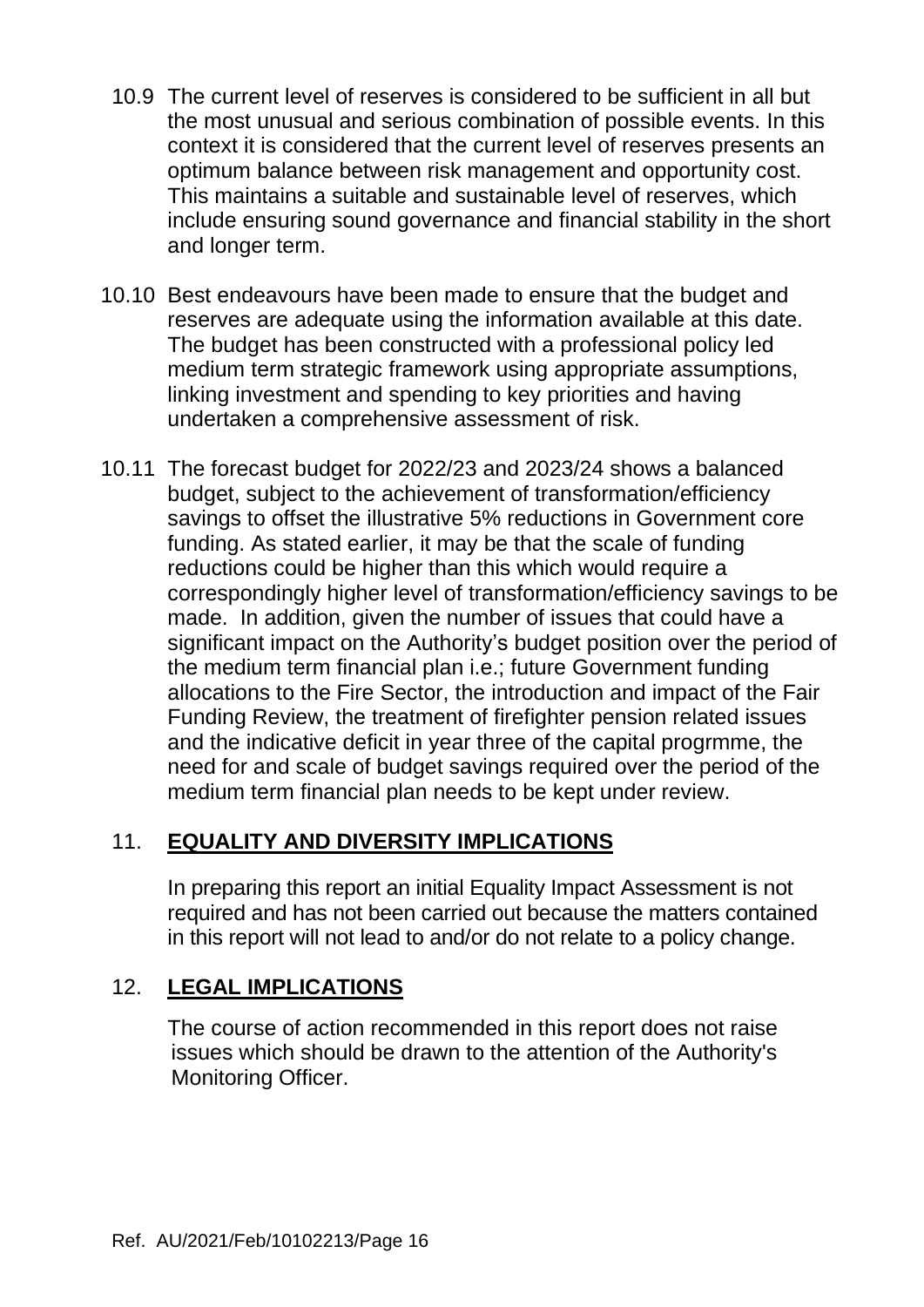# **BACKGROUND PAPERS**

MHCLG/Home Office Communications District Leaders' Meeting 16 December 2020 Policy Planning Forum 11 January 2021 The Plan 2021–2024

The contact name for this report is Wayne Brown, Deputy Chief Fire Officer, 0121 380 6907.

PHIL LOACH MIKE GRIFFITHS CHIEF FIRE OFFICER TREASURER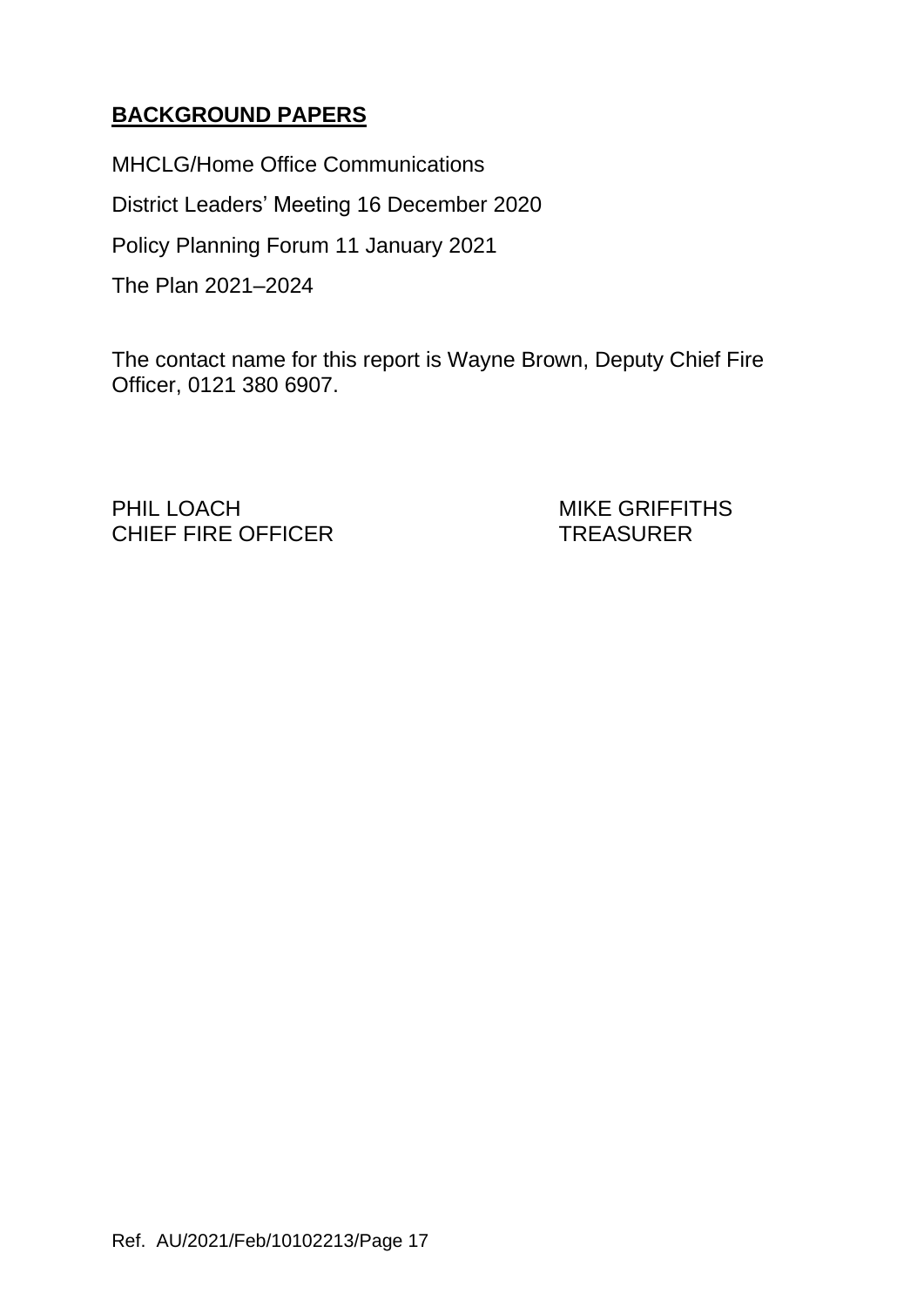#### **SUMMARY OF 2020/2021 AND 2021/2022 BUDGET**

|                                            | <b>Original</b><br><b>Budget</b><br>2020/21 | <b>Revised</b><br><b>Budget</b><br>2020/21 | Original<br><b>Budget</b><br>2021/22 |
|--------------------------------------------|---------------------------------------------|--------------------------------------------|--------------------------------------|
|                                            | £000s                                       | £000s                                      | £000s                                |
| <b>Expenditure</b>                         |                                             |                                            |                                      |
| <b>Employees</b>                           | $*92,113$                                   | 93,316                                     | 93,396                               |
| <b>Premises</b>                            | 5,849                                       | 5,365                                      | 6,048                                |
| Transport                                  | 1,458                                       | 1,157                                      | 1,423                                |
| <b>Supplies &amp; Services</b>             | 8,314                                       | 8,356                                      | 8,129                                |
| <b>Capital Financing</b>                   | 9,396                                       | 2,802                                      | 10,527                               |
| <b>Appropriations to Reserves</b>          | 100                                         | 100                                        | 100                                  |
| <b>Total Expenditure</b>                   | 117,230                                     | 111,096                                    | 119,623                              |
| <u>Income</u>                              |                                             |                                            |                                      |
| <b>Government Grants</b>                   | $*(52,310)$                                 | $*(52,250)$                                | $*(54,070)$                          |
| <b>Non-Domestic Rates</b>                  | (9,846)                                     | (10,090)                                   | (9,846)                              |
| Income from Services                       | (3,243)                                     | (2,726)                                    | (2,969)                              |
| Collection Fund (Surplus) / Deficit        | (466)                                       | (466)                                      | 272                                  |
| <b>Appropriations from Reserves</b>        | (6,880)                                     | (1,079)                                    | (7, 972)                             |
| <b>Total Income</b>                        | (72, 745)                                   | (66, 611)                                  | (74, 585)                            |
| <b>COUNCIL TAX REQUIREMENT</b>             | 44,485                                      | 44,485                                     | 45,038                               |
| <b>Collection Fund Surplus / (Deficit)</b> | 466                                         | 466                                        | (272)                                |
| Core Funding (Formula Grant)               | 43,050                                      | 43,050                                     | 43,156                               |
| Core Funding (NNDR)                        | 9,846                                       | 10,093                                     | 9,846                                |
| <b>Section 31 Grant</b>                    | 2,300                                       | 2,303                                      | 3,981                                |
| <b>NET REVENUE BUDGET</b>                  | 100,147                                     | 100,397                                    | 101,749                              |

**\*** figures reflect the increase in employer's pension contribution and associated government grant funding.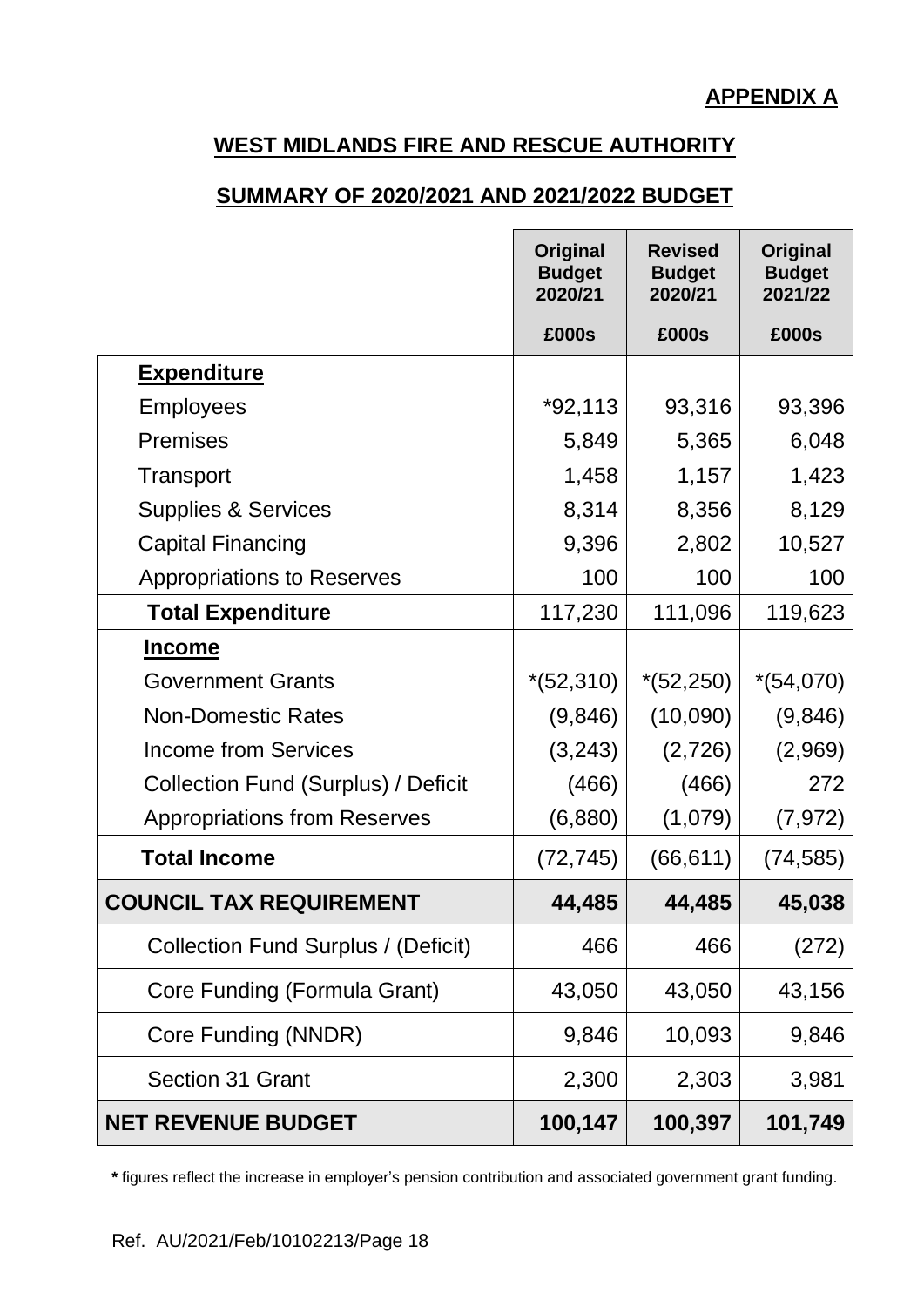#### **BAND D PRECEPT INCREASE OF 1.99%**

1.1 THAT it be noted that the constituent District Councils have formally set their Council Tax bases for the year 2021/2022 in accordance with Regulation 3 of the Local Authorities (Calculation of Council Tax Base) Regulations 1992 made under Section 33(5) of the Local Government Finance Act 1992 as follows:

|                   | <b>Tax Base</b> |
|-------------------|-----------------|
| <b>Birmingham</b> | 253,995.00      |
| Coventry          | 82,717.10       |
| <b>Dudley</b>     | 91,800.53       |
| Sandwell          | 74,387.79       |
| Solihull          | 77,190.00       |
| Walsall           | 70,809.41       |
| Wolverhampton     | 63,580.55       |
|                   | 714,480.38      |

1.2 THAT the following amounts be now calculated by the Authority for the year 2021/2022 in accordance with Sections 40 to 48 of the Local Government Finance Act 1992:

| 1.2.1 | £119,623,000 | being the aggregate of the amounts which<br>the Authority estimates for the items set out<br>in Section $42A(2)(a)$ to (d) of the Act.                                                                                        |
|-------|--------------|-------------------------------------------------------------------------------------------------------------------------------------------------------------------------------------------------------------------------------|
| 1.2.2 | £74,585,263  | being the aggregate of the amounts which<br>the Authority estimates for the items set out<br>in Section $42A(3)(a)$ to (b) of the Act.                                                                                        |
| 1.2.3 | £45,037,737  | being the amount by which the aggregate at<br>1.2.1 above exceeds the aggregate at 1.2.2<br>above calculated by the Authority in<br>accordance with Section 42A(4) of the Act<br>as its council tax requirement for the year. |
| 1.2.4 | £63.04       | being the amount at 1.2.3 above divided by<br>the total amount at 1.1 above, calculated by<br>the Authority in accordance with Section<br>42B(1) of the Act as the basic amount of its<br>Council Tax for the year.           |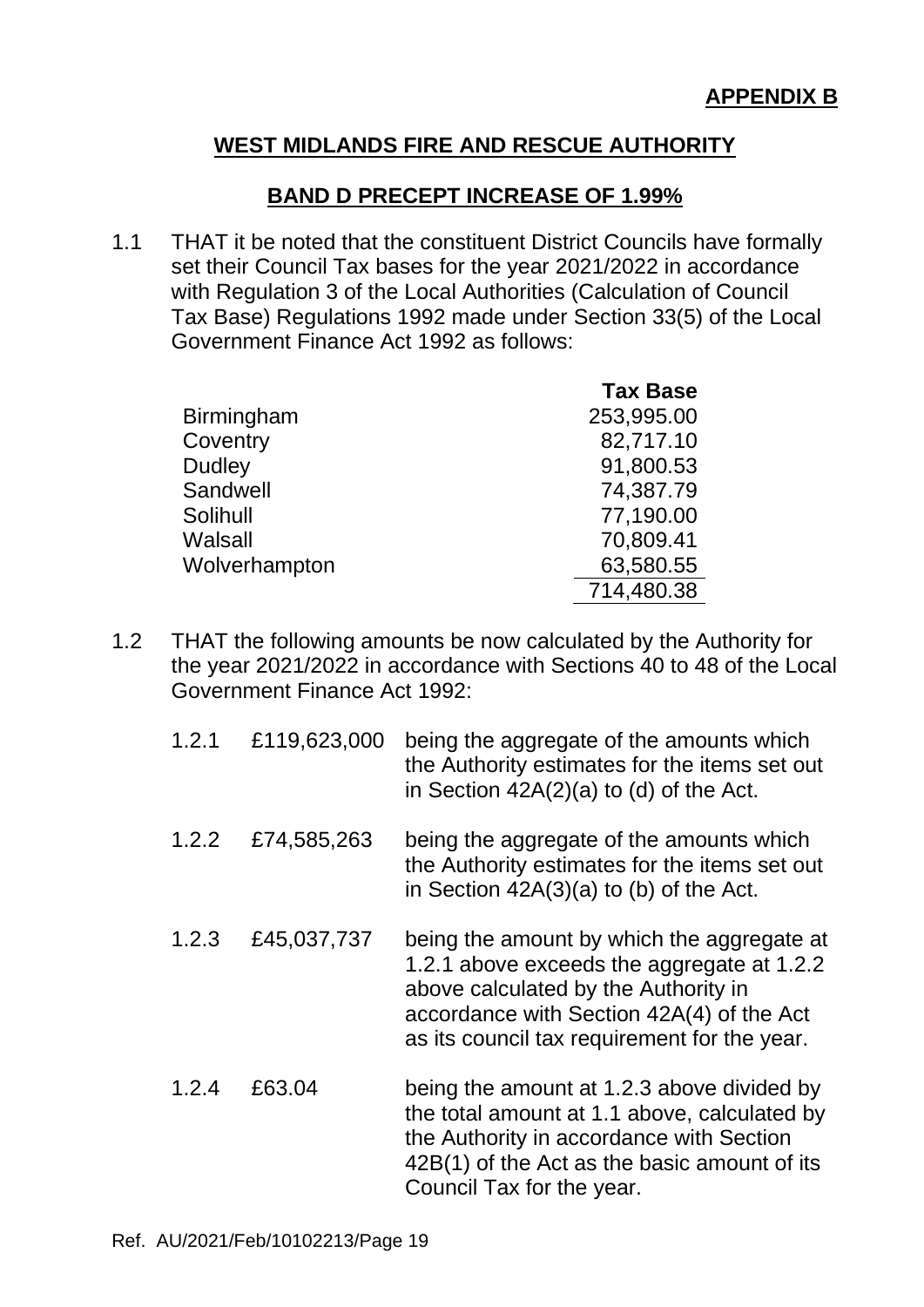| ٠<br>۰,<br>÷<br>÷ |
|-------------------|
| .,<br>۰,<br>-     |

 **£**

| (to 6 decimals) |            | (rounded to |
|-----------------|------------|-------------|
|                 |            | 2 decimals) |
| Α               | 42.023769  | 42.02       |
| B               | 49.027730  | 49.03       |
| C               | 56.031692  | 56.03       |
| D               | 63.035653  | 63.04       |
| Е               | 77.043576  | 77.04       |
| F               | 91.051499  | 91.05       |
| G               | 105.059422 | 105.06      |
|                 | 126.071306 | 126.07      |

being the amounts given by multiplying the amount at 1.2.4 above by the number which in the proportion set out in Section 5(1) of the Act is applicable to dwellings listed in a particular valuation band divided by the number which in that proportion is applicable to dwellings listed in valuation band D, calculated by the Authority in accordance with Section 47(1) of the Act, as the amounts to be taken into account for the year in respect of categories of dwellings listed in different valuation bands.

#### 1.4 Resultant precepts:

| <b>Birmingham City Council</b>    | 16,010,741 |
|-----------------------------------|------------|
| <b>Coventry City Council</b>      | 5,214,126  |
| <b>Dudley MBC</b>                 | 5,786,706  |
| Sandwell MBC                      | 4,689,083  |
| <b>Solihull MBC</b>               | 4,865,722  |
| <b>Walsall MBC</b>                | 4,463,517  |
| <b>Wolverhampton City Council</b> | 4,007,842  |
| <b>Total</b>                      | 45,037,737 |

being the amounts given by multiplying the amount at 1.2.4 above by the appropriate tax base at 1.1 above in accordance with section 48(2) of the Act, as the amount of precept payable by each constituent District Council.

1.5 THAT the precept for each District Council as calculated at 1.4 above be issued in accordance with Section 40 of the Local Government Finance Act 1992.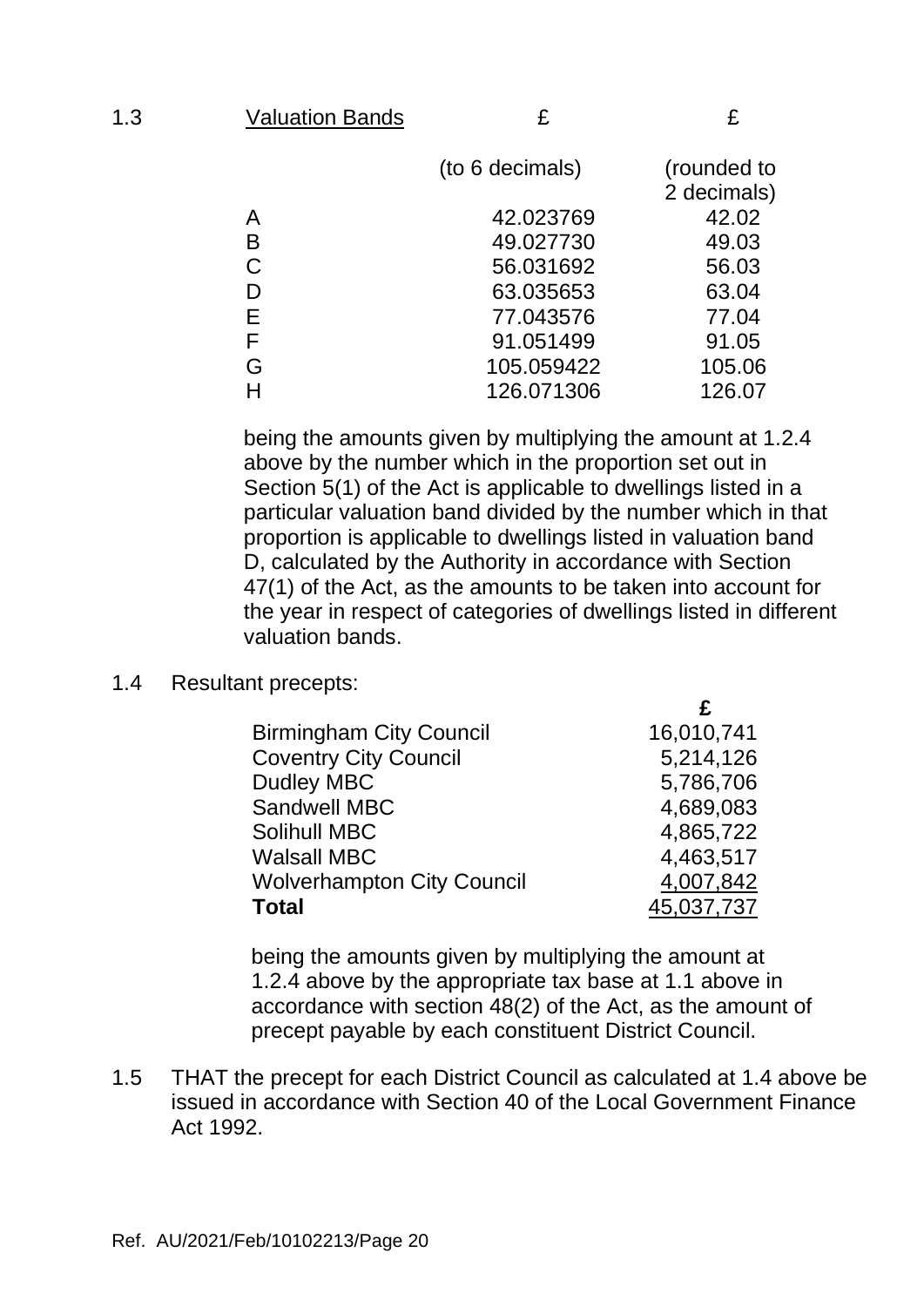#### **SUMMARY OF 2020/2021 AND 2021/2022 BUDGET**

### **SERVICE ANALYSIS**

|                                                               | Original<br>2020/21<br>£'000 | <b>Revised</b><br>2020/21<br>£'000 | Original<br>2021/22<br>£'000 |
|---------------------------------------------------------------|------------------------------|------------------------------------|------------------------------|
| <b>Devolved Budgets</b>                                       |                              |                                    |                              |
| Democratic Rep & Brigade Managers                             | 1,171                        | 1,195                              | 1,197                        |
| Strategy & Organisational Intelligence                        | 1,285                        | 1,339                              | 1,350                        |
| Communications                                                | 673                          | 808                                | 703                          |
| <b>Finance &amp; Resources</b>                                | 5,567                        | 5,739                              | 5,626                        |
| Digital & Data                                                | 4,774                        | 5,250                              | 5,133                        |
| <b>People Services</b>                                        | 643                          | 788                                | 724                          |
| Training, Health & Wellbeing                                  | 4,821                        | 5,262                              | 5,127                        |
| Prevention, Preparedness & Response                           | 3,094                        | 3,281                              | 3,233                        |
| Protection & Organisational Assurance                         | 5,372                        | 5,694                              | 5,648                        |
| Command Delivery, Fire Control &<br><b>Workforce Planning</b> | 5,127                        | 4,725                              | 5,013                        |
| <b>Corporate Budgets</b>                                      |                              |                                    |                              |
| <b>Finance &amp; Resources</b>                                | 17,151                       | 14,629                             | 16,822                       |
| Digital & Data                                                | 146                          | 176                                | 132                          |
| <b>People Services</b>                                        | 2,390                        | 2,306                              | 2,422                        |
| Training, Health & Wellbeing                                  | 144                          | 171                                | 144                          |
| Protection & Organisational Assurance                         | 24                           | 44                                 | 44                           |
| Command Delivery, Fire Control &<br><b>Workforce Planning</b> | 46,241                       | 47,275                             | 46,832                       |
| Other Income & Expenditure                                    | 1,524                        | 1,715                              | 1,599                        |
| <b>NET REVENUE BUDGET</b>                                     | 100,147                      | 100,397                            | 101,749                      |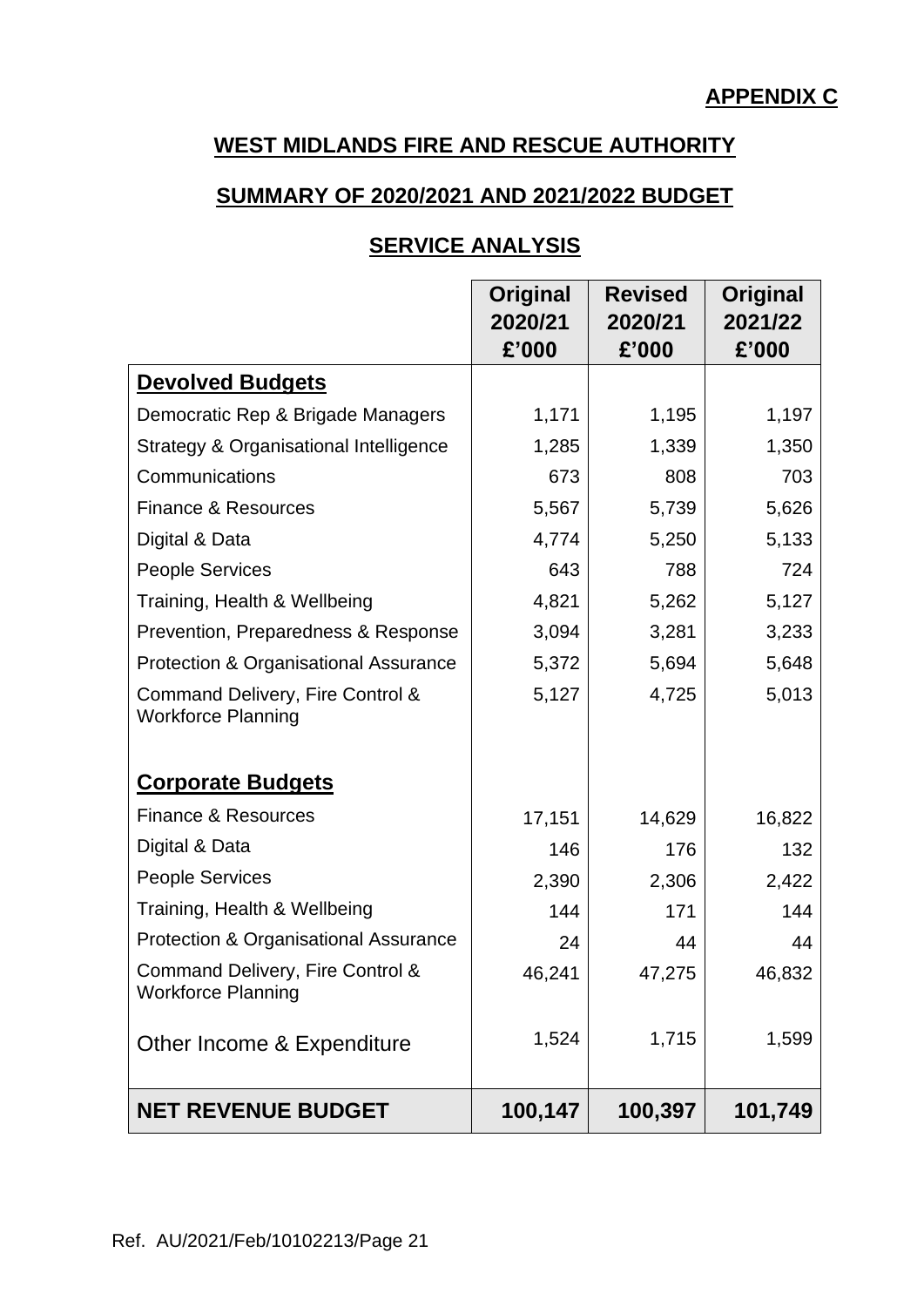#### **SERVICE INCOME BUDGETS 2020/21 AND 2021/22**

|                                      | Original<br><b>Budget</b><br>2020/21 | <b>Revised</b><br><b>Budget</b><br>2020/21 | Original<br><b>Budget</b><br>2021/22 |
|--------------------------------------|--------------------------------------|--------------------------------------------|--------------------------------------|
|                                      | £000s                                | £000s                                      | £000s                                |
| <b>Fees and Charges:</b>             |                                      |                                            |                                      |
| - Fire Control & Contact Centre      | 1,038                                | 1,047                                      | 1,059                                |
| - NFCC                               | 381                                  | 381                                        | 381                                  |
| - Training                           | 280                                  | 153                                        | 280                                  |
| - Child Care Vouchers                | 172                                  | 87                                         | 87                                   |
| $-ICT$                               | 111                                  | 112                                        | 112                                  |
| - External Contracts                 | 63                                   | 81                                         | 83                                   |
| - Mutual Assistance                  | 161                                  | 161                                        | 161                                  |
| - Room Hire                          | 64                                   | 2                                          | 50                                   |
| - Transport Engineering<br>Workshops | 80                                   | 40                                         | 80                                   |
| - Other                              | 249                                  | 256                                        | 232                                  |
| <b>Sales</b>                         | 94                                   | 59                                         | 90                                   |
| <b>Rents - Property</b>              | 131                                  | 140                                        | 149                                  |
| <b>Interest</b>                      | 300                                  | 100                                        | 100                                  |
| <b>Partnerships</b>                  | 97                                   | 99                                         | 97                                   |
| <b>Other Income</b>                  | 22                                   | 8                                          | 8                                    |
| <b>TOTAL SERVICE INCOME</b>          | 3,243                                | 2,726                                      | 2,969                                |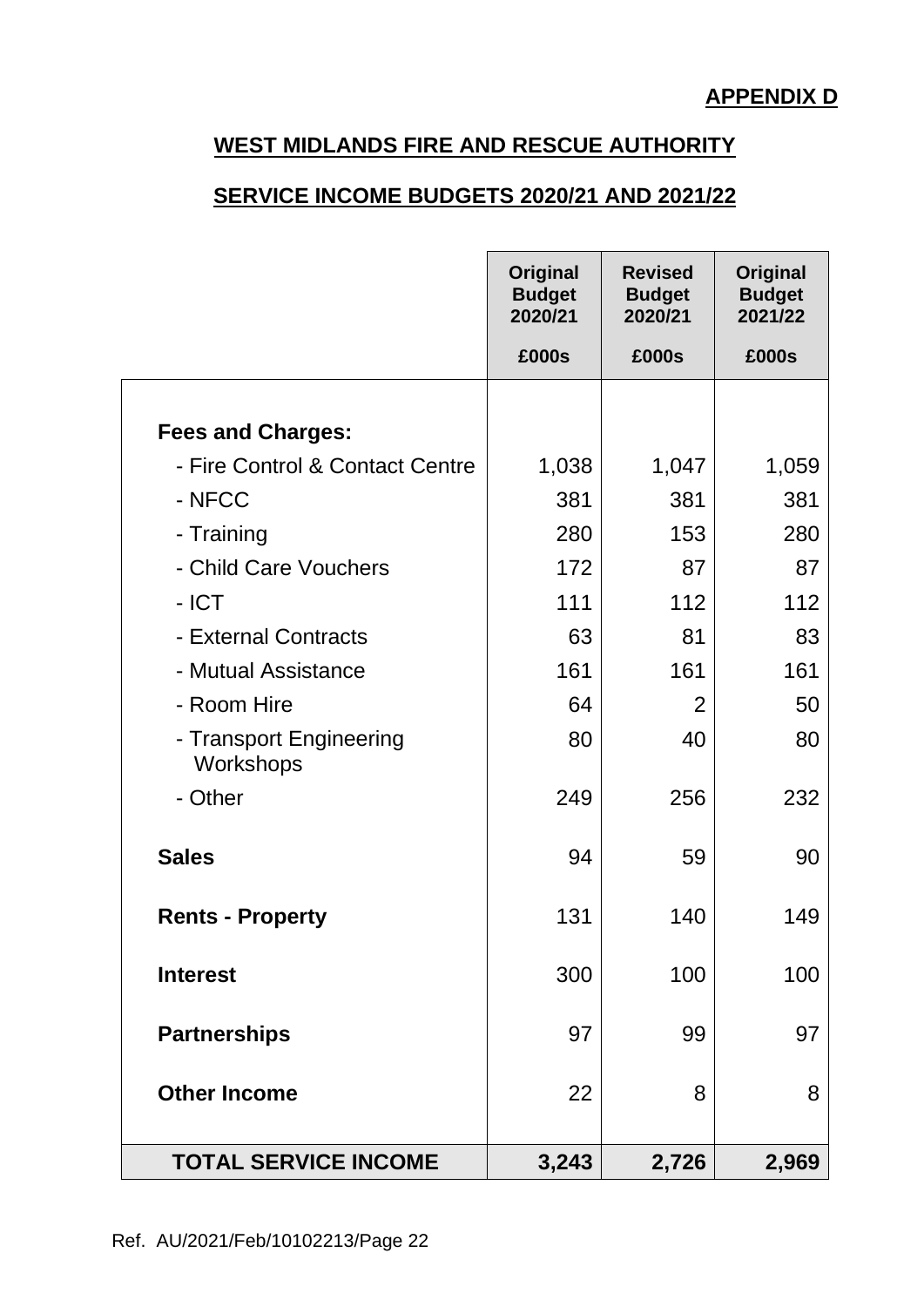#### **CAPITAL PROGRAMME 2021/2022 TO 2023/2024**

| <b>Scheme</b>                                            | <b>Project</b><br>Year In<br>2021/22 | 2021/22<br>£000s | 2022/23<br>£000s | 2023/24<br>£000s |
|----------------------------------------------------------|--------------------------------------|------------------|------------------|------------------|
| <b>Committed Schemes:</b>                                |                                      |                  |                  |                  |
| <b>Vehicle Replacement</b><br>Programme (VRP)            | On-going                             | 5,636            | 2,818            | 3,636            |
| <b>Drill Tower &amp; Burn</b><br><b>Facility Upgrade</b> | 1 of $2$                             | 400              | 130              |                  |
| <b>Boiler Replacement</b><br>Programme                   | On-going                             | 87               |                  | 84               |
| <b>Rewires</b>                                           | On-going                             | 158              | 59               | 236              |
| <b>Windows &amp; Door</b><br>Replacements                | On-going                             | 677              | 102              | 65               |
| <b>Roof Replacement</b>                                  | On-going                             | 805              |                  |                  |
| <b>BA Set Replacement</b>                                | $0$ of 1                             |                  |                  |                  |
| <b>TOTAL COMMITMENTS</b>                                 |                                      | 7,763            | 3,109            | 4,021            |
| <b>Projected Resources</b><br>Available:                 |                                      |                  |                  |                  |
| <b>Prudential Borrowing</b>                              |                                      |                  |                  |                  |
| <b>Capital Receipts</b>                                  |                                      |                  |                  | 2,249            |
| <b>Capital Grants</b><br>Earmarked                       |                                      |                  |                  |                  |
| <b>Reserves/DRF</b>                                      |                                      | 7,763            | 3,109            | 396              |
| <b>TOTAL PROJECTED</b><br><b>RESOURCES</b>               |                                      | 7,763            | 3,109            | 2,645            |
| <b>FUNDING</b><br><b>SURPLUS/(DEFICIT)</b>               |                                      |                  |                  | (1, 376)         |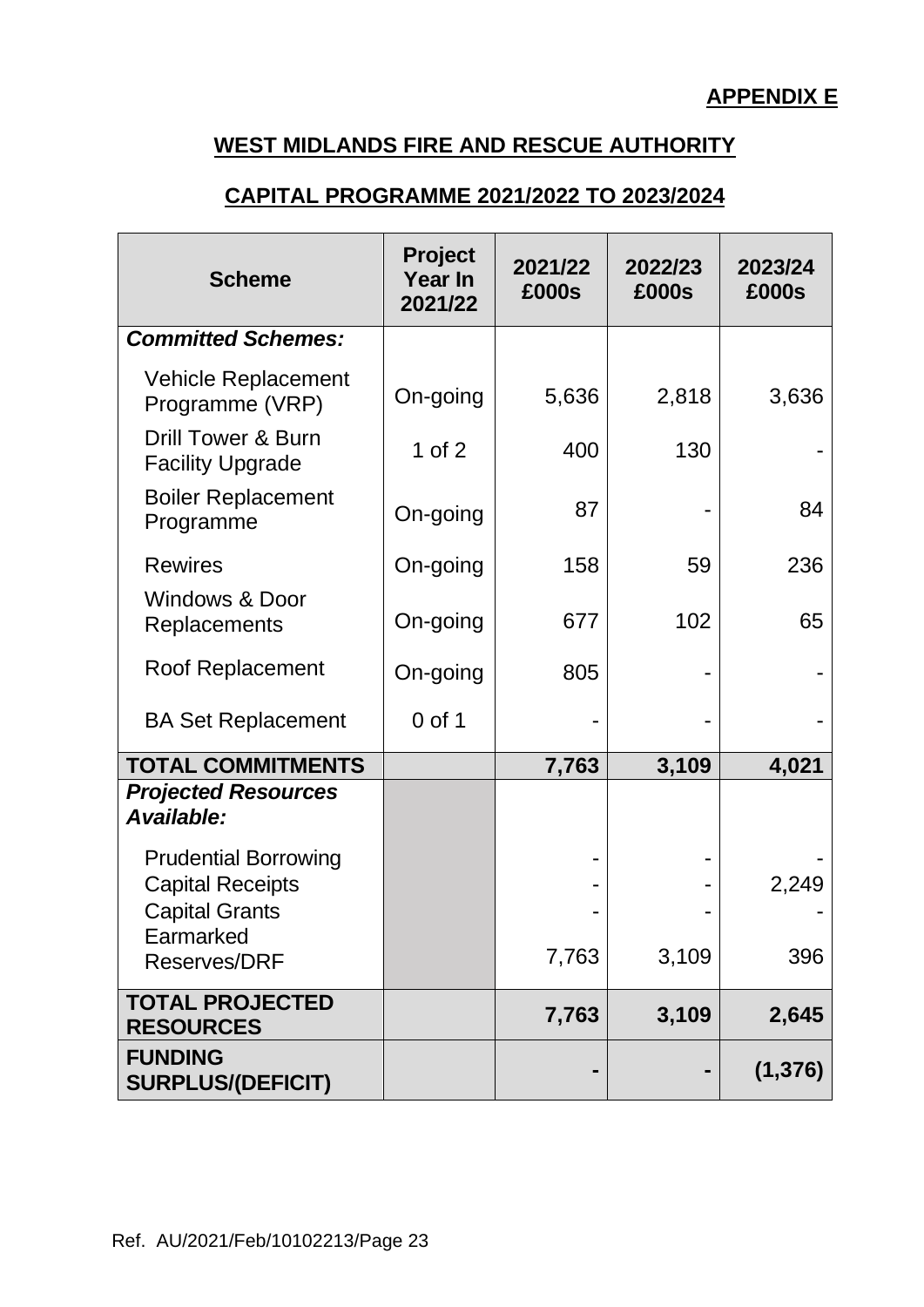#### **TREASURY MANAGEMENT STRATEGY 2021/22**

#### **1.1 Background**

The Authority is required to operate a balanced budget, which broadly means that cash raised during the year will meet cash expenditure. Part of the treasury management operation is to ensure that this cash flow is adequately planned, with cash being available when it is needed. Surplus monies are invested in low risk counterparties.

The second main function of the treasury management service is the funding of the Authority's capital plans. These capital plans provide a guide to the borrowing need of the Authority, essentially the longer term cash flow planning to ensure that the Authority can meet its capital spending obligations. This management of longer-term cash may involve arranging long or short-term loans or using longer-term cash flow surpluses. On occasion, when it is prudent and economic, any debt previously drawn may be restructured.

The contribution the treasury management function makes to the Authority is critical, as the balance of debt and investment operations ensure liquidity or the ability to meet spending commitments as they fall due, either on day-to-day revenue or for larger capital projects. The treasury operations will see a balance of the interest costs of debt and the investment income arising from cash deposits affecting the available budget. Since cash balances generally result from reserves and balances, it is paramount to ensure adequate security of the sums invested, as a loss of principal will in effect result in a loss to the General Fund Balance.

CIPFA defines treasury management as:

*"The management of the local authority's investments and cash flows, its banking, money market and capital market transactions; the effective control of the risks associated with those activities; and the pursuit of optimum performance consistent with those risks."*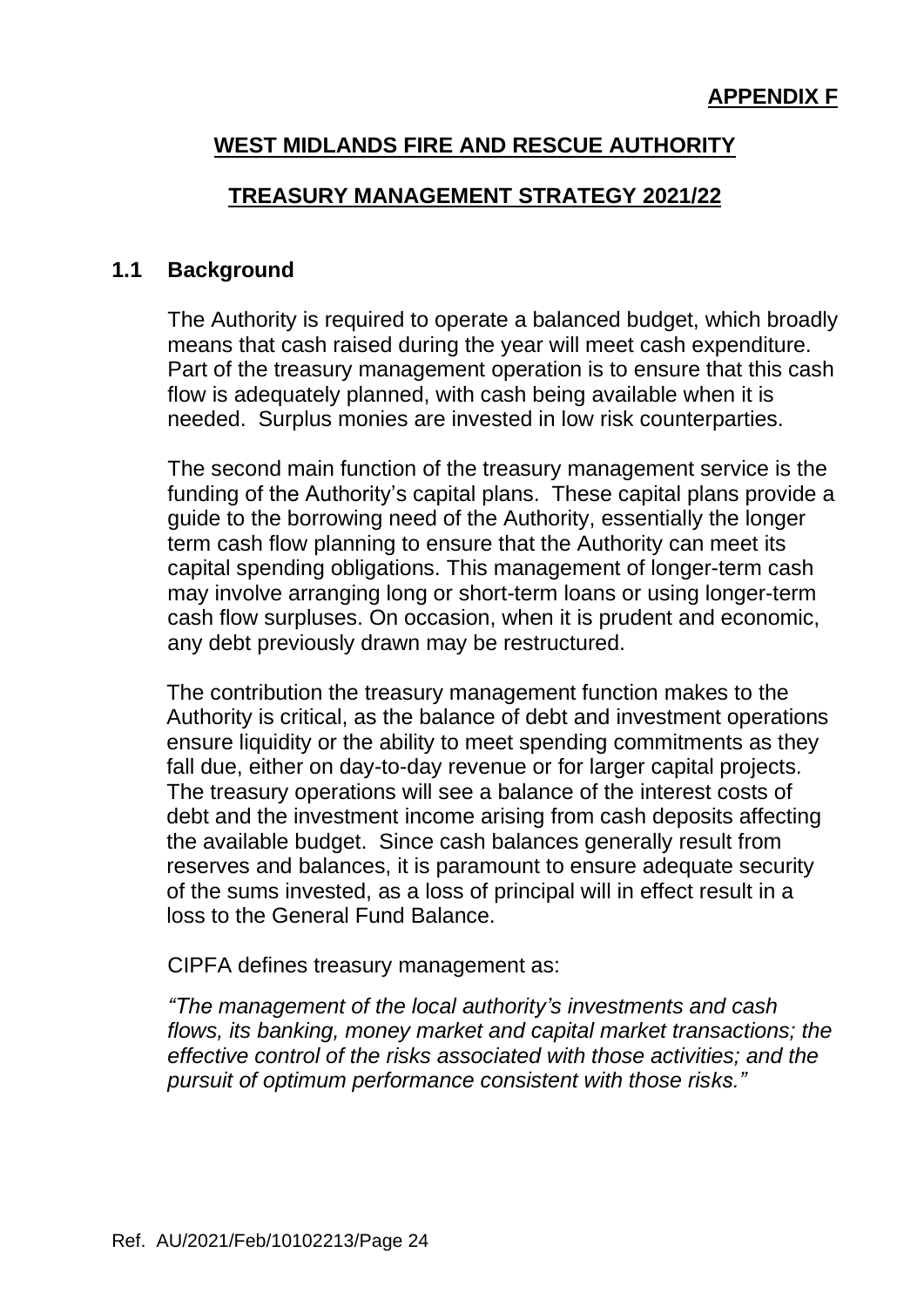### **1.2 Reporting Requirements**

### **1.2.1 Capital Strategy**

The CIPFA revised 2017 Prudential and Treasury Management Codes require, for 2021/22, local authorities to prepare a capital strategy, which will provide the following:

- a high-level long-term overview of how capital expenditure, capital financing and treasury management activity contribute to the provision of services
- an overview of how the associated risk is managed
- the implications for future financial sustainability

The aim of the capital strategy is to ensure that Members of the Authority fully understand the overall long-term policy objectives and resulting capital strategy requirements, governance procedures and risk appetite.

Further information on the Capital Strategy can be found at: <https://www.wmfs.net/about-us/openness/documents/>

### **1.2.2 Treasury Management Reporting**

The Authority is required to receive and approve the following main reports each year. These reports are required to be adequately scrutinised by the Audit and Risk Committee before being recommended to the Authority.

**Prudential and Treasury Indicators and Treasury Strategy** – This report covers:

- the capital plans (including prudential indicators);
- a Minimum Revenue Provision (MRP) Policy (how residual capital expenditure is charged to revenue over time);
- the Treasury Management Strategy (how the investments and borrowings are to be organised) including treasury indicators; and
- an investment strategy (the parameters on how investments are to be managed).

**A Mid Year Treasury Management Report** – This will update Members with the progress of the capital position, amending prudential indicators as necessary, and whether any policies require revision.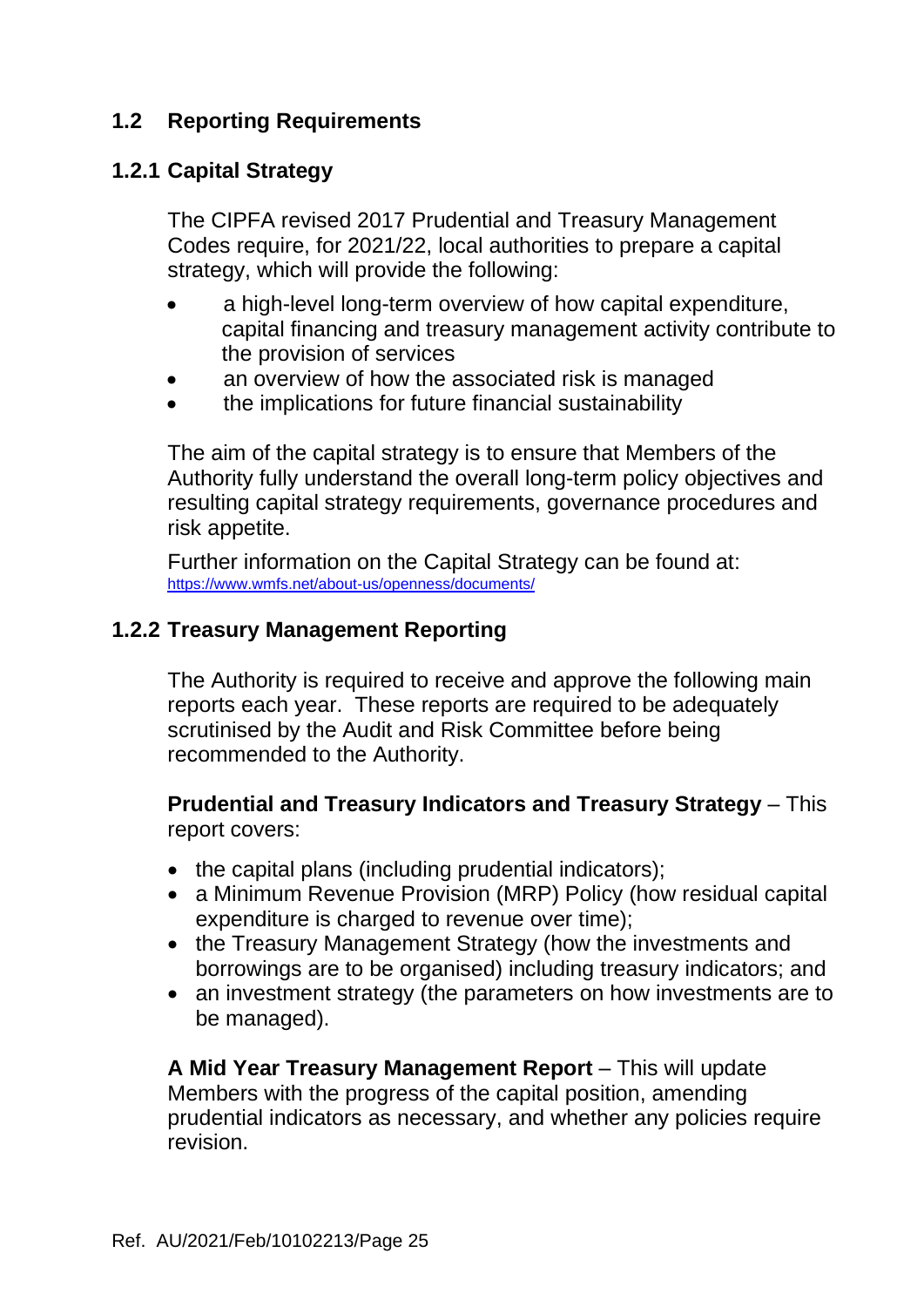**An Annual Treasury Report** – This is a backward looking review document and provides details of a selection of actual prudential and treasury indicators and actual treasury operations compared to the estimates within the strategy.

### **1.3 Treasury Management Strategy for 2021/22**

The strategy for 2021/22 covers two main areas:

#### **Capital Issues**

- the capital expendiyure plans and the associated prudential indicators;
- the MRP policy.

### **Treasury Management Issues**

- the current treasury position;
- treasury indicators which will limit the treasury risk and activities of the Authority;
- prospects for interest rates;
- the borrowing strategy:
- policy on borrowing in advance of need;
- debt rescheduling:
- the investment strategy:
- creditworthiness policy; and
- the policy on use of external service providers.

These elements cover the requirements of the Local Government Act 2003, the CIPFA Prudential Code, MHCLG MRP Guidance, the CIPFA Treasury Management Code and the MHCLG Investment Guidance.

#### **1.4 Treasury Management Consultants**

The Authority's treasury management function is provided by Sandwell MBC who have appointed Link Asset Services, Treasury solutions as its external treasury management advisors.

The Authority recognises that responsibility for treasury management decisions remains with the organisation at all times and will ensure that undue reliance is not placed upon Sandwell MBC and the external service providers. All decisions will be undertaken with regards to all available information, including, but not solely, the treasury advisers.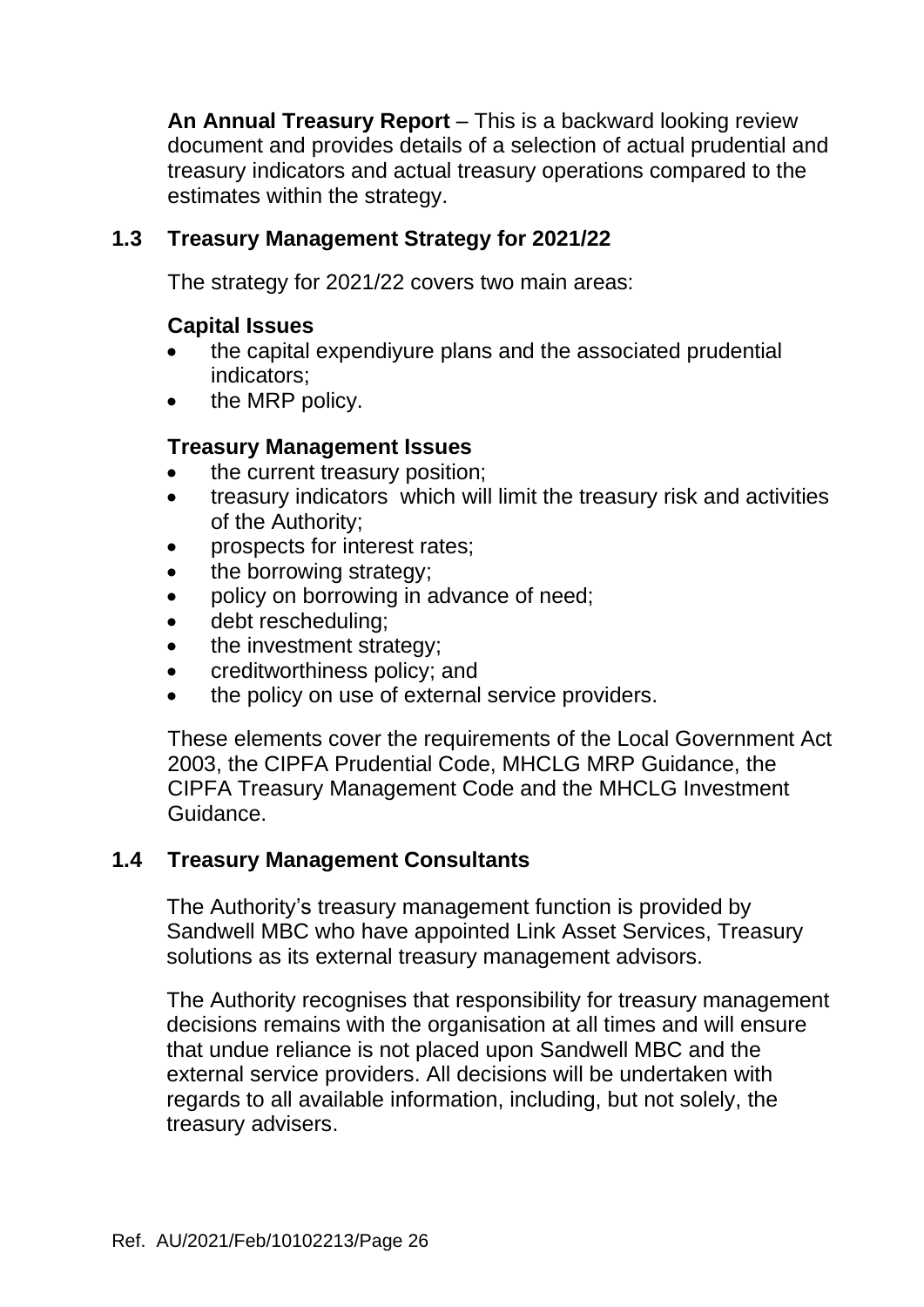It also recognises that there is value in employing external providers of treasury management services in order to acquire access to specialist skills and resources. Sandwell MBC will ensure that the terms of their appointment and the methods by which their value will be assessed are properly agreed and documented, and subjected to regular review.

## **2. Capital Prudential Indicators 2021/22 – 2023/24**

The Authority's capital expenditure plans are the key driver of treasury management activity. The output of the capital expenditure plans are reflected in prudential indicators:

### **2.1 Capital Expenditure**

This prudential Indicator (Appendix E) is a summary of the Authority's capital expenditure plans, both those agreed previously, and those forming part of this budget cycle.

### **2.2 The Authority's Borrowing Need (the Capital Financing Requirement)**

The second prudential indicator is the Authority's Capital Financing Requirement (CFR). The CFR is simply the total historic outstanding capital expenditure which has not yet been paid for from either revenue or capital resources. It is essentially a measure of the Authority's indebtedness and so its underlying borrowing need. Any capital expenditure, which has not immediately been paid for, will increase the CFR, details are provided in Appendix G.

The CFR does not increase indefinitely, as the MRP is a statutory annual revenue charge which broadly reduces the indebtedness in line with each assets life, and so charges the economic consumption of capital assets as they are used.

## **2.3 Minimum Revenue Provision Statement**

The Authority is required to pay off an element of the accumulated General Fund capital spend each year (the CFR) through a revenue charge (the minimum revenue provision - MRP), although it is also allowed to undertake additional voluntary payments if required (voluntary revenue provision - VRP).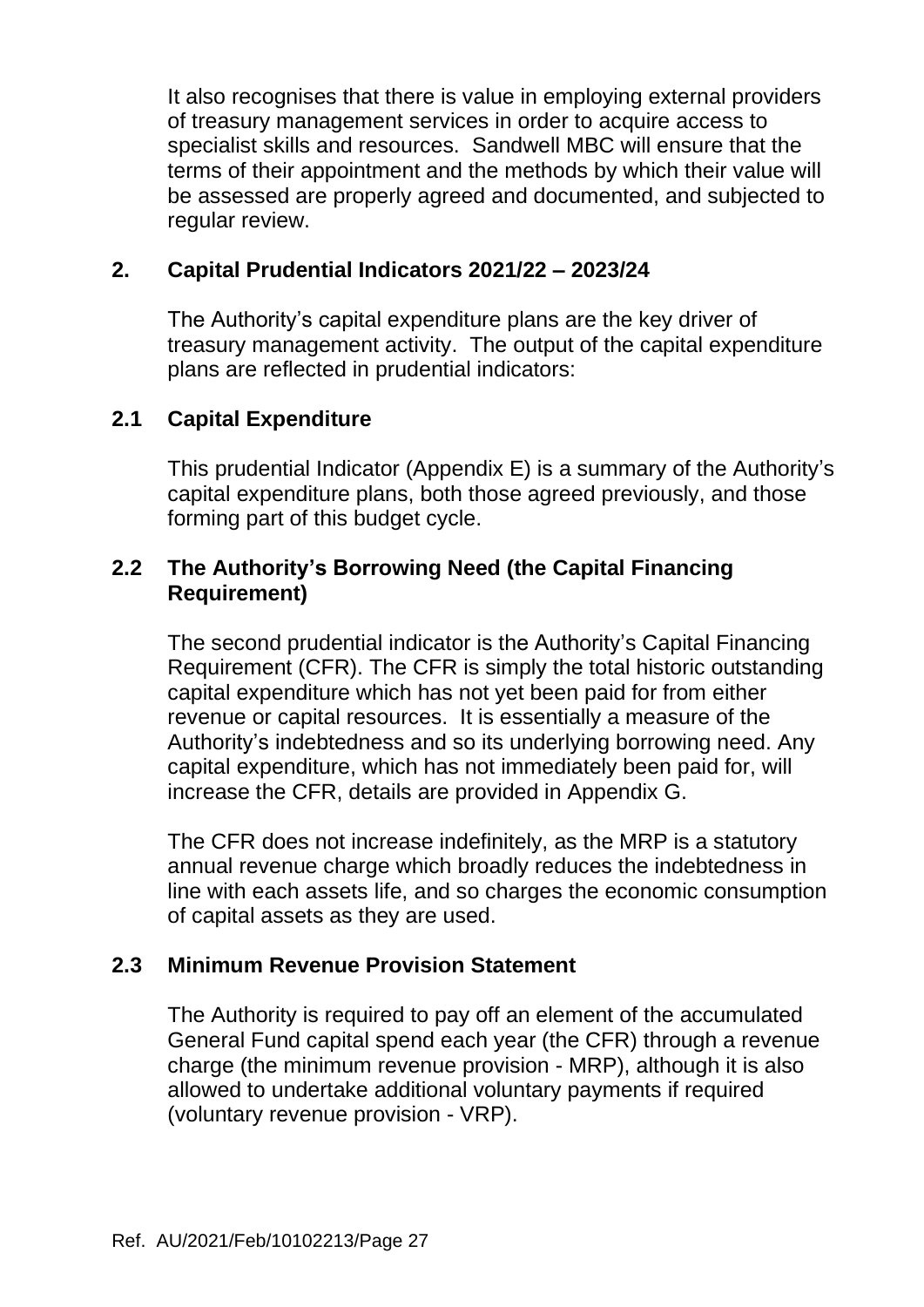MHCLG Regulations have been issued which require the full Authority to approve an MRP Statement in advance of each year. A variety of options are provided to Authorities, so long as there is a prudent provision. The Authority is recommended to approve the following MRP Statement

For all borrowing the MRP policy will be*:*

• **Asset Life Method** (Option 3) – MRP will be based on the estimated life of the assets, in accordance with the proposed regulations (this option must be applied for any expenditure capitalised under a Capitalisation Direction).

This option provides for a reduction in the borrowing need over approximately the assets life.

For 2015/16 onwards the proposed MRP policy has been amended to an Annuity basis which results in a reduction to the amount of revenue applied to provide for debt in the period 2015/16 to 2033/34 after which point the revenue applied increases compared to the current MRP approach through to 2054/55. The change does not increase the level of debt but means that the level of capital expenditure financed by borrowing, the Capital Financing Requirement will reduce more slowly in the earlier years as the amount of MRP is lower than the policy in 2014/15. However, the revised policy would ensure that the CFR would be repaid over a period of 40 years. If the current MRP approach continued there would be a balance outstanding of approximately £7m at the end of the 40-year period. It is not proposed to amend retrospectively any MRP recognised in previous years; this policy would apply from 2015/16 onwards.

In addition, the Authority can set aside amounts in excess of the minimum required. Consideration will continue to be given to more closely aligning external debt with the capital financing requirement by making a voluntary MRP contribution and/or using capital receipts. This would reduce the Authority's expenditure commitments in future years.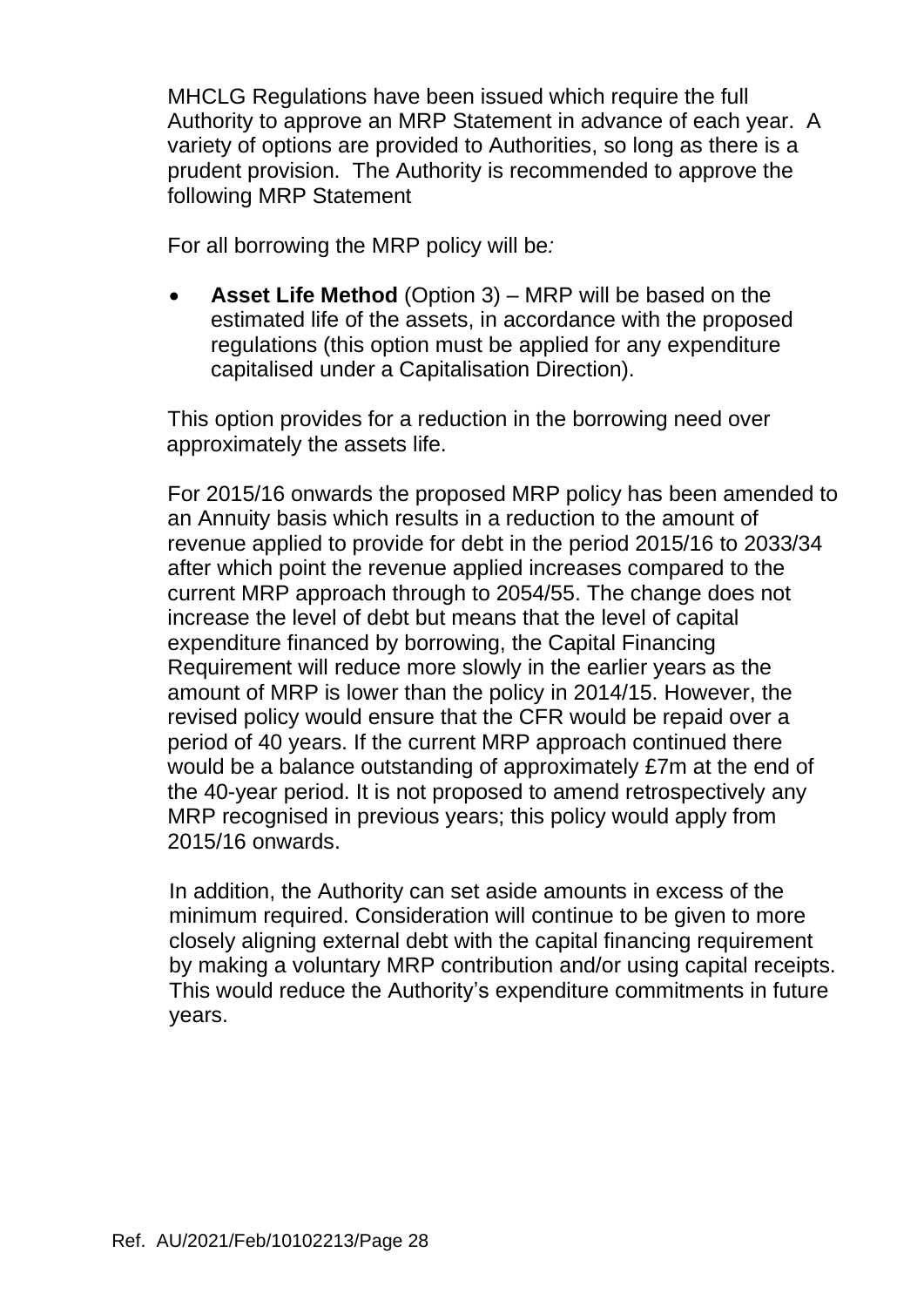### **3. Treasury Management Strategy - Borrowing**

The capital expenditure plans provide details of the activity of the Authority. The treasury management function ensures that the Authority's cash is organised in accordance with the relevant professional codes, so that sufficient cash is available to meet this activity. This will involve both the organisation of the cash flow and, where capital plans require, the organisation of approporiate borrowing facilities. The strategy covers the relevant treasury / prudential indicators, the current and projected debt positions and the annual investment strategy.

## **3.1 Current Portfolio Position**

Within the prudential indicators there are a number of key indicators to ensure that the Authority operates its activities within well defined limits. One of these is that the Authority needs to ensure that its gross debt, does not, except in the short term, exceed the total of the CFR in the preceding year plus the estimates of any additional CFR for 2021/22 and the following two financial years. This allows some flexibility for limited early borrowing for future years but ensures that borrowing is not undertaken for revenue or speculative purposes.

The Authority complied with this prudential indicator in the current year and does not envisage difficulties for the future. This view takes into account current commitments, existing plans, and the proposals in this report.

## **3.2 Treasury Indicators: Limits to Borrowing Activity**

**The Operational Boundary.** This is the limit beyond which external debt is not normally expected to exceed. In most cases, this would be a similar figure to the CFR, but may be lower or higher depending on the levels of actual debt and the ability to fund under-borrowing by other cash resources.

| 2020/21         | 2021/22         | 2022/23         | 2023/24         |
|-----------------|-----------------|-----------------|-----------------|
| <b>Estimate</b> | <b>Estimate</b> | <b>Estimate</b> | <b>Estimate</b> |
| £39m            | £38m            | £37m            | £36m            |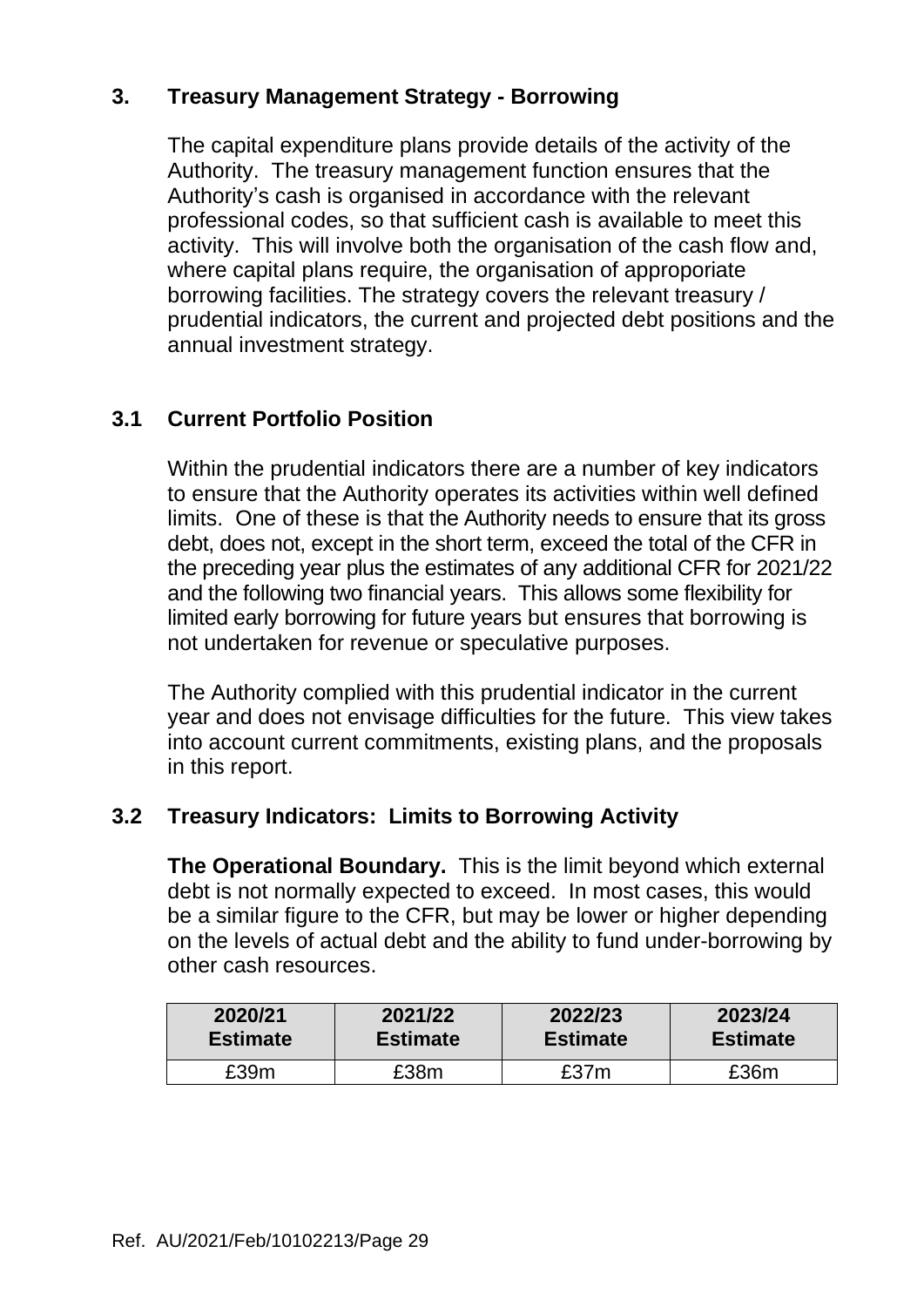**The Authorised Limit for External Debt.** A further key prudential indicator represents a control on the maximum level of borrowing. This represents a limit beyond which external debt is prohibited, and this limit needs to be set or revised by the Authority. It reflects the level of external debt which, while not desired, could be afforded in the short term, but is not sustainable in the longer term.

- 1. This is the statutory limit determined under section 3 (1) of the Local Government Act 2003. The Government retains an option to control either the total of all Authority's plans, or those of a specific Authority, although this power has not yet been exercised.
- 2. The Authority is asked to approve the following Authorised Limits:

| 2020/21         | 2021/22         | 2022/23         | 2023/24         |
|-----------------|-----------------|-----------------|-----------------|
| <b>Estimate</b> | <b>Estimate</b> | <b>Estimate</b> | <b>Estimate</b> |
| £43m            | £42m            | £41m            | f39m            |

### **3.3 Prospects for Interest Rates**

The Authority's Treasury Management functions are provided by Sandwell MBC who have appointed Link Asset Services as its treasury advisor and part of their service is to assist with formulating a view on interest rates. The following table and Appendix F1 gives Link Asset Services central view.

| <b>Link Group Interest Rate View</b>                                                           |               | 9.11.20       |               |        |               |               |        |        |               |               |      |                      |      |
|------------------------------------------------------------------------------------------------|---------------|---------------|---------------|--------|---------------|---------------|--------|--------|---------------|---------------|------|----------------------|------|
| These Link forecasts have been amended for the reduction in PWLB margins by 1.0% from 26.11.20 |               |               |               |        |               |               |        |        |               |               |      |                      |      |
|                                                                                                | <b>Mar-21</b> | <b>Jun-21</b> | <b>Sep-21</b> | Dec-21 | <b>Mar-22</b> | <b>Jun-22</b> | Sep-22 | Dec-22 | <b>Mar-23</b> | <b>Jun-23</b> |      | Sep-23 Dec-23 Mar-24 |      |
| <b>BANK RATE</b>                                                                               | 0.10          | 0.10          | 0.10          | 0.10   | 0.10          | 0.10          | 0.10   | 0.10   | 0.10          | 0.10          | 0.10 | 0.10                 | 0.10 |
| 3 month ave earnings                                                                           | 0.10          | 0.10          | 0.10          | 0.10   | 0.10          | 0.10          | 0.10   | 0.10   | 0.10          | 0.10          | 0.10 | 0.10                 | 0.10 |
| 6 month ave earnings                                                                           | 0.10          | 0.10          | 0.10          | 0.10   | 0.10          | 0.10          | 0.10   | 0.10   | 0.10          | 0.10          | 0.10 | 0.10                 | 0.10 |
| 12 month ave earnings                                                                          | 0.20          | 0.20          | 0.20          | 0.20   | 0.20          | 0.20          | 0.20   | 0.20   | 0.20          | 0.20          | 0.20 | 0.20                 | 0.20 |
| 5yr PWLB                                                                                       | 0.80          | 0.80          | 0.80          | 0.80   | 0.90          | 0.90          | 0.90   | 0.90   | 0.90          | 1.00          | 1.00 | 1.00                 | 1.00 |
| 10 yr PWLB                                                                                     | 1.10          | 1.10          | 1.10          | 1.10   | 1.20          | 1.20          | 1.20   | 1.20   | 1.20          | 1.30          | 1.30 | 1.30                 | 1.30 |
| 25 yr PWLB                                                                                     | 1.50          | 1.60          | 1.60          | 1.60   | 1.60          | 1.70          | 1.70   | 1.70   | 1.70          | 1.80          | 1.80 | 1.80                 | 1.80 |
| 50 yr PWLB                                                                                     | 1.30          | 1.40          | 1.40          | 1.40   | 1.40          | 1.50          | 1.50   | 1.50   | 1.50          | 1.60          | 1.60 | 1.60                 | 1.60 |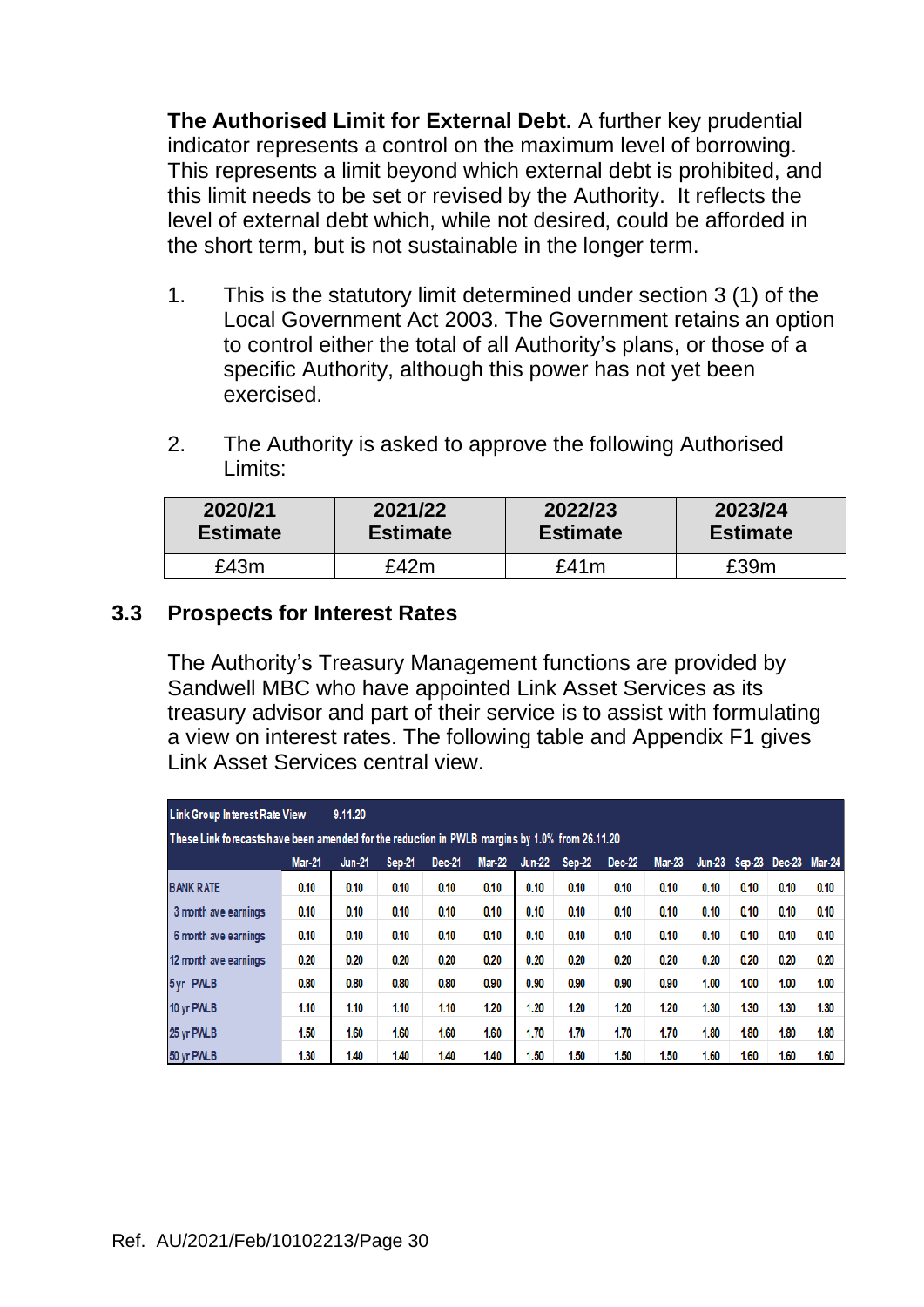The coronavirus outbreak has done huge economic damage to the UK and economies around the world. After the Bank of England took emergency action in March to cut Bank Rate to first 0.25%, and then to 0.10%, it left Bank Rate unchanged at its subsequent meetings to 16th December, although some forecasters had suggested that a cut into negative territory could happen. However, the Governor of the Bank of England has made it clear that he currently thinks that such a move would do more damage than good and that more quantitative easing is the favoured tool if further action becomes necessary. As shown in the forecast table above, no increase in Bank Rate is expected in the near-term as economic recovery is expected to be only gradual and, therefore, prolonged. These forecasts were based on an assumption that a Brexit trade deal would be agreed by 31.12.20: as this has now occurred, these forecasts do not need to be revised.

As the interest forecast table for PWLB certainty rates above shows, there is expected to be little upward movement in PWLB rates over the next two years as it will take economies, including the UK, a prolonged period to recover all the momentum they have lost in the sharp recession caused during the coronavirus shut down period. From time to time, gilt yields, and therefore PWLB rates, can be subject to exceptional levels of volatility due to geo-political, sovereign debt crisis, emerging market developments and sharp changes in investor sentiment, (as shown on 9th November when the first results of a successful COVID-19 vaccine trial were announced). Such volatility could occur at any time during the forecast period.

#### **Investment and borrowing rates**

Investment returns are likely to remain exceptionally low during 2021/22 with little increase in the following two years.

Borrowing interest rates fell to historically very low rates as a result of the COVID-19 crisis and the quantitative easing operations of the Bank of England: indeed, gilt yields up to 6 years were negative during most of the first half of 2020/21. The policy of avoiding new borrowing by running down spare cash balances has served local authorities well over the last few years.

There will remain a cost of carry, (the difference between higher borrowing costs and lower investment returns), to any new long-term borrowing that causes a temporary increase in cash balances as this position will, most likely, incur a revenue cost.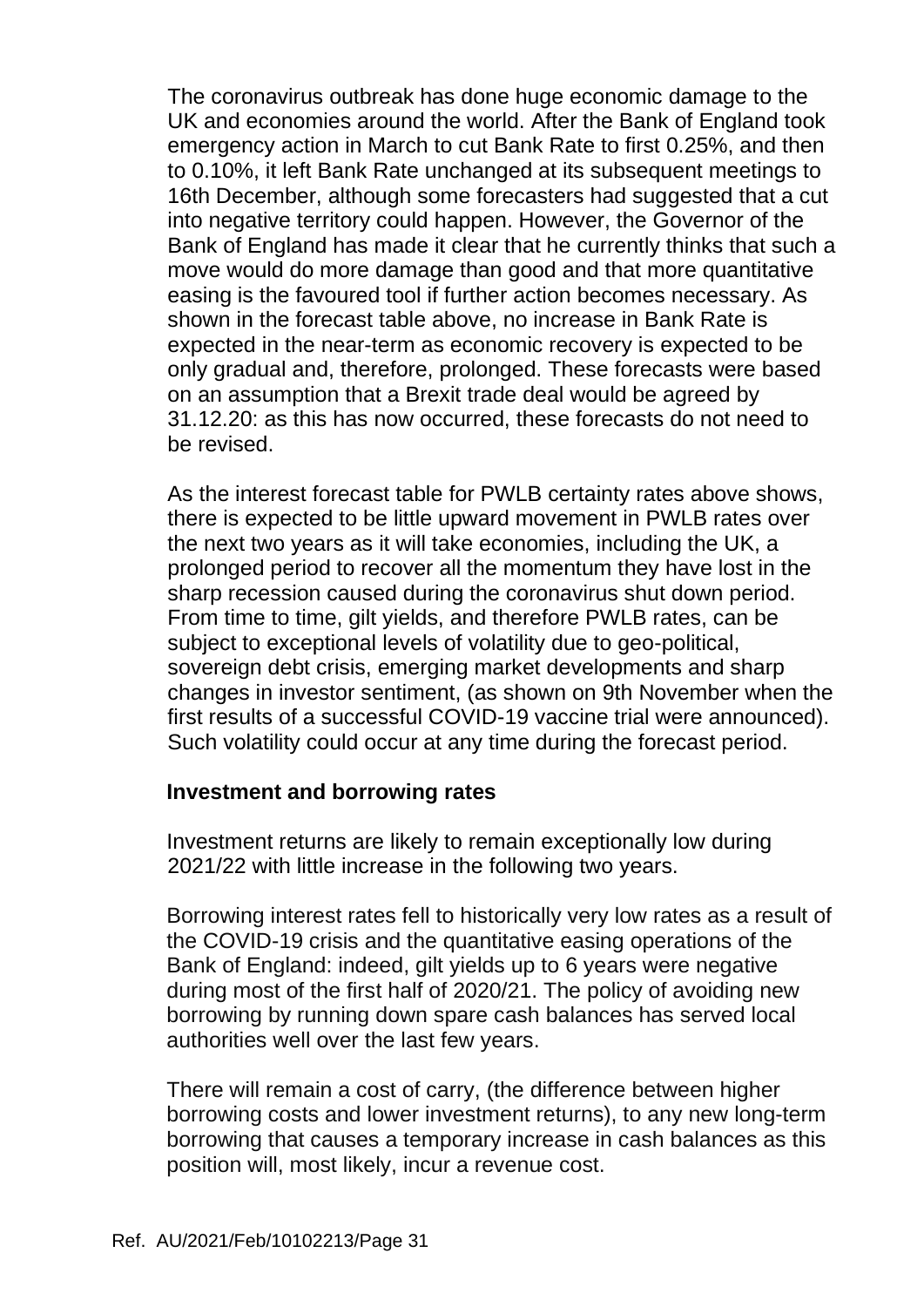### **3.4 Borrowing Strategy**

The Authority is currently maintaining an under-borrowed position. This means that the capital borrowing need (the Capital Financing Requirement), has not been fully funded with loan debt as cash supporting the Authority's reserves, balances and cash flow has been used as a temporary measure. This strategy is prudent as investment returns are low and counterparty risk is still an issue that needs to be considered.

Against this background and the risks within the economic forecast, caution will be adopted with the 2021/22 treasury operations. Interest rates in financial markets will be monitored alongside other economic indicators.

### **Treasury Management Limits on Activity**

There are three debt related treasury activity limits. The purpose of these are to restrain the activity of the treasury function within certain limits, thereby managing risk and reducing the impact of any adverse movement in interest rates. However, if these are set to be too restrictive they will impair the opportunities to reduce costs/improve performance*.* The indicators are:

- Upper limits on variable interest rate exposure. This identifies a maximum limit for variable interest rates based upon the debt position net of investments
- Upper limits on fixed interest rate exposure. This is similar to the previous indicator and covers a maximum limit on fixed interest rates;
- Maturity structure of borrowing. These gross limits are set to reduce the Authority's exposure to large fixed rate sums falling due for refinancing and are required for upper and lower limits.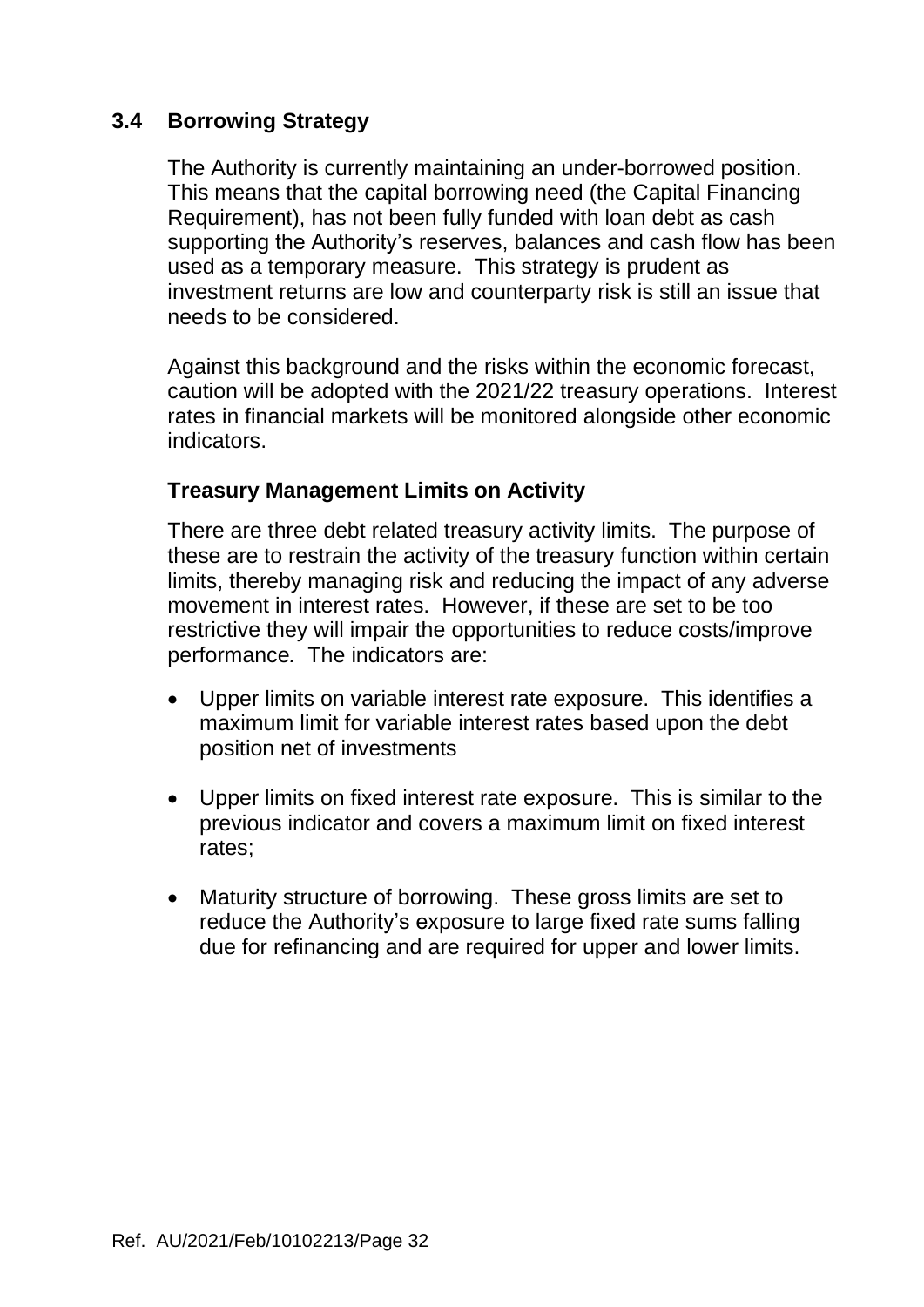|                                                                    | 2021/22      | 2022/23 | 2023/24      |
|--------------------------------------------------------------------|--------------|---------|--------------|
| <b>Interest rate Exposures</b>                                     |              |         |              |
|                                                                    | <b>Upper</b> | Upper   | <b>Upper</b> |
| <b>Limits on fixed interest</b><br>rates based on net debt         | 160%         | 160%    | 160%         |
| <b>Limits on variable</b><br>interest rates based on<br>net debt   | 30%          | 30%     | 30%          |
| <b>Maturity Structure of fixed interest rate borrowing 2021/22</b> |              |         |              |
|                                                                    |              | Lower   | <b>Upper</b> |
| Under 12 months                                                    |              | $0\%$   | 20%          |
| 12 months to 2 years                                               |              | $0\%$   | 20%          |
| 2 years to 5 years                                                 |              | $0\%$   | 25%          |
| 5 years to 10 years                                                |              | $0\%$   | 50%          |
| 10 years and above                                                 |              | $0\%$   | 90%          |
| Maturity Structure of variable interest rate borrowing 2021/22     |              |         |              |
|                                                                    |              | Lower   | <b>Upper</b> |
| Under 12 months                                                    |              | $0\%$   | 20%          |
| 12 months to 2 years                                               |              | $0\%$   | 20%          |
| 2 years to 5 years                                                 |              | $0\%$   | 25%          |
| 5 years to 10 years                                                |              | $0\%$   | 50%          |
| 10 years and above                                                 |              | 0%      | 90%          |

The Authority is asked to approve the following treasury indicators and limits:

### **3.5 Policy on Borrowing in Advance of Need**

The Authority will not borrow more than, or in advance of, its needs purely in order to profit from the investment of the extra sums borrowed. Any decision to borrow in advance will be within forward approved Capital Financing Requirement estimates, and will be considered carefully to ensure that value for money can be demonstrated and that the Authority can ensure the security of such funds.

Borrowing in advance will be made within the constraints that it will be limited to no more than 20% of the expected increase in borrowing need (CFR) over the three-year planning period. Risks associated with any borrowing in advance activity will be subject to prior appraisal and subsequent reporting through the mid-year or annual reporting mechanism.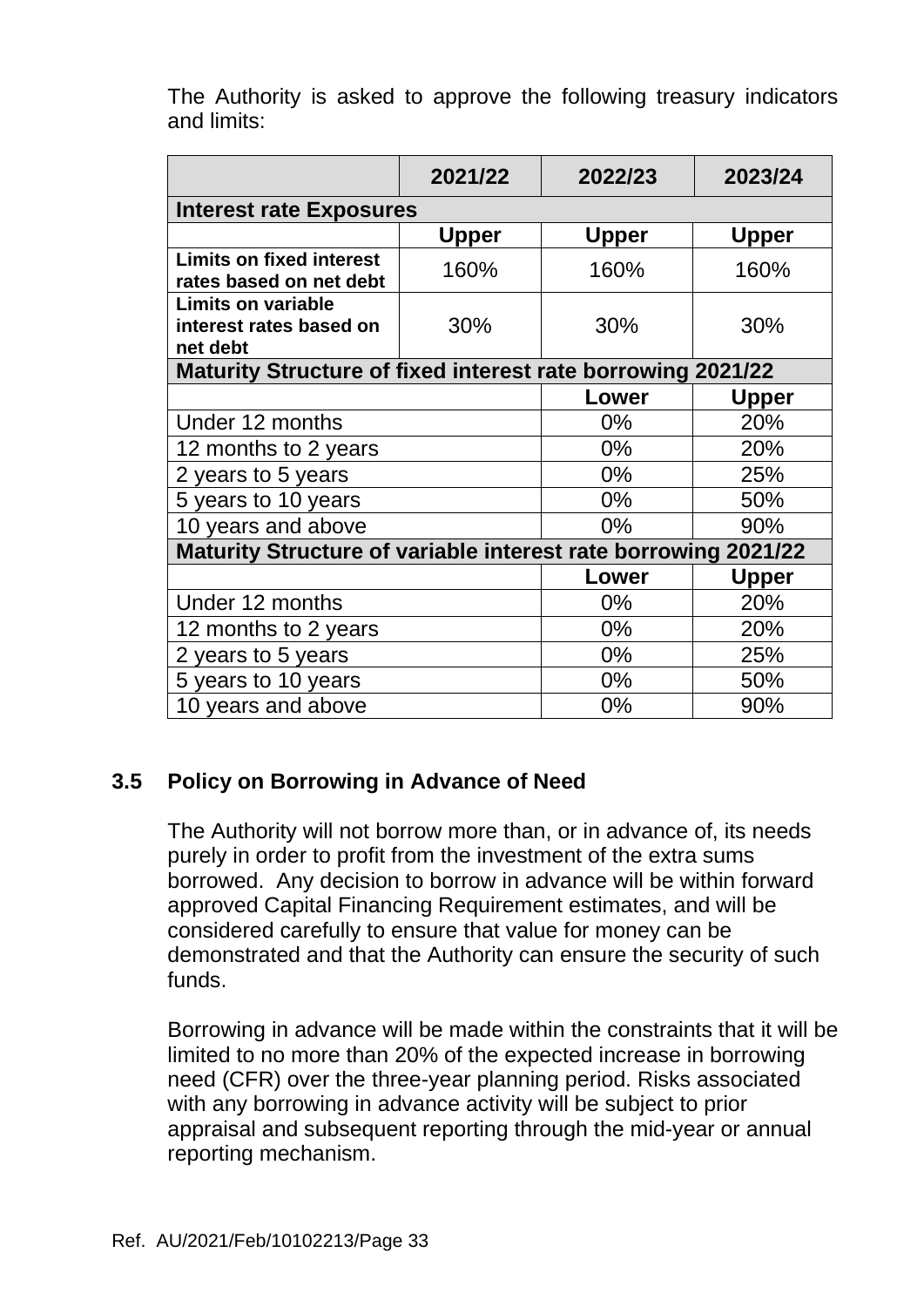### **3.6 Debt Rescheduling**

Rescheduling of current borrowing in our debt portfolio is unlikely to occur as there is still a very large difference between premature redemption rates and new borrowing rates, even though the general margin of PWLB rates over gilt yields was reduced by 100 bps in November 2020.

The reasons for any rescheduling to take place will include:

- the generation of cash savings and / or discounted cash flow savings;
- helping to fulfil the treasury strategy;
- enhance the balance of the portfolio (amend the maturity profile and/or the balance of volatility).

Consideration will also be given to identify if there is any residual potential for making savings by running down investment balances to repay debt prematurely as short term rates on investments are likely to be lower than rates paid on current debt.

All rescheduling will be reported to the Audit and Risk Committee through the mid-year or annual reporting mechanism.

### **3.7 New financial institutions as a source of borrowing and/or types of borrowing**

Currently the PWLB Certainty Rate is set at gilts + 80 basis points for borrowing. However, consideration may still need to be given to sourcing funding from the following sources for the following reasons:

- Local authorities (primarily shorter dated maturities).
- Financial institutions (primarily insurance companies and pension funds).
- Municipal Bonds Agency (possibly still a viable alternative depending on market circumstances prevailing at the time).

Our advisors will keep us informed as to the relative merits of each of these alternative funding sources.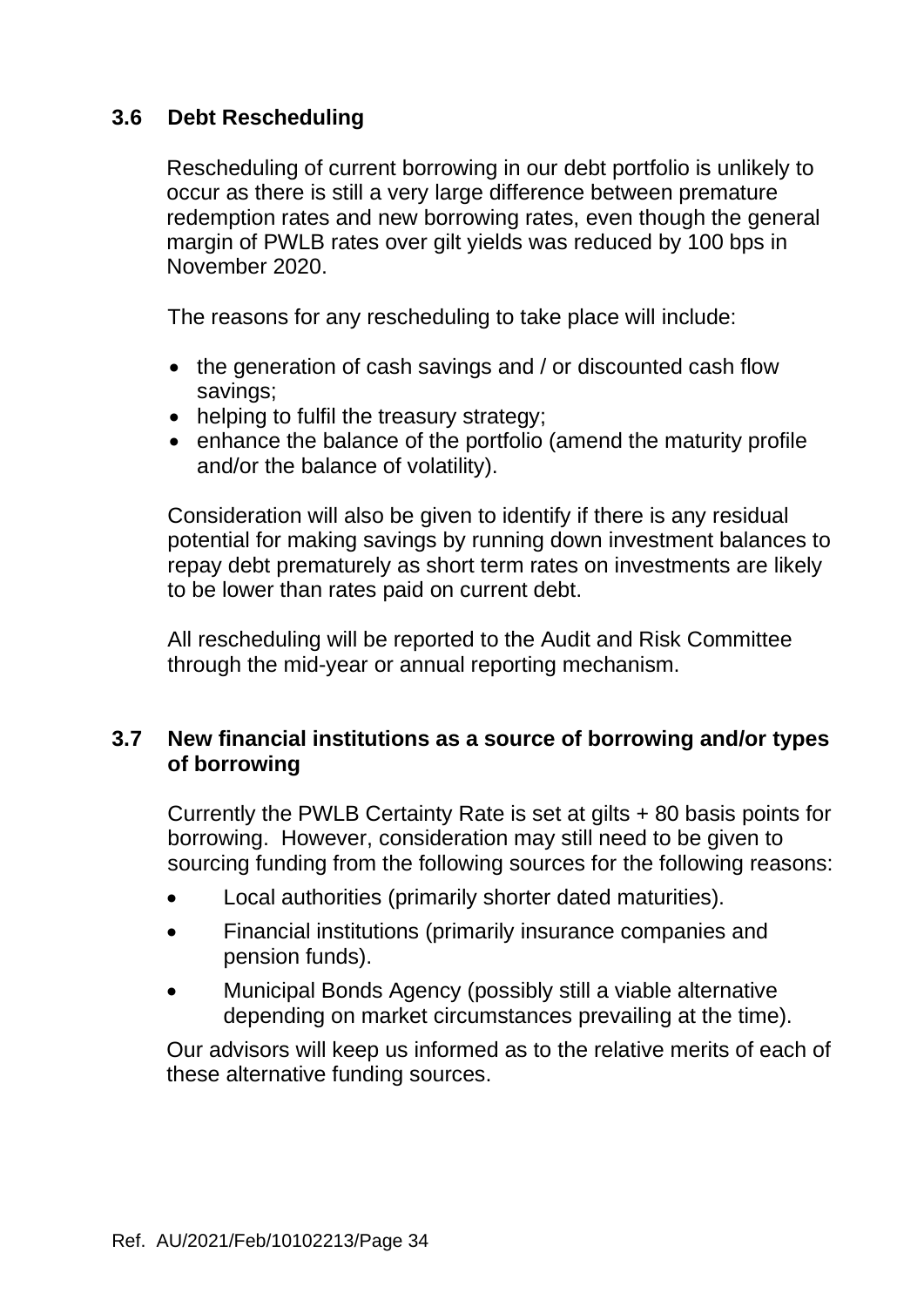### **4 Annual Investment Strategy**

### **4.1 Investment Policy**

The Authority's investment policy has regard to the following:

- MHCLG's Guidance on Local Government Investments ("the Guidance").
- CIPFA Treasury Management in Public Services Code of Practice and Cross Sectoral Guidance Notes 2017 ("the Code").
- CIPFA Treasury Management Guidance Notes 2018.

The Authority's investment priorities will be security first, portfolio liquidity second and then yield (return).

The guidance from MHCLG and CIPFA place a high priority on the management of risk. The Authority will adopt a prudent approach to managing risk and defines its risk appetite by the following means:

Minimum acceptable credit criteria are applied in order to generate a list of highly creditworthy counterparties. This also enables diversification and thus avoidance of concentration risk. The key ratings used to monitor counterparties are the short term and longterm ratings.

Further, the Authority's and Sandwell MBC's officers recognise that ratings should not be the sole determinant of the quality of an institution and that it is important to continually assess and monitor the financial sector on both a micro and macro basis and in relation to the economic and political environments in which institutions operate. The assessment will also take account of information that reflects the opinion of the markets. To this end the Authority and Sandwell MBC will engage with its advisors to monitor the market.

Other information sources used will include the financial press, share price and other such information pertaining to the banking sector in order to establish the most robust scrutiny process on the suitability of potential investment counterparties.

Investment instruments identified for use in the financial year are listed in Appendix F2 under the 'Specified' and 'Non-Specified' Investments categories. Counterparty limits will be as set through the Authority's Treasury Management Practices – Schedules.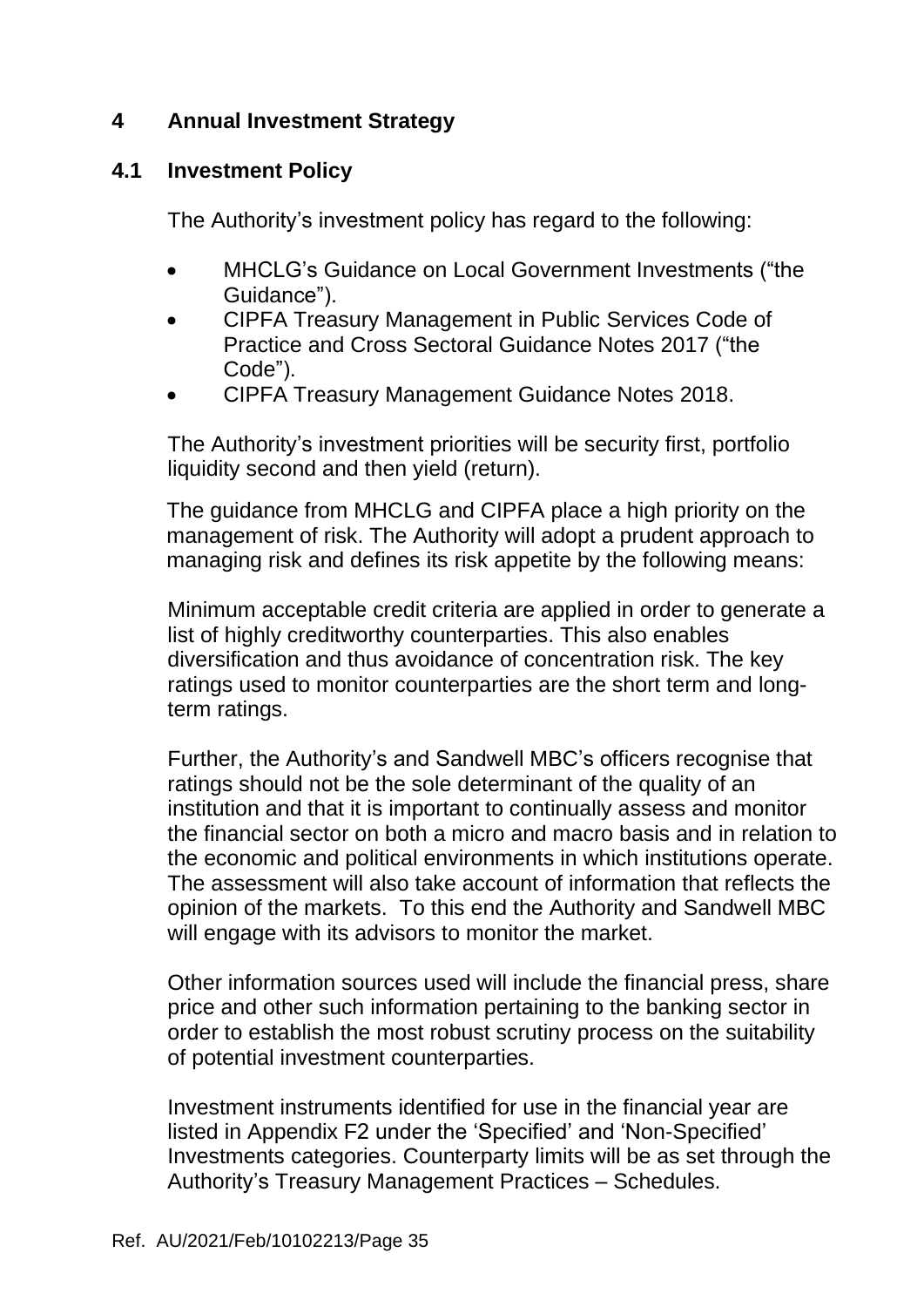### **4.2 Creditworthiness policy**

The primary principle governing the Authority's investment criteria is the security of its investments, although the yield or return on the investment is also a key consideration. After this main principle the Authority will ensure that:

- It maintains a policy covering both the categories of investment types it will invest in, criteria for choosing investment counterparties with adequate security, and monitoring their security. This is set out in the Specified and Non-Specified investment sections below; and
- It has sufficient liquidity in its investments. For this purpose, it will set out procedures for determining the maximum periods for which funds may prudently be committed. These procedures also apply to the Authority's prudential indicators covering the maximum principal sums invested.

A counterparty list will be maintained in compliance with the following criteria. These criteria are separate to that which determines which types of investment instrument are either Specified or Non-Specified as it provides an overall pool of counterparties considered high quality which the Authority may use, rather than defining what types of investment instruments are to be used.

Credit rating information is supplied by Link Asset Services, treasury consultants, on all active counterparties that comply with the criteria below. Any counterparty failing to meet the criteria would be omitted from the counterparty (dealing) list. Any rating changes, rating Watches (notification of a likely change), rating Outlooks (notification of a possible longer term change) are provided to Officers almost immediately after they occur and this information is considered before dealing. For instance, a negative rating Watch applying to a counterparty at the minimum Authority criteria will be suspended from use, with all others being reviewed in light of market conditions.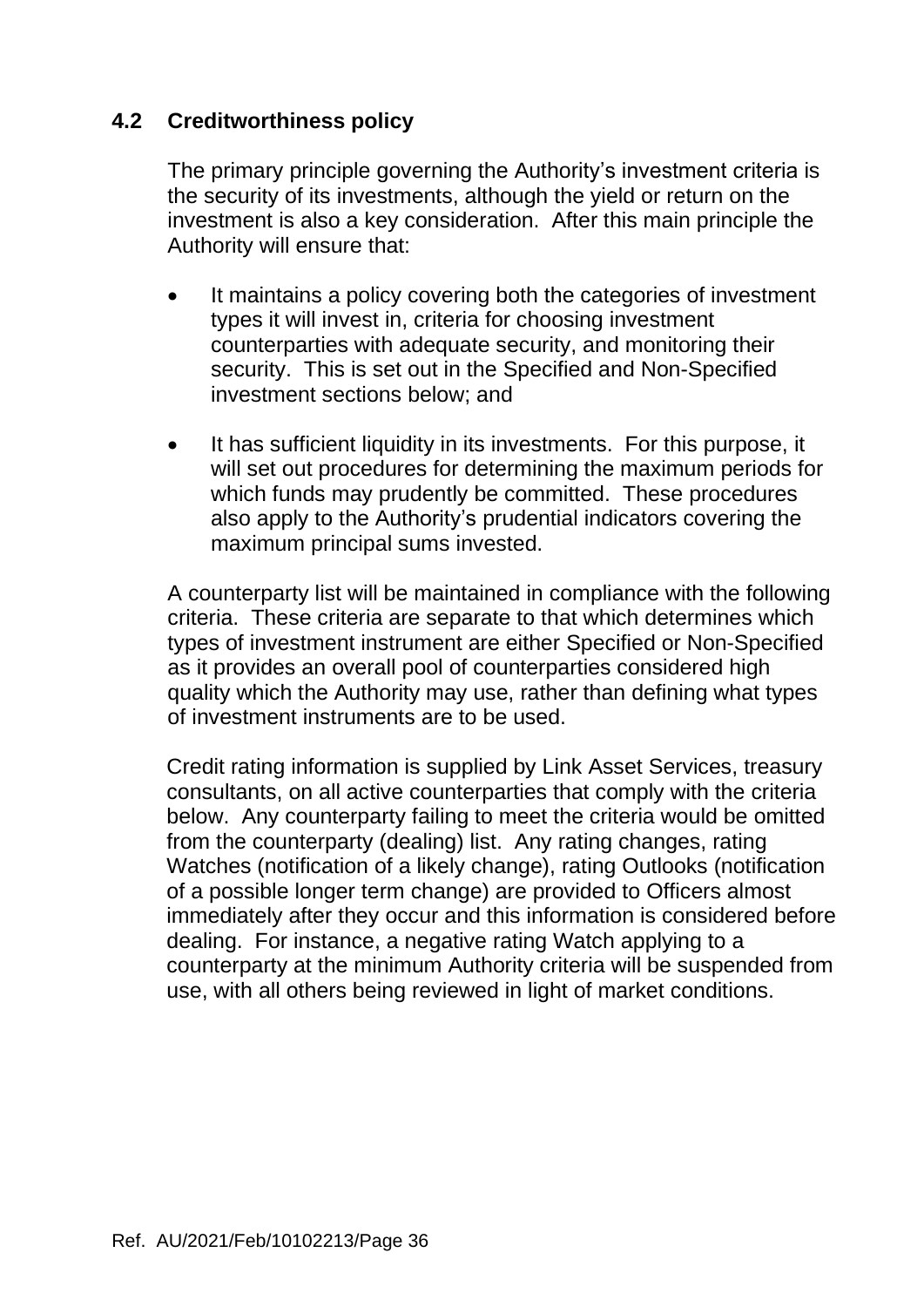The criteria for providing a pool of high quality investment counterparties (both Specified and Non-specified investments) is:

- Banks 1 good credit quality the Authority will only use banks which:
	- i. are UK banks; and/or
	- ii. are non-UK and domiciled in a country which has a minimum sovereign long-term rating of AA+

and have, as a minimum, the following Fitch, Moody's and Standard & Poor's (S&P) credit ratings (where rated):

- i. short term  $-$  F1, P-1, A-1 (Fitch, Moody's and S&P) respectively
- ii. long term  $A$ , A1 and A (Fitch, Moody's and S&P) respectively
- Banks 2 Part nationalised UK banks Royal Bank of Scotland. This bank can be included provided it continues to be part nationalised or it meets the ratings in Banks 1 above.
- Banks 3 The Authority's own banker for transactional purposes if the bank falls below the above criteria, although in this case balances will be minimised in both monetary size and time invested.
- Building Societies. The Authority will use all Societies which meet the ratings for banks outlined above.
- Money Market Funds AAA rated
- UK Government (including gilts and the Debt Management Account Deposit Facility (DMADF))
- Local Authorities, Parish Authorities, CCLA, etc
- Supranational institutions

### **Use of additional information other than credit ratings**

Additional requirements under the Code require the Authority to supplement credit rating information. Whilst the above criteria relies primarily on the application of credit ratings to provide a pool of appropriate counterparties for officers to use, additional operational market information will be applied before making any specific investment decision from the agreed pool of counterparties. This additional market information (for example Credit Default Swaps, negative rating Watches/Outlooks) will be applied to compare the relative security of differing investment counterparties.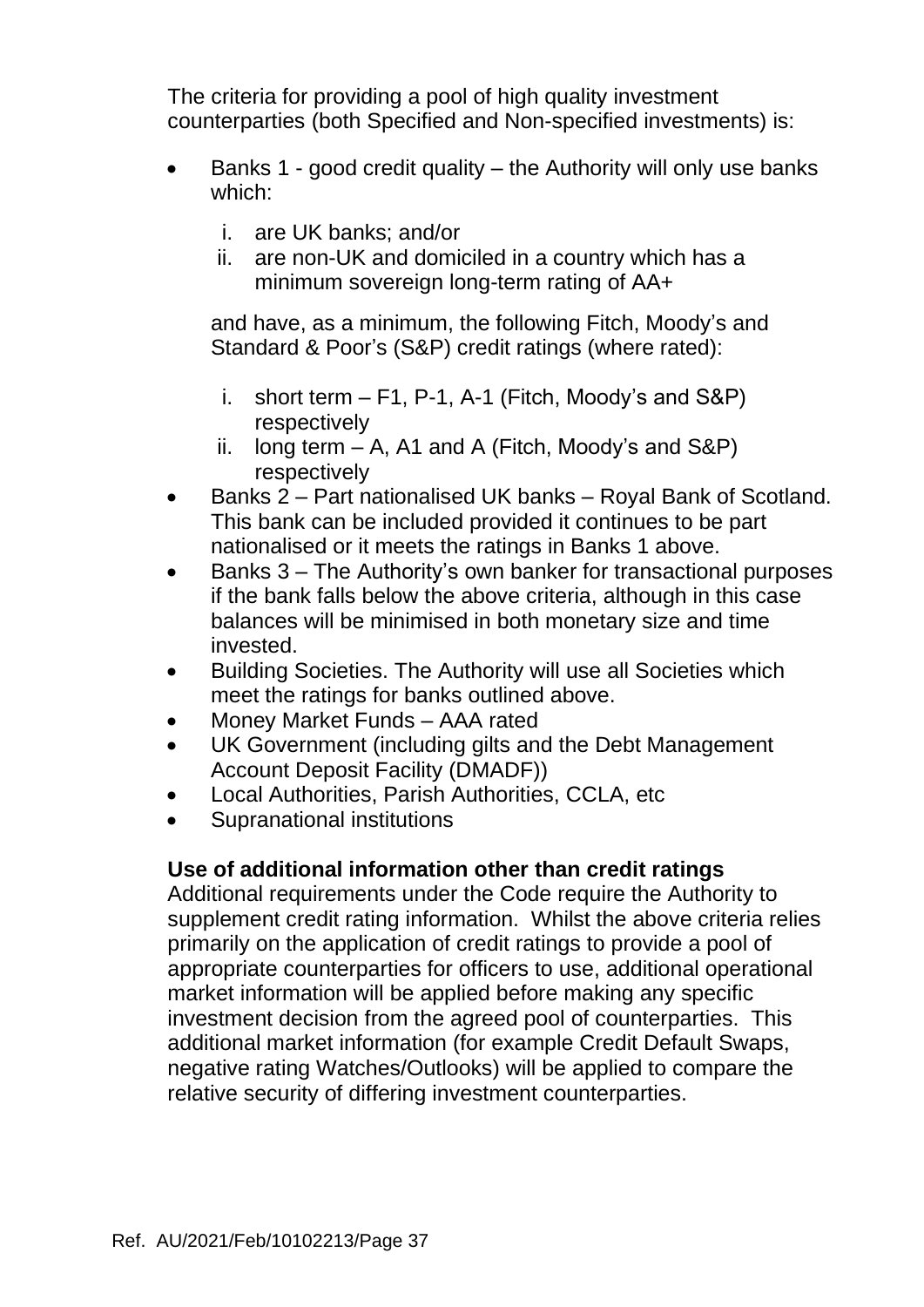## **Creditworthiness**

Although the credit rating agencies changed their outlook on many UK banks from Stable to Negative during the quarter ended 30.6.20 due to upcoming risks to banks' earnings and asset quality during the economic downturn caused by the pandemic, the majority of ratings were affirmed due to the continuing strong credit profiles of major financial institutions, including UK banks. However, during Q1 and Q2 2020, banks made provisions for expected credit losses and the rating changes reflected these provisions. As we move into future quarters, more information will emerge on actual levels of credit losses. (Quarterly earnings reports are normally announced in the second half of the month following the end of the quarter.) This has the potential to cause rating agencies to revisit their initial rating adjustments earlier in the current year. These adjustments could be negative or positive, although it should also be borne in mind that banks went into this pandemic with strong balance sheets. This is predominantly a result of regulatory changes imposed on banks following the Great Financial Crisis. Indeed, the Financial Policy Committee (FPC) report on 6th August revised down their expected credit losses for the UK banking sector to "somewhat less than £80bn". It stated that in its assessment, "banks have buffers of capital more than sufficient to absorb the losses that are likely to arise under the MPC's central projection". The FPC stated that for real stress in the sector, the economic output would need to be twice as bad as the MPC's projection, with unemployment rising to above 15%.

All three rating agencies have reviewed banks around the world with similar results in many countries of most banks being placed on Negative Outlook, but with a small number of actual downgrades.

- **4.3 Country and sector considerations** Due care will be taken to consider the country, group and sector exposure of the Authority's investments. In part the country selection will be chosen by the credit rating of the sovereign state in Banks 1 above. In addition:
	- no more than 25% will be placed with any non-UK country at any time;
	- limits in place above will apply to a group of companies;
	- sector limits will be monitored regularly for appropriateness.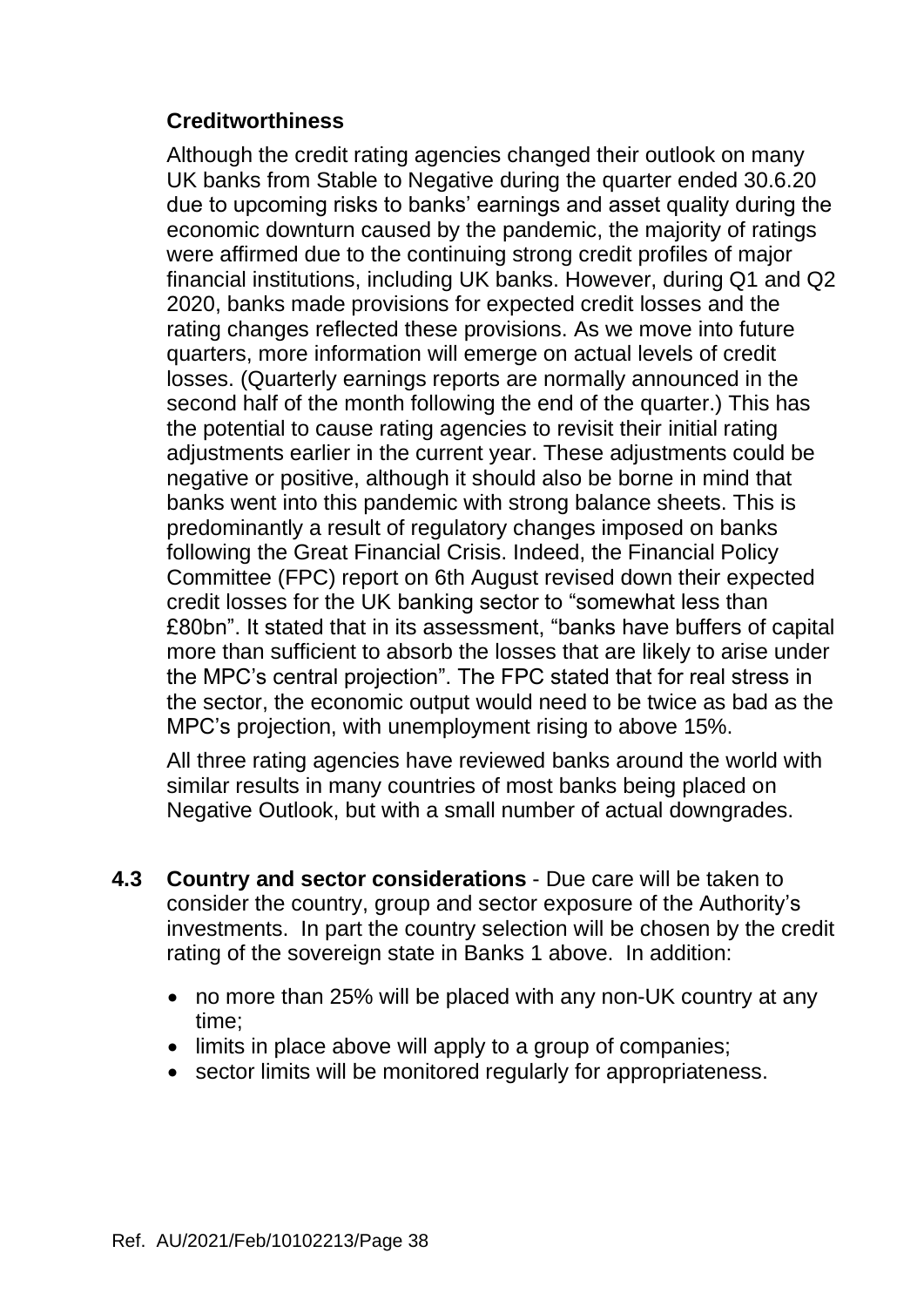### **4.4 Investment Strategy**

**In-house funds.** Investments will be made with reference to the core balance and cash flow requirements and the outlook for short-term interest rates (i.e. rates for investments up to 12 months).

**Investment returns expectations.** The Bank Rate is unlikely to rise from 0.10% for a considerable period. It is very difficult to forecast when it may start rising so it will be assumed that investment earnings from money market-related instruments will remian low for the foreseeable future.

Link Asset Services suggested budgeted investment earnings rates for returns on investments placed for periods up to about three months during each financial year are as follows:

| Average earnings in each<br>year |       |
|----------------------------------|-------|
| 2020/21                          | 0.10% |
| 2021/22                          | 0.10% |
| 2022/23                          | 0.10% |
| 2023/24                          | 0.10% |
| 2024/25                          | 0.25% |
| Long term later years            | 2.00% |

The overall balance of risks to economic growth in the UK is probably now skewed to the upside, but is subject to major uncertainty due to the virus and how quickly successful vaccines may become available and widely administered to the population. It may also be affected by the deal the UK agreed as part of Brexit.

There is relatively little UK domestic risk of increases or decreases in Bank Rate and significant changes in shorter term PWLB rates. The Bank of England has effectively ruled out the use of negative interest rates in the near term and increases in Bank Rate are likely to be some years away given the underlying economic expectations. However, it is always possible that safe haven flows, due to unexpected domestic developments and those in other major economies, or a return of investor confidence in equities, could impact gilt yields, (and so PWLB rates), in the UK.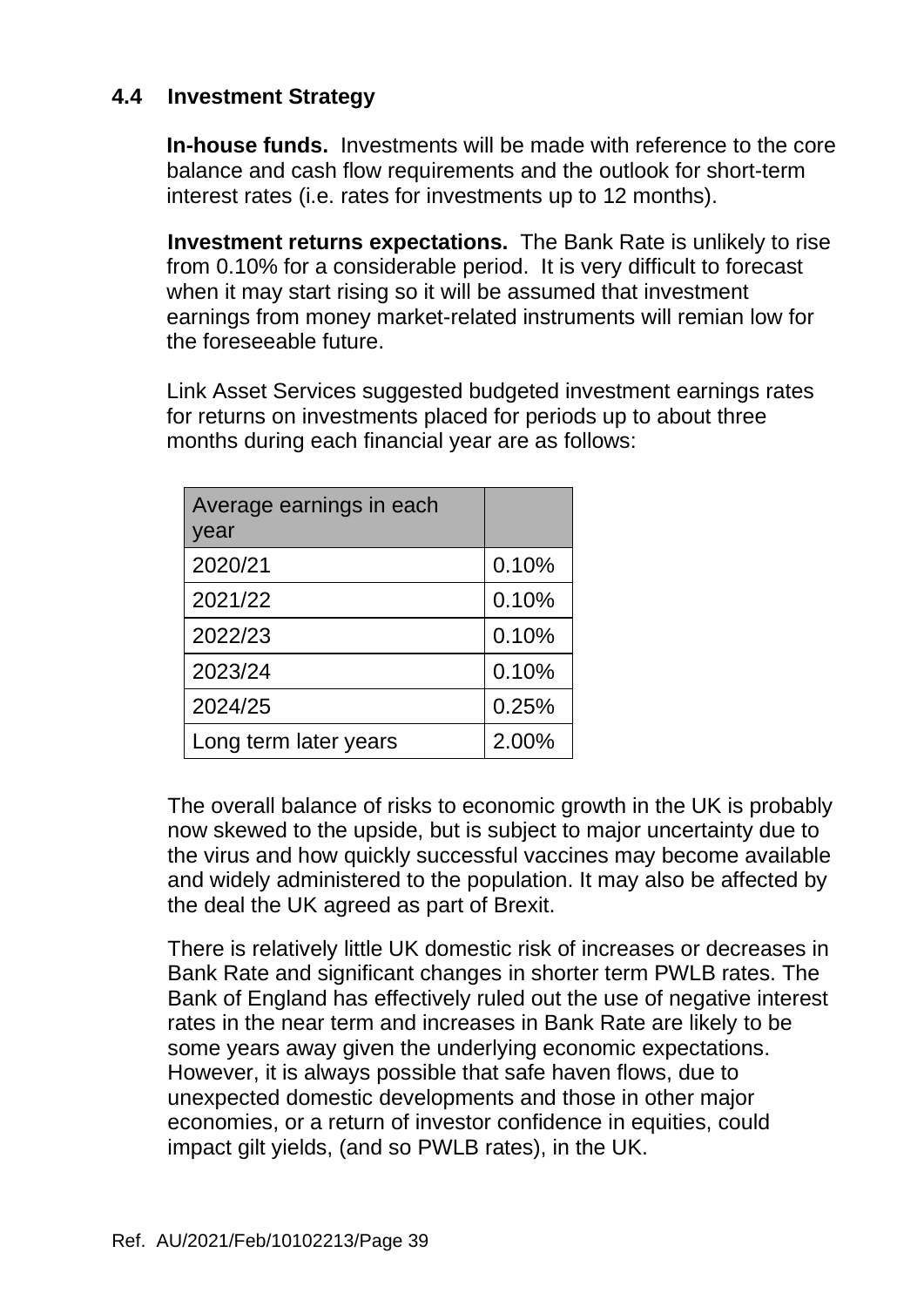**Invesment treasury indicator and limit** - total principal funds invested for greater than 364 days. These limits are set with regard to the Authority's liquidity requirements and to reduce the need for early sale of an investment, and are based on the availability of funds after each year-end.

The Authority is asked to approve the treasury indicator and limit: -

| Maximum principal sums invested > 365 days     |         |         |         |  |  |  |  |  |
|------------------------------------------------|---------|---------|---------|--|--|--|--|--|
| £m                                             | 2021/22 | 2022/23 | 2023/24 |  |  |  |  |  |
| <b>Principal sums</b><br>invested $>$ 365 days | £25m    | £25m    | £25m    |  |  |  |  |  |

**4.5 Investment Risk Benchmarking.** These benchmarks are simple guides to maximum risk, so they may be breached from time to time, depending on movements in interest rates and counterparty criteria. The purpose of the benchmark is that officers will monitor the current and trend position and amend the operational strategy to manage risk as conditions change. Any breach of the benchmarks will be reported, with supporting reasons in the Mid-Year or Annual Report.

Security - The Authority's maximum security risk benchmark for the current portfolio, when compared to these historic default tables, is:

• 0.03% historic risk of default when compared to the whole portfolio.

Liquidity – in respect of this area the Authority seeks to maintain:

- Liquid short-term deposits of at least £20m available with a week's notice.
- Weighted Average Life benchmark is expected to be 0.25 years, with a maximum of 1.0 years.

Yield – local measures of yield benchmarks are:

• Investments – internal returns above the 7-day LIBID rate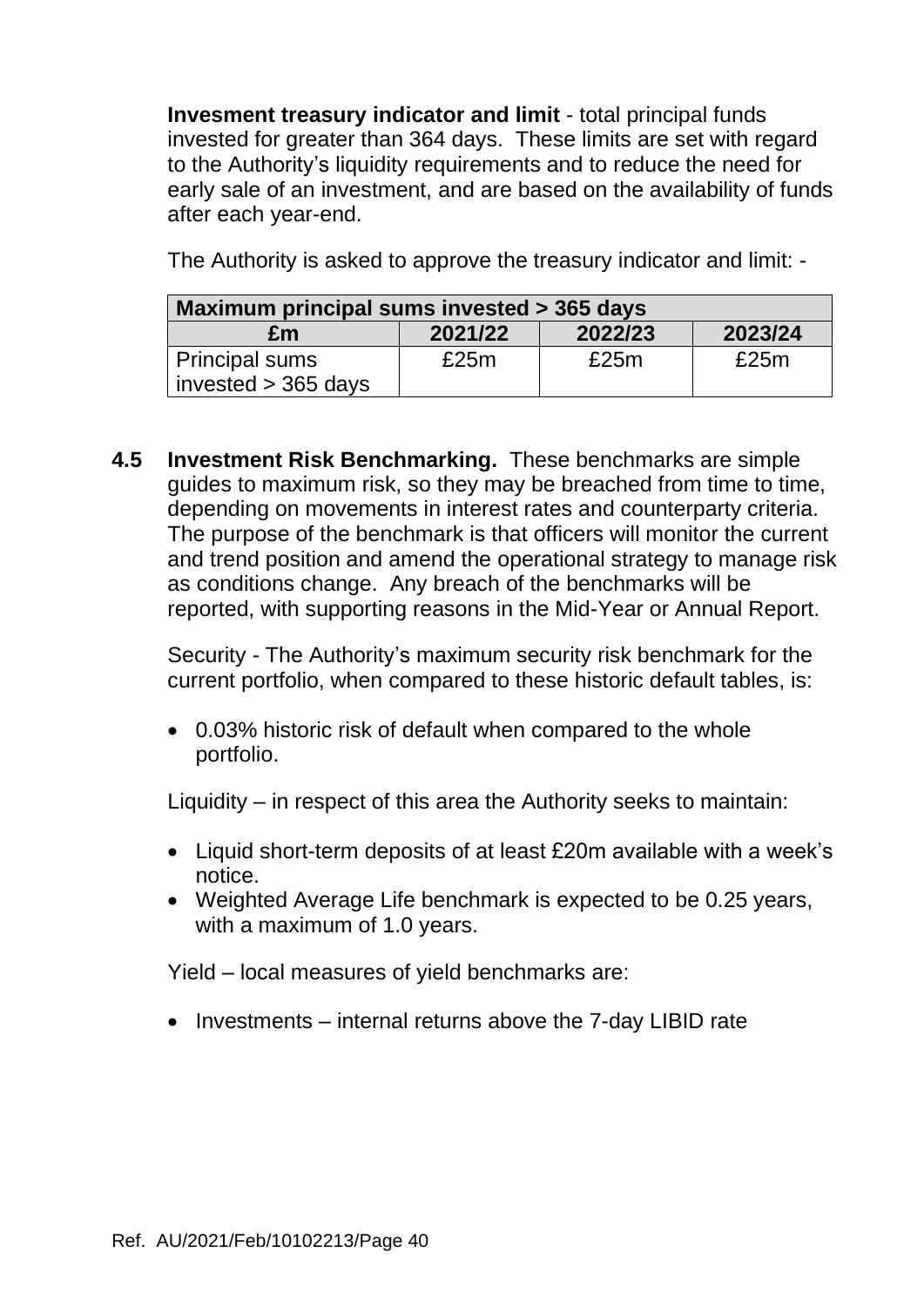And in addition, that the security benchmark for each individual year is:

|                | vear  | 2 years | 3 years | 4 years | 5 years |
|----------------|-------|---------|---------|---------|---------|
| <b>Maximum</b> | 0.03% | 0.12%   | 0.10%   | 0.08%   | 0.06%   |

- Note: This benchmark is an average risk of default measure and would not constitute an expectation of loss against a particular investment.
- **4.6 End of year investment report.** At the end of the financial year, the Authority will report on its investment activity as part of its Annual Treasury Report.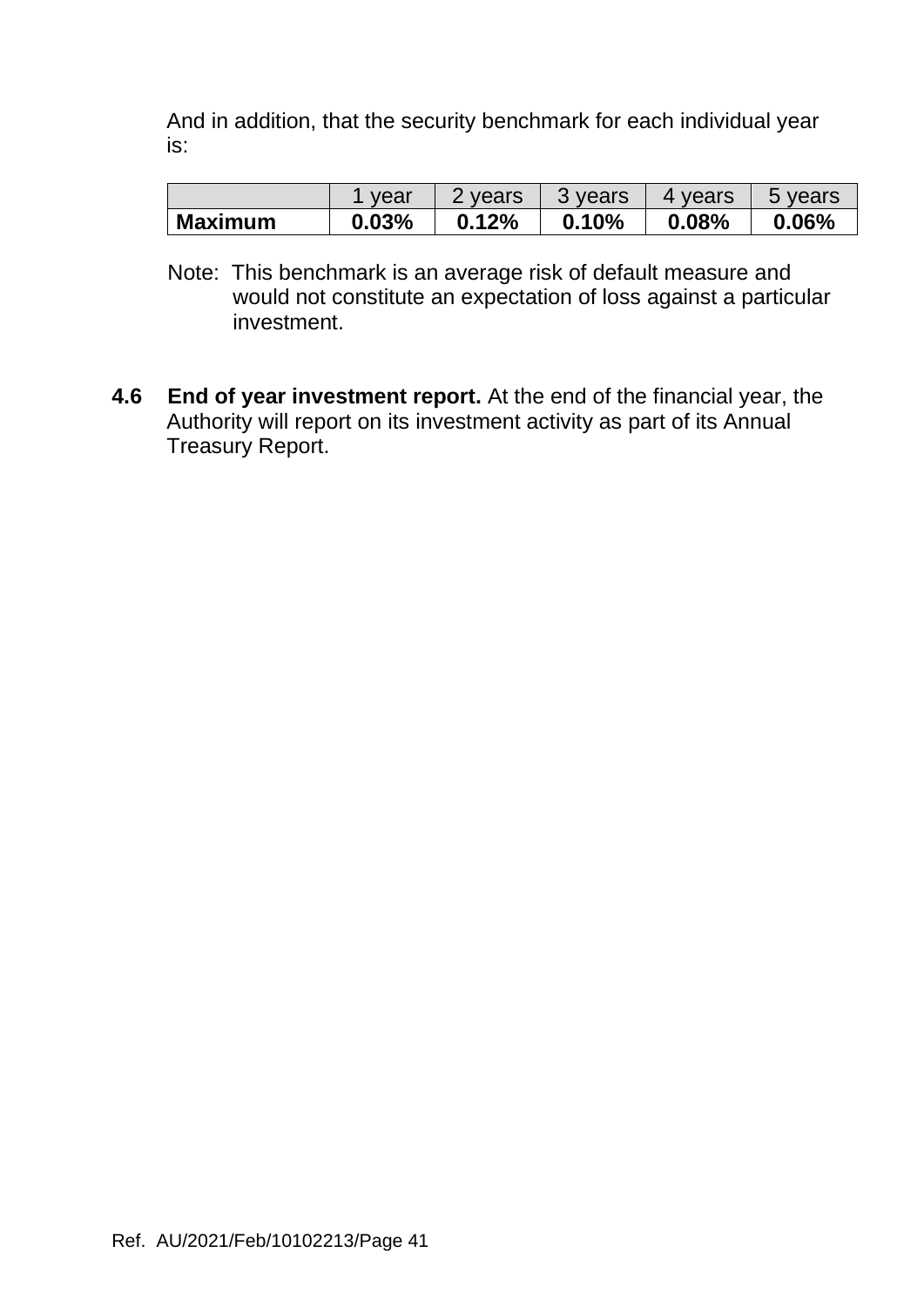# **APPENDIX F1**

| <b>Link Group Interest Rate View</b><br>9.11.20<br>(The Capital Economics forecasts were done 11.11.20) |                                                                                                |               |               |               |               |               |               |               |                |                |                          |                          |                |
|---------------------------------------------------------------------------------------------------------|------------------------------------------------------------------------------------------------|---------------|---------------|---------------|---------------|---------------|---------------|---------------|----------------|----------------|--------------------------|--------------------------|----------------|
|                                                                                                         | These Link forecasts have been amended for the reduction in PWLB margins by 1.0% from 26.11.20 |               |               |               |               |               |               |               |                |                |                          |                          |                |
|                                                                                                         | <b>Mar-21</b>                                                                                  | <b>Jun-21</b> | <b>Sep-21</b> | <b>Dec-21</b> | <b>Mar-22</b> | <b>Jun-22</b> | <b>Sep-22</b> | <b>Dec-22</b> | $Mar-23$       | $Jun-23$       |                          | Sep-23 Dec-23            | $Mar-24$       |
| <b>BANK RATE</b>                                                                                        | 0.10                                                                                           | 0.10          | 0.10          | 0.10          | 0.10          | 0.10          | 0.10          | 0.10          | 0.10           | 0.10           | 0.10                     | 0.10                     | 0.10           |
| 3 month ave earnings                                                                                    | 0.10                                                                                           | 0.10          | 0.10          | 0.10          | 0.10          | 0.10          | 0.10          | 0.10          | 0.10           | 0.10           | 0.10                     | 0.10                     | 0.10           |
| 6 month ave earnings                                                                                    | 0.10                                                                                           | 0.10          | 0.10          | 0.10          | 0.10          | 0.10          | 0.10          | 0.10          | 0.10           | 0.10           | 0.10                     | 0.10                     | 0.10           |
| 12 month ave earnings                                                                                   | 0.20                                                                                           | 0.20          | 0.20          | 0.20          | 0.20          | 0.20          | 0.20          | 0.20          | 0.20           | 0.20           | 0.20                     | 0.20                     | 0.20           |
| 5 yr PWLB                                                                                               | 0.80                                                                                           | 0.80          | 0.80          | 0.80          | 0.90          | 0.90          | 0.90          | 0.90          | 0.90           | 1.00           | 1.00                     | 1.00                     | 1.00           |
| 10 yr PWLB                                                                                              | 1.10                                                                                           | 1.10          | 1.10          | 1.10          | 1.20          | 1.20          | 1.20          | 1.20          | 1.20           | 1.30           | 1.30                     | 1.30                     | 1.30           |
| 25 yr PWLB                                                                                              | 1.50                                                                                           | 1.60          | 1.60          | 1.60          | 1.60          | 1.70          | 1.70          | 1.70          | 1.70           | 1.80           | 1.80                     | 1.80                     | 1.80           |
| 50 yr PWLB                                                                                              | 1.30                                                                                           | 1.40          | 1.40          | 1.40          | 1.40          | 1.50          | 1.50          | 1.50          | 1.50           | 1.60           | 1.60                     | 1.60                     | 1.60           |
| <b>Bank Rate</b>                                                                                        |                                                                                                |               |               |               |               |               |               |               |                |                |                          |                          |                |
| Link                                                                                                    | 0.10                                                                                           | 0.10          | 0.10          | 0.10          | 0.10          | 0.10          | 0.10          | 0.10          | 0.10           | 0.10           | 0.10                     | 0.10                     | 0.10           |
| <b>Capital Economics</b>                                                                                | 0.10                                                                                           | 0.10          | 0.10          | 0.10          | 0.10          | 0.10          | 0.10          | 0.10          | $\blacksquare$ | ۰              | $\blacksquare$           | $\blacksquare$           |                |
| 5yr PWLB Rate                                                                                           |                                                                                                |               |               |               |               |               |               |               |                |                |                          |                          |                |
| Link                                                                                                    | 0.80                                                                                           | 0.80          | 0.80          | 0.80          | 0.90          | 0.90          | 0.90          | 0.90          | 0.90           | 1.00           | 1.00                     | 1.00                     | 1.00           |
| <b>Capital Economics</b>                                                                                | 0.90                                                                                           | 0.90          | 0.90          | 0.90          | 0.90          | 0.90          | 0.90          | 0.90          | $\blacksquare$ | $\blacksquare$ | $\blacksquare$           | $\blacksquare$           | $\blacksquare$ |
| 10yr PWLB Rate                                                                                          |                                                                                                |               |               |               |               |               |               |               |                |                |                          |                          |                |
| Link                                                                                                    | 1.10                                                                                           | 1.10          | 1.10          | 1.10          | 1.20          | 1.20          | 1.20          | 1.20          | 1.20           | 1.30           | 1.30                     | 1.30                     | 1.30           |
| <b>Capital Economics</b>                                                                                | 1.30                                                                                           | 1.30          | 1.30          | 1.30          | 1.30          | 1.30          | 1.30          | 1.30          | $\blacksquare$ | -              | $\overline{\phantom{a}}$ | $\overline{\phantom{a}}$ | $\blacksquare$ |
| 25yr PWLB Rate                                                                                          |                                                                                                |               |               |               |               |               |               |               |                |                |                          |                          |                |
| Link                                                                                                    | 1.50                                                                                           | 1.60          | 1.60          | 1.60          | 1.60          | 1.70          | 1.70          | 1.70          | 1.70           | 1.80           | 1.80                     | 1.80                     | 1.80           |
| <b>Capital Economics</b>                                                                                | 1.80                                                                                           | 1.80          | 1.80          | 1.80          | 1.80          | 1.80          | 1.80          | 1.80          | $\blacksquare$ | ۰              | $\blacksquare$           | $\blacksquare$           | $\blacksquare$ |
| 50yr PWLB Rate                                                                                          |                                                                                                |               |               |               |               |               |               |               |                |                |                          |                          |                |
| Link                                                                                                    | 1.30                                                                                           | 1.40          | 1.40          | 1.40          | 1.40          | 1.50          | 1.50          | 1.50          | 1.50           | 1.60           | 1.60                     | 1.60                     | 1.60           |
| <b>Capital Economics</b>                                                                                | 1.70                                                                                           | 1.70          | 1.70          | 1.70          | 1.70          | 1.70          | 1.70          | 1.70          | $\blacksquare$ |                |                          |                          |                |

#### **Interest Rate Forecast 2021 – 2024**

Ref. AU/2021/Feb/10102213/Page 42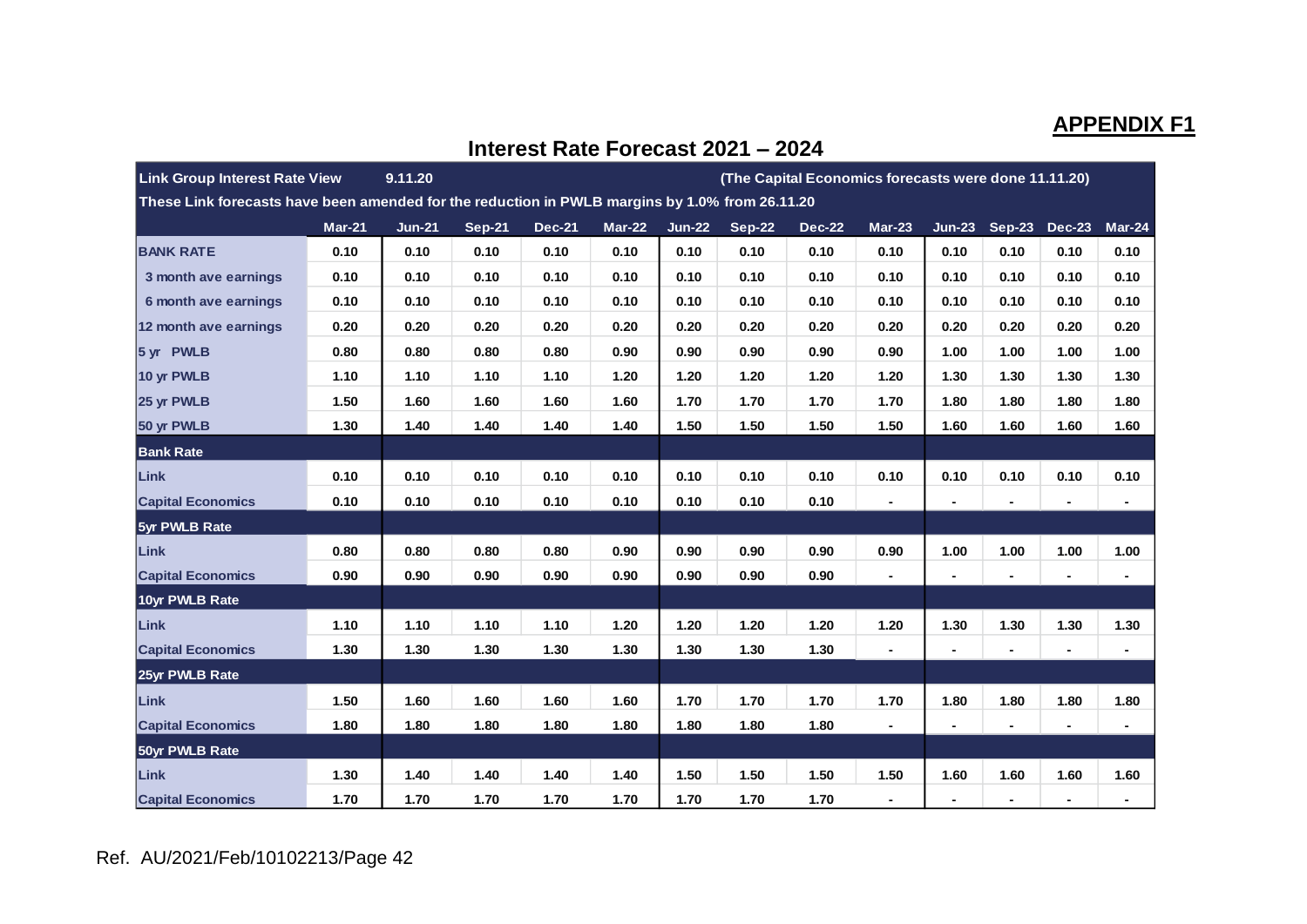## **TREASURY MANAGEMENT PRACTICE (TMP1) – CREDIT AND COUNTERPARTY RISK MANAGEMENT**

The MHCLG issued Investment Guidance in 2018, and this forms the structure of the Authority's policy below. These guidelines do not apply to either trust funds or pension funds which operate under a different regulatory regime*.*

The key intention of the Guidance is to maintain the current requirement for Authorities to invest prudently, and that priority is given to security and liquidity before yield. In order to facilitate this objective, the guidance requires this Authority to have regard to the CIPFA publication Treasury Management in the Public Services: Code of Practice and Cross-Sectoral Guidance Notes. This Authority has adopted the Code and will continue to apply its principles to all investment activity. In accordance with the Code, the Treasurer has produced its Treasury Management Practices (TMPs). This part, TMP1, covering investment counterparty policy requires approval each year.

**Annual Investment Strategy** – The key requirements of both the Code and the investment guidance are to set an annual investment strategy, as part of its annual treasury strategy for the following year*,* covering the identification and approval of following:

- The strategy guidelines for choosing and placing investments, particularly non-specified investments.
- The principles to be used to determine the maximum periods for which funds can be committed.
- Specified investments that the Authority will use. These are high security (i.e. high credit rating, although this is defined by the Authority, and no guidelines are given), and high liquidity investments in sterling and with a maturity of no more than a year.
- Non-specified investments, clarifying the greater risk implications, identifying the general types of investment that may be used and a limit to the overall amount of various categories that can be held at any time.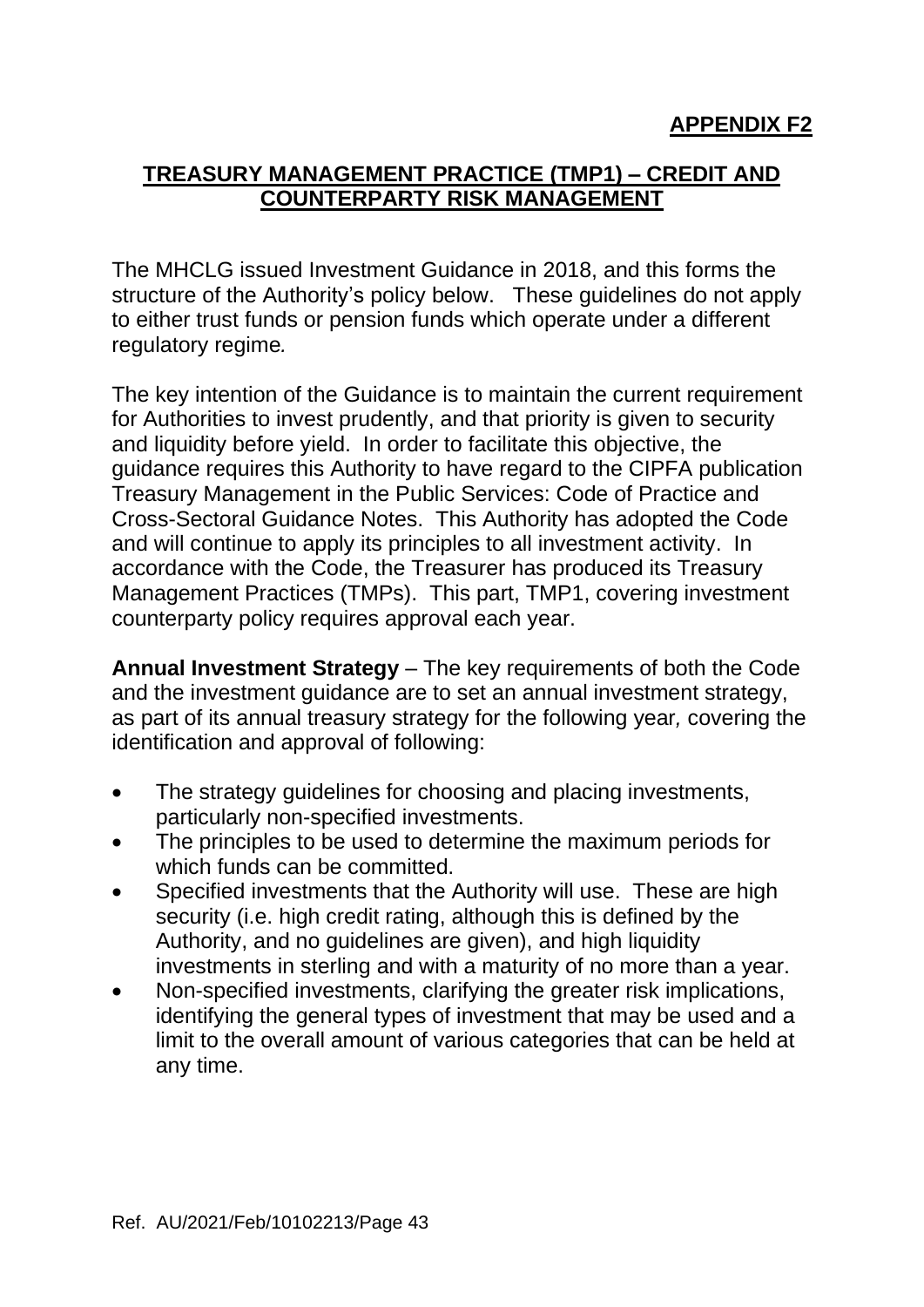The investment policy proposed for the Authority is:

**Strategy Guidelines** – The main strategy guidelines are contained in the body of the treasury strategy statement.

**Specified Investments** – These investments are sterling investments of not more than one-year maturity, or those which could be for a longer period but where the Authority has the right to be repaid within 12 months if it wishes. These are considered low risk assets where the possibility of loss of principal or investment income is small. These would include sterling investments which would not be defined as capital expenditure with:

- 1. The UK Government (such as the Debt Management Account deposit facility, UK Treasury Bills or a Gilt with less than one year to maturity).
- 2. Supranational bonds of less than one year's duration.
- 3. A local authority, parish Authority, CCLA or community Authority.
- 4. Pooled investment vehicles (such as money market funds) that have been awarded a high credit rating by a credit rating agency.
- 5. A body that is considered of a high credit quality (such as a bank or building society).

For category 5 this covers bodies with a minimum short-term rating of AA (or the equivalent) as rated by Standard and Poor's, Moody's or Fitch rating agencies. Within these bodies, and in accordance with the Code, the Authority has set additional criteria to set the time and amount of monies which will be invested in these bodies. This criteria is as per the "Investment Counter Party and Liquidity Framework".

**Non-Specified Investments** – Non-specified investments are any other type of investment (i.e. not defined as Specified above). The identification and rationale supporting the selection of these other investments and the maximum limits to be applied are set out below. Non-specified investments would include any sterling investments with: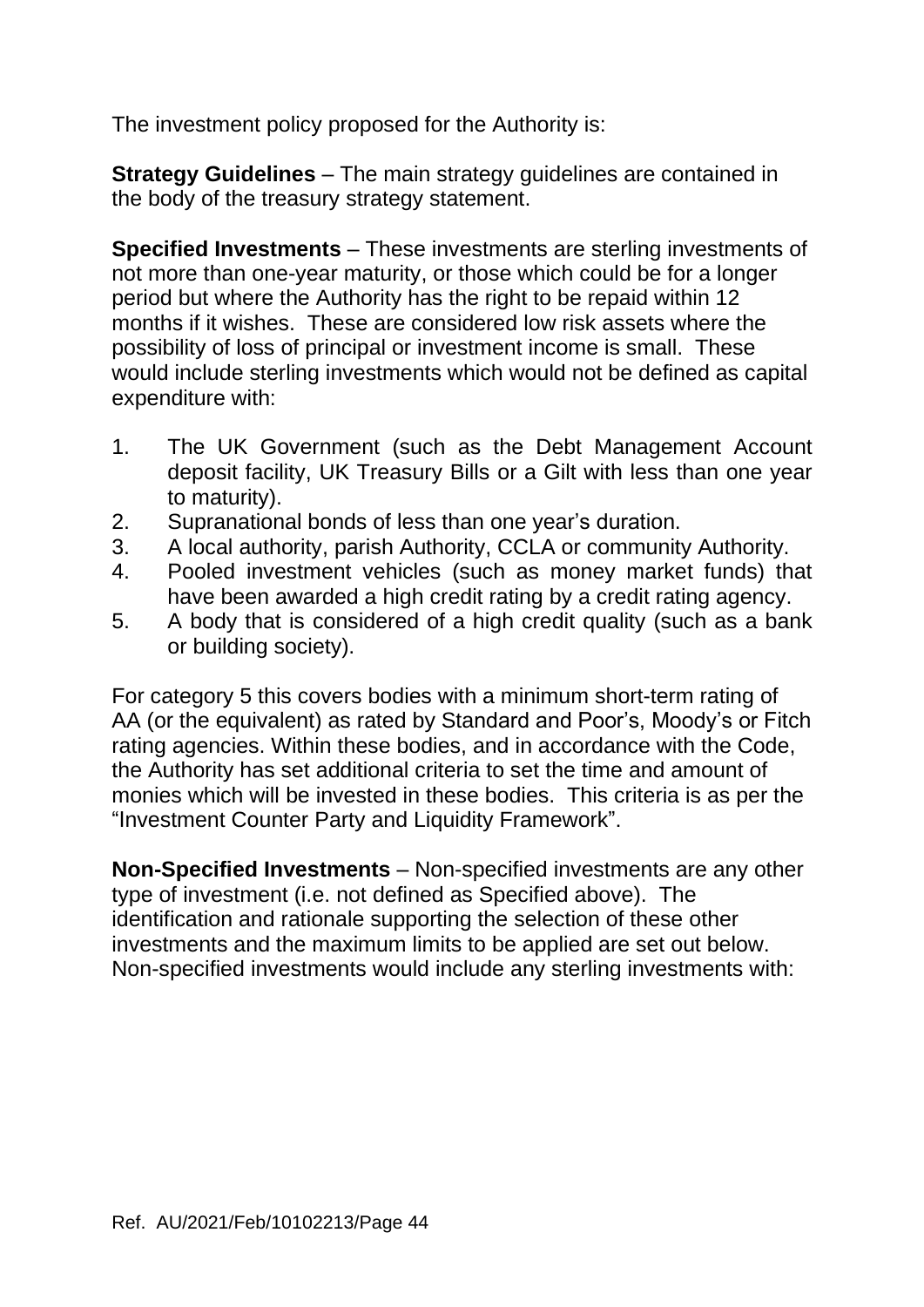| <b>Non-Specified Investment Category</b>                                                                      | Limit (£ or<br>%) |
|---------------------------------------------------------------------------------------------------------------|-------------------|
| a Supranational Bonds greater than 1 year to                                                                  | 30%               |
| maturity                                                                                                      |                   |
| (a) Multilateral development bank bonds -                                                                     | AAA long          |
| These are bonds defined as an international                                                                   | term ratings      |
| financial institution having as one of its objects                                                            |                   |
| economic development, either generally or in any                                                              |                   |
| region of the world (e.g. European Investment                                                                 |                   |
| Bank etc.).<br>(b) A financial institution that is guaranteed by                                              |                   |
| the United Kingdom Government (e.g. The                                                                       |                   |
| Guaranteed Export Finance Company {GEFCO})                                                                    |                   |
| The security of interest and principal on maturity is                                                         |                   |
| on a par with the Government and so very secure.                                                              |                   |
| These bonds usually provide returns above                                                                     |                   |
| equivalent gilt-edged securities. However, the                                                                |                   |
| value of the bond may rise or fall before maturity                                                            |                   |
| and losses may accrue if the bond is sold before                                                              |                   |
| maturity.                                                                                                     |                   |
| b Gilt edged securities with a maturity of greater                                                            | 30%               |
| than one year. These are Government bonds and                                                                 |                   |
| so provide the highest security of interest and the                                                           |                   |
| repayment of principal on maturity. Similar to                                                                |                   |
| category (a) above, the value of the bond may rise                                                            |                   |
| or fall before maturity and losses may accrue if the                                                          |                   |
| bond is sold before maturity.                                                                                 |                   |
| c The Authority's own banker if it fails to meet the<br>basic credit criteria. In this instance balances will | 20%               |
| be minimised as far as is possible.                                                                           |                   |
| d Building societies not meeting the basic                                                                    | 20%               |
| security requirements under the specified                                                                     |                   |
| <b>investments</b> . The operation of some building                                                           |                   |
| societies does not require a credit rating, although                                                          |                   |
| in every other respect the security of the society                                                            |                   |
| would match similarly sized societies with ratings.                                                           |                   |
| The Authority may use such building societies                                                                 |                   |
| which were originally considered Eligible                                                                     |                   |
| Institutions.                                                                                                 |                   |
| e Any bank or building society that has a                                                                     | 3 years and       |
| minimum long-term credit rating of AA-, for                                                                   | £30m              |
| deposits with a maturity of greater than one year                                                             |                   |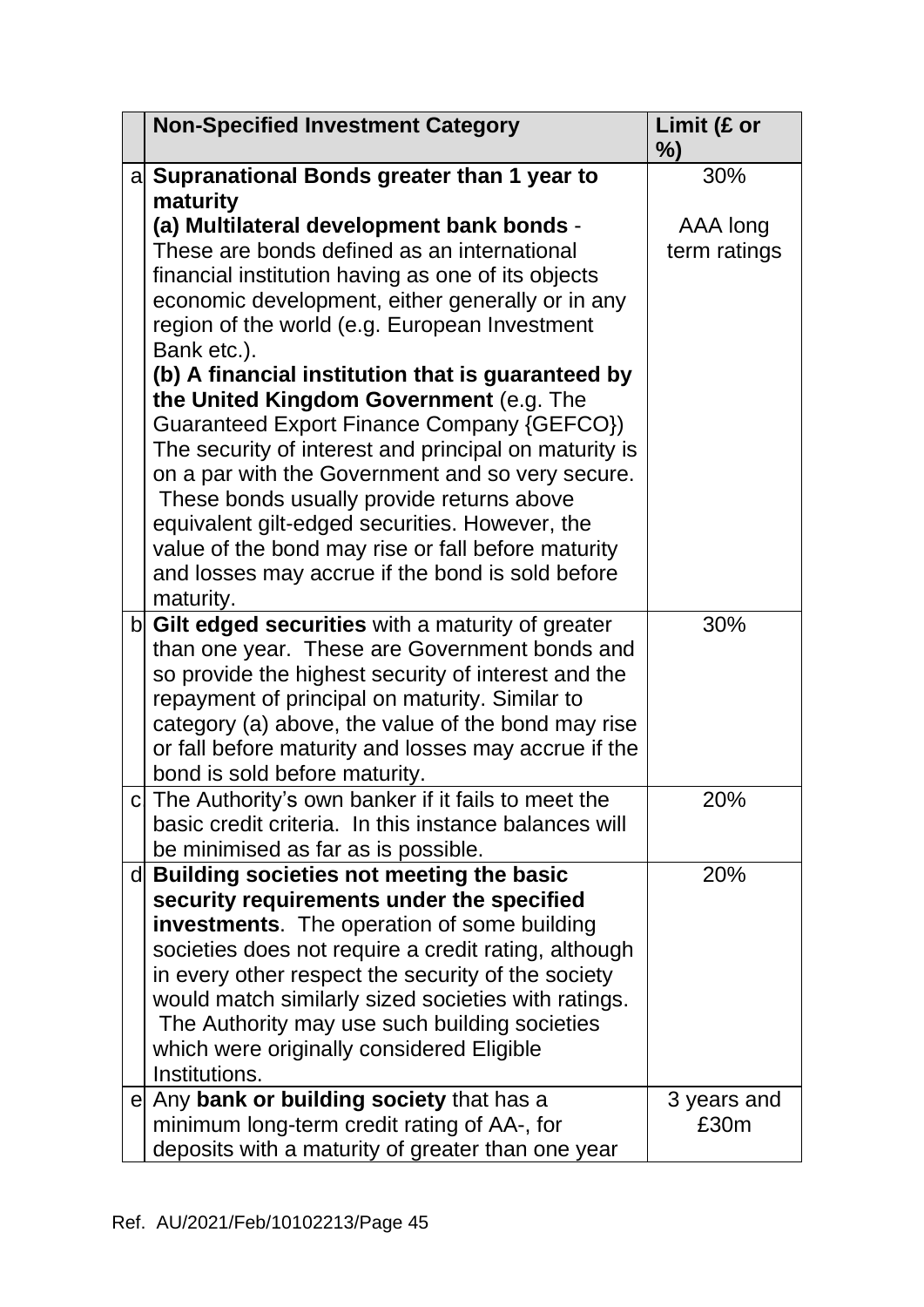**The Monitoring of Investment Counterparties** – The credit rating of counterparties will be monitored regularly. The Authority receives credit rating information (changes, rating watches and rating outlooks) from Link Asset Services as and when ratings change, and counterparties are checked promptly. On occasion ratings may be downgraded when an investment has already been made. The criteria used are such that a minor downgrading should not affect the full receipt of the principal and interest. Any counterparty failing to meet the criteria will be removed from the list immediately by the Treasurer, and if required new counterparties which meet the criteria will be added to the list.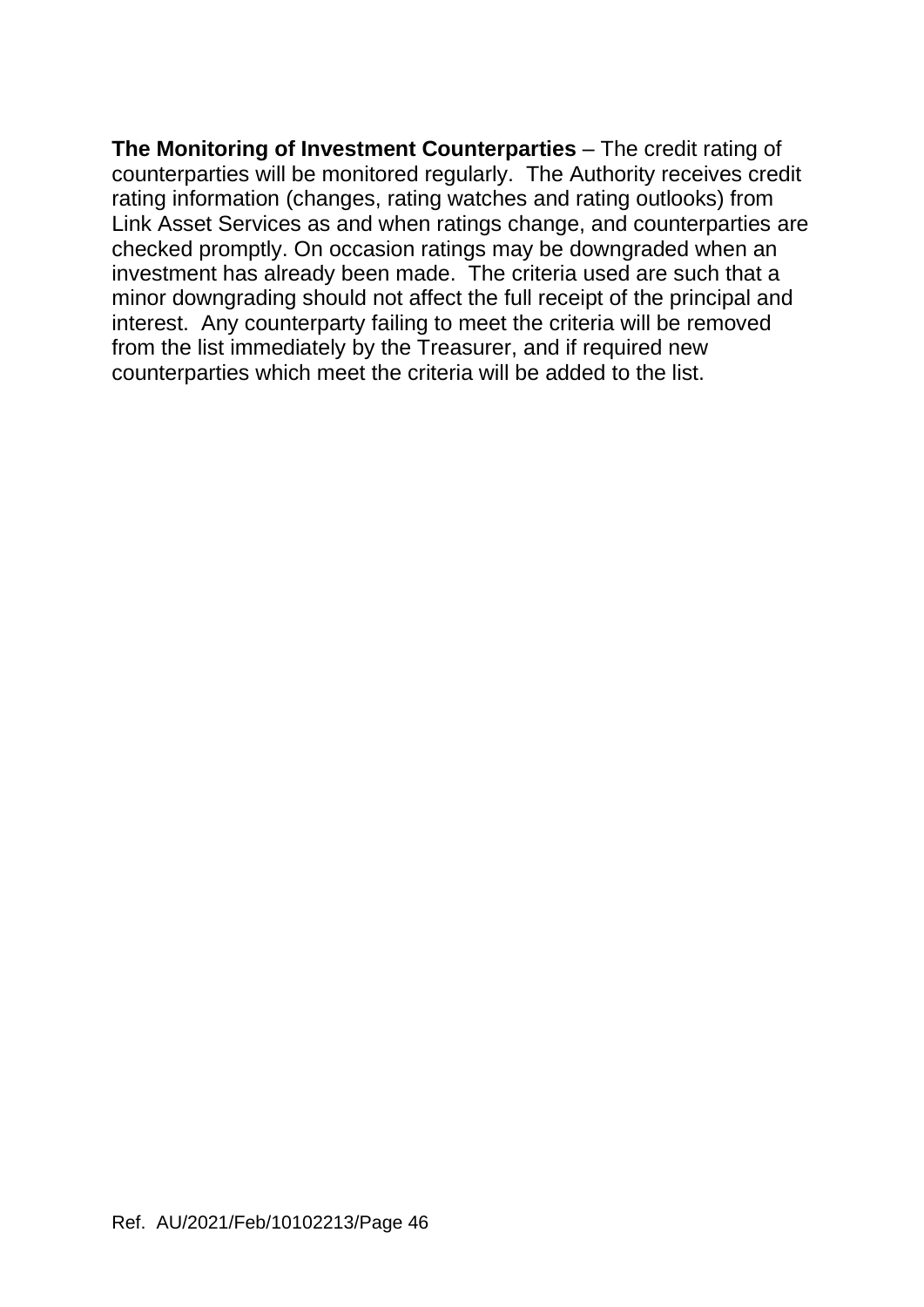# **PRUDENTIAL INDICATORS**

1. The actual capital expenditure that was incurred in 2019/20 and the estimates of capital expenditure to be incurred for the current and future years that are recommended for approval are:

| 2019/20       | 2020/21         | 2021/22         | 2022/23         | 2023/24         |
|---------------|-----------------|-----------------|-----------------|-----------------|
| £000          | £000            | £000            | £000            | £000            |
| <b>Actual</b> | <b>Estimate</b> | <b>Estimate</b> | <b>Estimate</b> | <b>Estimate</b> |
| 5,283         | 3,521           | 7,763           | 3.109           | 4,021           |

2. Estimates of the ratio of financing costs to net revenue stream for the current and future years, and the actual figures for 2018/19 are:

| 2019/20       | 2020/21         | 2021/22         | 2022/23         | 2023/24         |
|---------------|-----------------|-----------------|-----------------|-----------------|
| $\frac{0}{0}$ | $\%$            | ℅               | $\%$            | $\frac{0}{0}$   |
| <b>Actual</b> | <b>Estimate</b> | <b>Estimate</b> | <b>Estimate</b> | <b>Estimate</b> |
| 2.47          | 2.68            | 2.58            | 2.56            | 2.57            |

The estimates of financing costs include current commitments and the proposals in this budget report.

- 3. All borrowing forecasts contained within this report relate only to supported capital expenditure, which receives Government grant support. Consequently, the incremental impact of any borrowing arising from new capital investment decisions has been reflected within the overall budget projections, although the impact specifically on the level of precept cannot be quantified.
- 4. Estimates of the end of year capital financing requirement for the Authority for the current and future years and the actual financing requirements at 31 March 2019 are:

| 31/03/20      | 31/03/21        | 31/03/22        | 31/03/23        | 31/03/24        |
|---------------|-----------------|-----------------|-----------------|-----------------|
| £000          | £000            | £000            | £000            | £000            |
| <b>Actual</b> | <b>Estimate</b> | <b>Estimate</b> | <b>Estimate</b> | <b>Estimate</b> |
| 36,259        | 35,352          | 34,391          | 33,370          | 32,287          |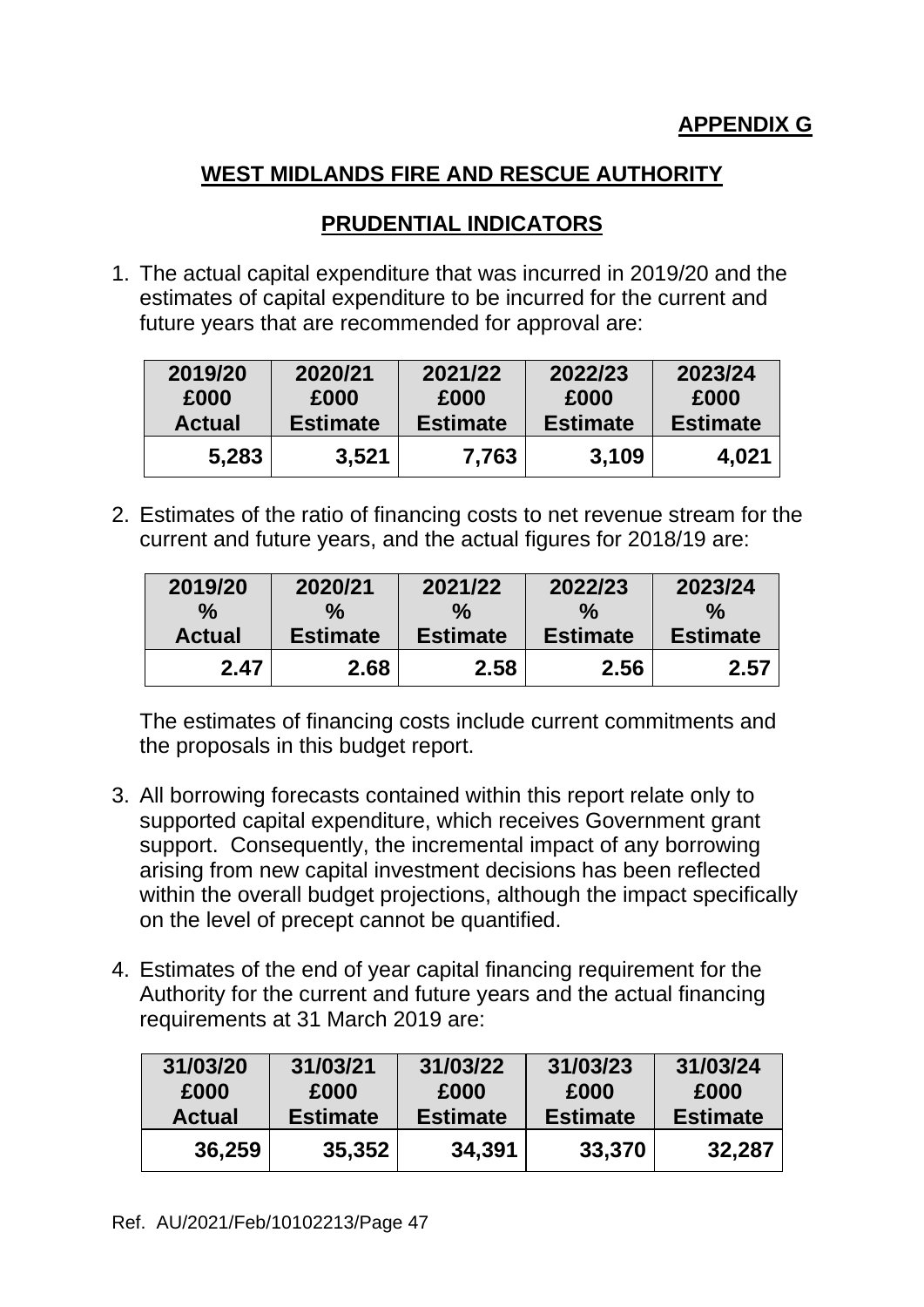- 5. The capital financing requirement measures the Authority's underlying need to borrow for a capital purpose. In accordance with best professional practice, West Midlands Fire & Rescue Authority does not associate borrowing with particular items or types of expenditure. The Authority relies upon Sandwell Metropolitan Borough Council to undertake its treasury management function, which has an integrated treasury management strategy and has adopted the CIPFA Code of Practice for Treasury Management in the Public Service. West Midlands Fire & Rescue Authority has, at any point in time, a number of cash flows both positive and negative and Sandwell Metropolitan Borough Council manages its treasury position in terms of its borrowings and investments in accordance with its approved treasury management strategy and practices. In day to day cash management, no distinction can be made between revenue cash and capital cash. External borrowing arises as a consequence of all the financial transactions of the Authority and not simply those arising from capital spending. In contrast, the capital financing requirement reflects the Authority's underlying need to borrow for a capital purpose.
- 6. CIPFA's Prudential Code for Capital Finance in Local Authorities includes the following as a key indicator of prudence.

"In order to ensure that over the medium term net borrowing will only be for a capital purpose, the local authority should ensure that net external borrowing does not, except in the short term, exceed the total of capital financing requirement in the preceding year plus the estimates of any additional capital financing requirement for the current and next two financial years."

The Authority had no difficulty meeting this requirement in 2018/19, nor are any difficulties envisaged for the current or future years. This view takes into account current commitments, existing plans, and the proposals in this budget report.

7. In respect of its external debt, it is recommended that the Authority approves the following authorised limits for its total external debt gross of investments for the next three financial years and agrees the continuation of the previously agreed limit for the current year since no change to this is necessary.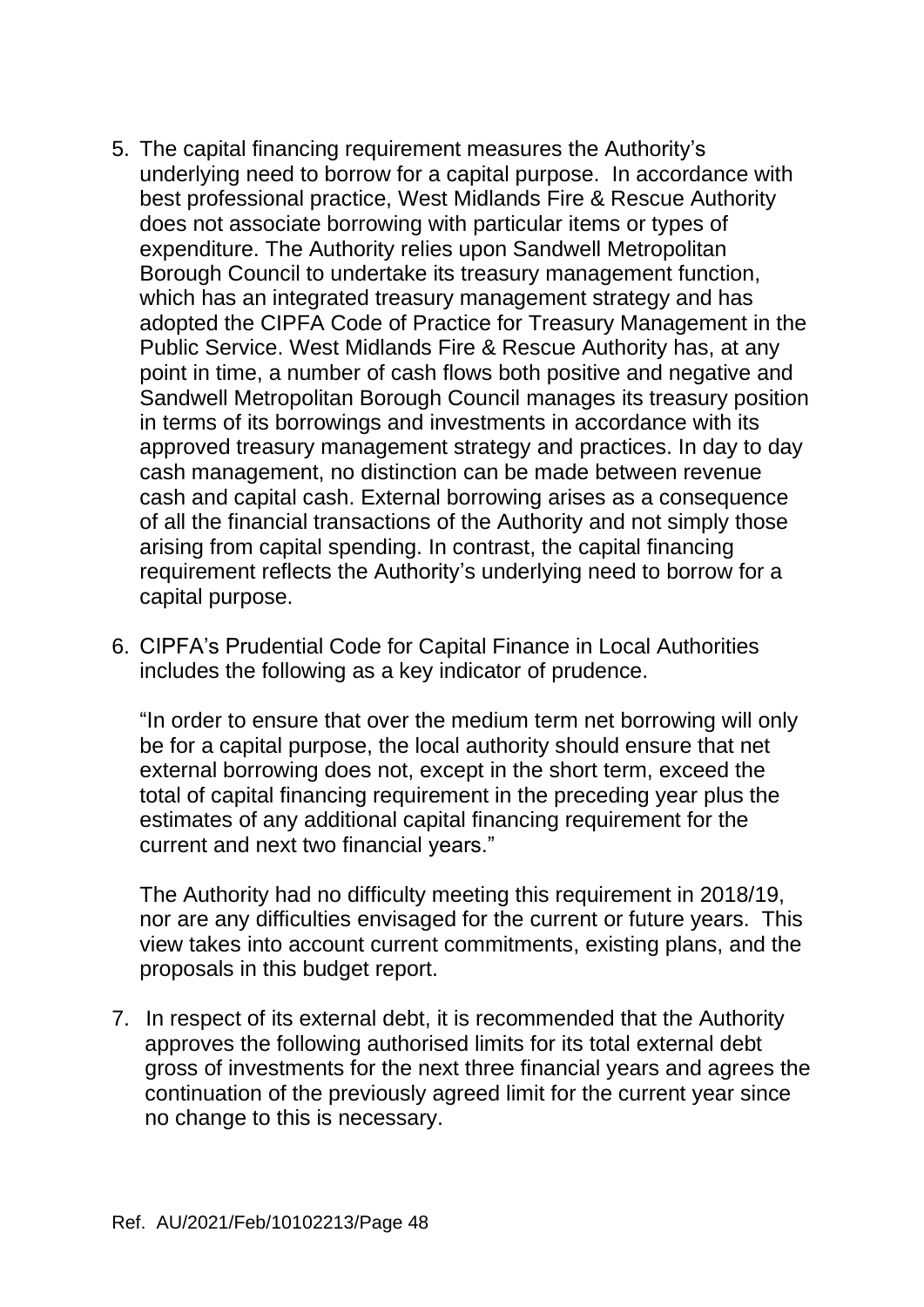| 2019/20 | 2020/21 | 2021/22 | 2022/23 | 2023/24 |
|---------|---------|---------|---------|---------|
| £000    | £000    | £000    | £000    | £000    |
| 44.000  | 43,000  | 42.000  | 41,000  | 39,000  |

- 8. These authorised limits are consistent with the Authority's current commitments, existing plans and the proposals in this budget report for capital expenditure and financing and with approved treasury management policy statement and practices. They are based on the estimate of most likely, prudent but not worst case scenario, with in addition sufficient headroom over and above this to allow for operational management, for example unusual cash movements. Risk analysis and risk management strategies have been taken into account; as have plans for capital expenditure, estimates of the capital financing requirement and estimates of cash flow requirements for all purposes.
- 9. The Authority is also asked to approve the following operational boundary for external debt for the same time period. The proposed operational boundary for external debt is based on the same estimates as the authorised limit but reflects directly the estimate of the most likely, prudent but not worst case scenario, without the additional headroom included within the authorised limit to allow for example for unusual cash movement, and equates to the maximum of external debt projected by this estimate. The operational boundary represents a key management tool for in year monitoring.

| 2019/20 | 2020/21 | 2021/22 | 2022/23 | 2023/24 |  |
|---------|---------|---------|---------|---------|--|
| £000    | £000    | £000    | £000    | £000    |  |
| 40,000  | 39,000  | 38,000  | 37,000  | 36,000  |  |

- 10. The Authority's actual borrowing at 31 March 2020 was £35.7m. It should be noted that actual long-term liabilities are not directly comparable to the authorised limit and operational boundary, since the actual long-term liabilities reflects the position at one point in time.
- 11. In taking its decisions on this budget report, the Authority is asked to note that the authorised limit determined for 2020/2021 (see paragraph 7 above) will be the statutory limit determined under section 3(1) of the Local Government Act 2003.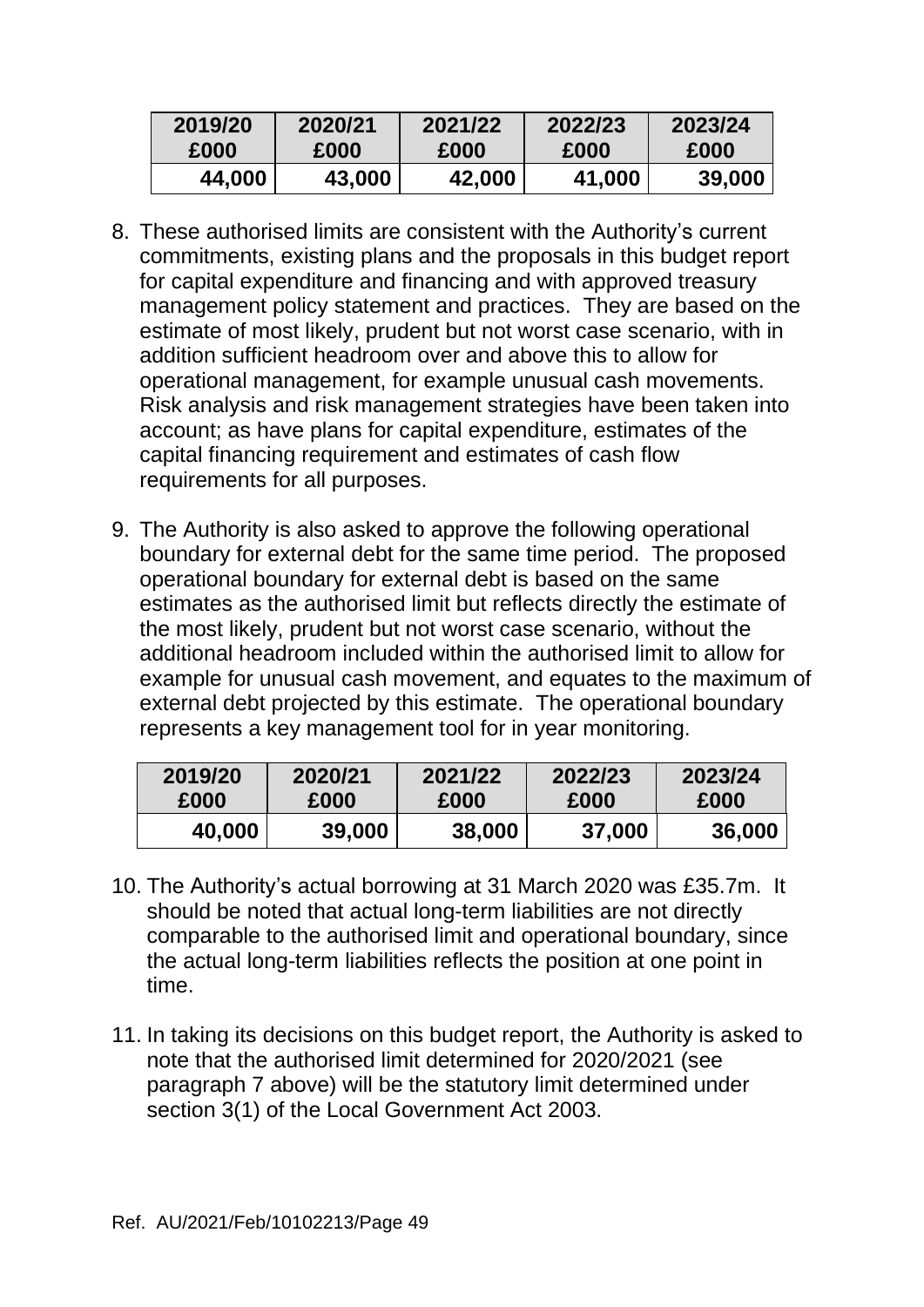## **NET EXPENDITURE BUDGET FORECAST 2022/2023 TO 2023/2024**

|                                             | <b>Budget</b><br>2022/23 | <b>Budget</b><br>2023/24 |
|---------------------------------------------|--------------------------|--------------------------|
| <b>Subjective Heading</b>                   | £000s                    | £000s                    |
| <b>Employees</b>                            | 94,000                   | 96,080                   |
| <b>Premises</b>                             | 6,218                    | 6,402                    |
| Transport                                   | 1,480                    | 1,543                    |
| <b>Supplies &amp; Services</b>              | 8,099                    | 8,099                    |
| <b>Capital Financing</b>                    | 5,777                    | 3,071                    |
| Income                                      | (10, 152)                | (9,902)                  |
| Appropriations                              | (3,218)                  | (505)                    |
| <b>NET EXPENDITURE</b>                      | 102,204                  | 104,788                  |
| <b>Available Funding</b>                    | 98,621                   | 97,023                   |
| <b>Annual (Deficit)</b>                     | (3, 583)                 | (7, 765)                 |
| <b>Service</b><br>Transformation/efficiency | 3,583                    | 7,765                    |
| <b>Surplus/(Deficit)</b>                    |                          |                          |

## **Note**

Budget forecast for 2022/23 and 2023/24 assume:

- A Council Tax increase of 2% in 2022/23 and 2023/24.
- Inflation assumptions as shown on Appendix H2.
- Continuation of Section 31 government grant to fund employer's firefighter pension contribution increase.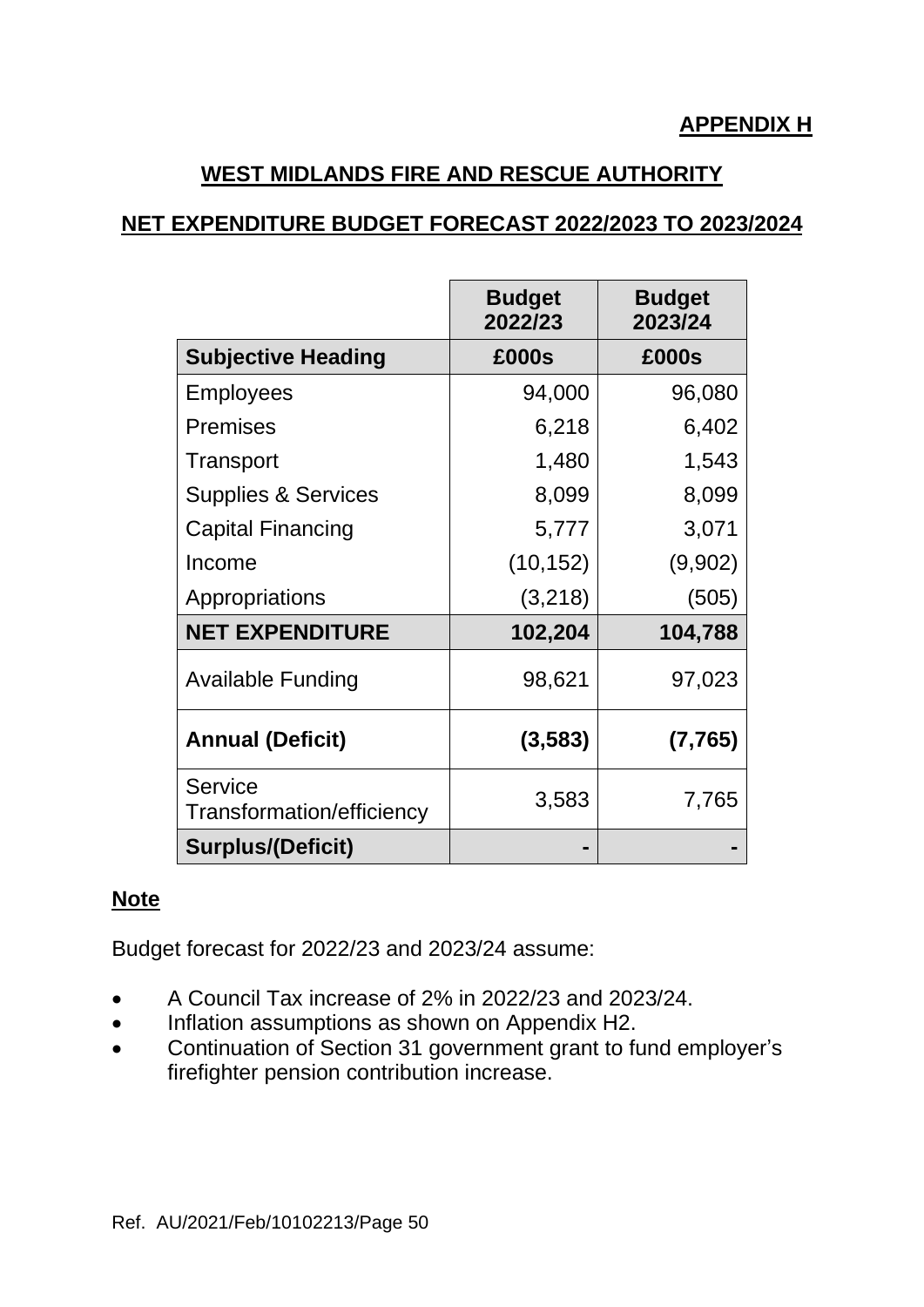### **INFLATION ASSUMPTIONS**

| Pay Awards:                     |                                  | $\%$                 |
|---------------------------------|----------------------------------|----------------------|
| - Uniformed Staff               | July 21<br>July 22<br>July 23    | $0.0*$<br>2.0<br>2.0 |
| - Non-Uniformed Staff           | April 21<br>April 22<br>April 23 | $0.0*$<br>2.0<br>2.0 |
| <b>General Prices:</b>          | April 21<br>April 22<br>April 23 | 2.0<br>2.0<br>2.0    |
| <b>Pensions Increase Order:</b> | April 21<br>April 22<br>April 23 | 0.5<br>2.0<br>2.0    |
| <b>Residential Rents:</b>       | April 21<br>April 22<br>April 23 | 2.0<br>2.0<br>2.0    |

\*Note: Excludes employees on lower wages (less than £24k annual, full time equivalent)

Ref. AU/2021/Feb/10102213/Page 51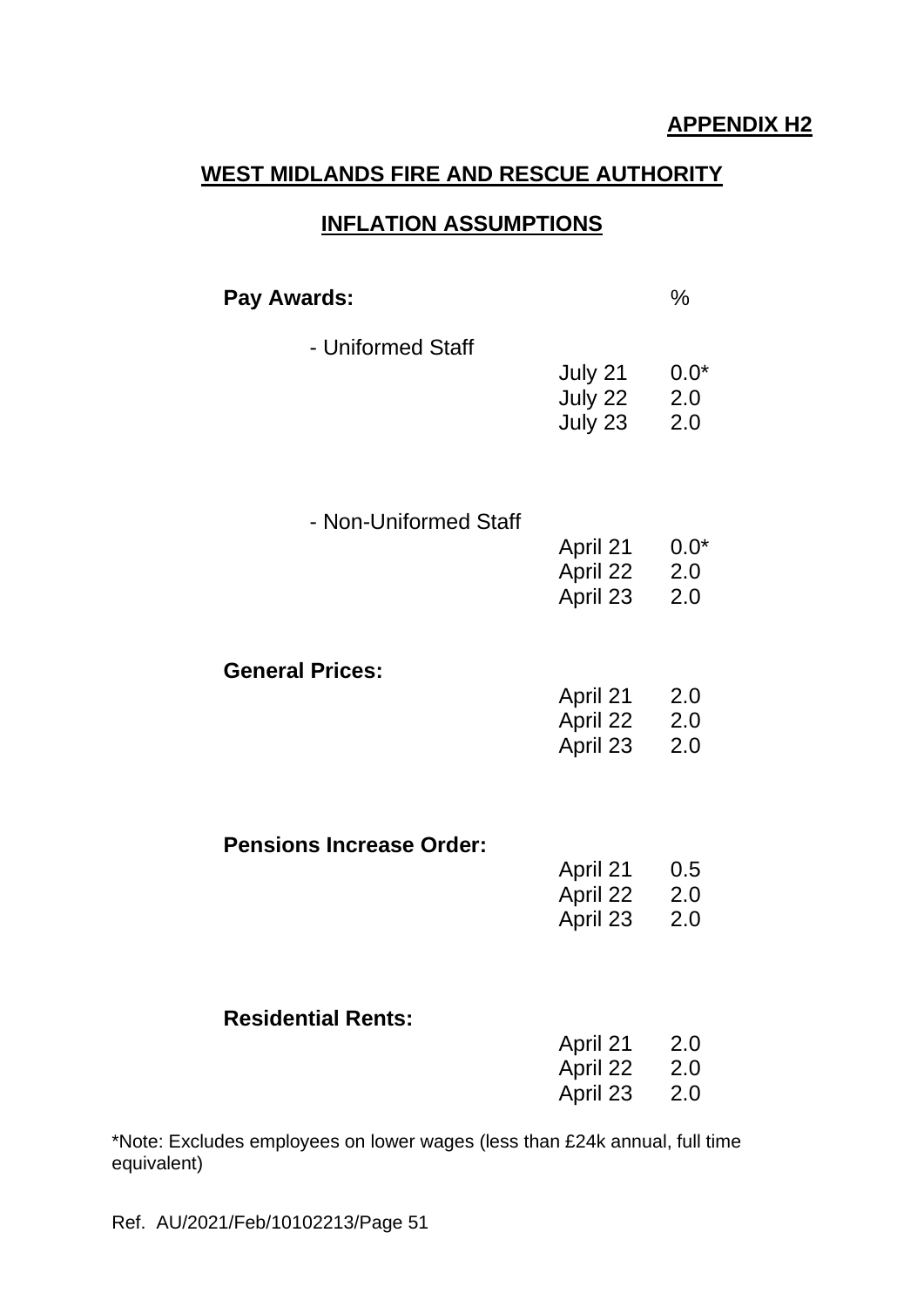### **APPENDIX H3**

## **WEST MIDLANDS FIRE AND RESCUE AUTHORITY**

### **SENSITIVITY ANALYSIS**

The approximate annual impact of a 1% variation in some of the key assumptions underpinning the budget projections is shown below:

### **Expenditure**

| Uniformed pay awards                               |       | £735k (£550k part year) |
|----------------------------------------------------|-------|-------------------------|
| <b>Employers Firefighters Pension Contribution</b> | £450k |                         |
| Interest payable                                   | £320k |                         |
| Non-uniformed pay award                            | £155k |                         |
| <b>General inflation</b>                           | £83k  |                         |
| Energy costs                                       | £11k  |                         |
| Fuel                                               | £5k   |                         |
| <b>Income</b>                                      |       |                         |
| Core Funding                                       | £530k |                         |
| <b>Council Tax</b>                                 | £450k |                         |
| Interest receivable                                | £435k |                         |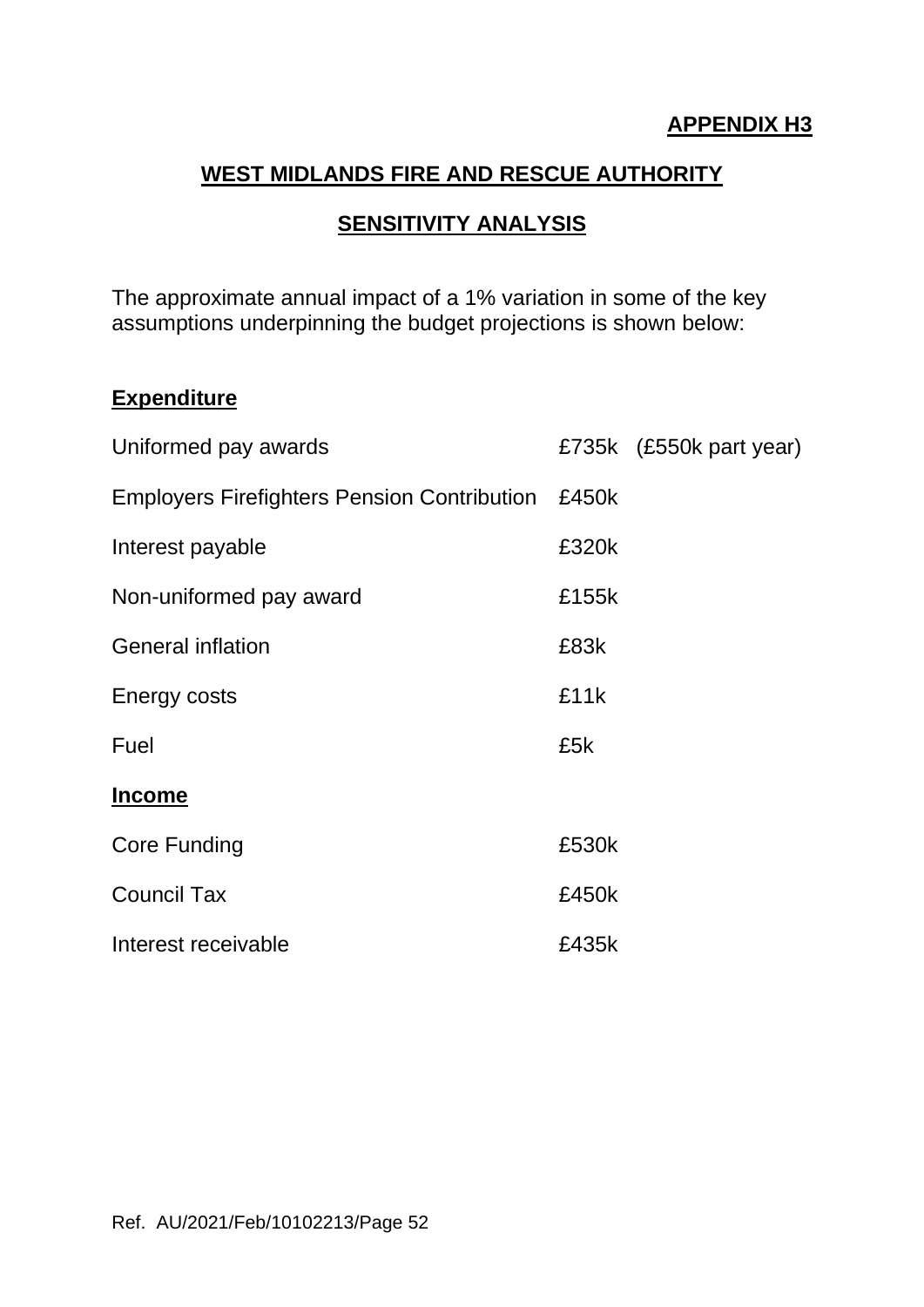# **SCENARIO ANALYSIS**

2019/20 was the final year of the four-year settlement. In the Secretary of State for MHCLG provisional settlement announcement in December 2020 for 2021/22, there was no indication of further funding levels beyond 2021/22. In planning for 2022/23 onwards, a year-on-year reduction of 5% has been indicated in 2022/23 and 2023/24 to the core funding. However, it is recognised funding reductions may be at a higher level than this and so the impact of a further 1% reduction to the core funding is shown below the following Tables.

### **Core Funding Reductions**

| Financial |                     | $\%$             | £                |
|-----------|---------------------|------------------|------------------|
| Year      | <b>Core Funding</b> | <b>Reduction</b> | <b>Reduction</b> |
| 2015/16   | 61,943,000          |                  |                  |
| 2016/17   | 58,665,000          | $-5.3%$          | $-3,278,000$     |
| 2017/18   | 54,703,000          | $-6.8%$          | $-3,962,000$     |
| 2018/19   | 53,030,000          | $-3.1%$          | $-1,673,000$     |
| 2019/20   | 52,048,000          | $-1.9%$          | -982,000         |
| 2020/21   | 52,896,000          | $+1.6%$          | +848,000         |
| 2021/22   | 53,002,000          | $+0.2%$          | $-1,058,000$     |
| 2022/23   | 50,352,000          | $-5.0%$          | $-2,650,000$     |
| 2023/24   | 47,834,000          | $-5.0%$          | $-2,518,000$     |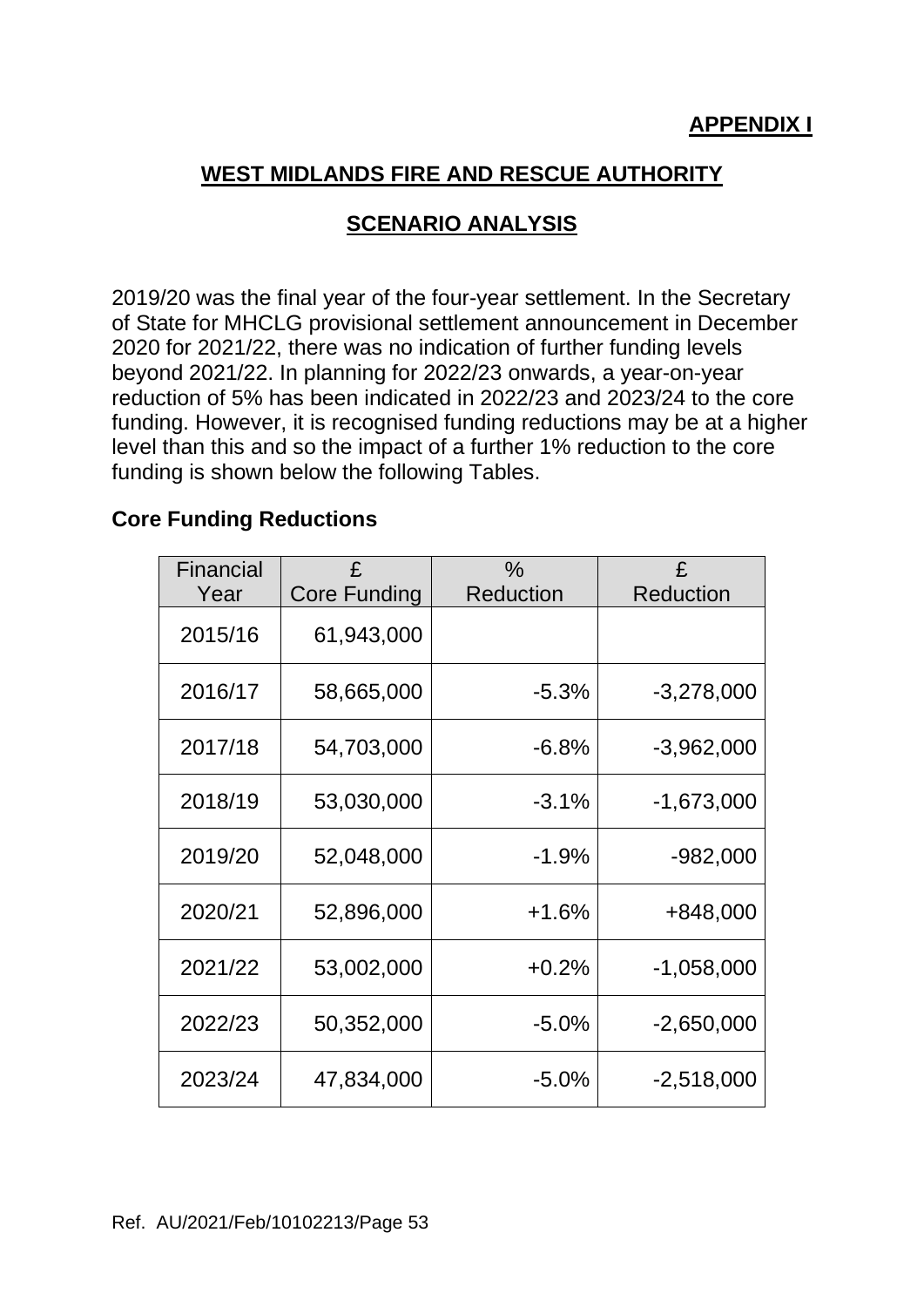# **Core Funding Reduction of 2% in 2022/23 and 2023/24**

| Financial<br>Year | £<br><b>Core Funding</b> | $\frac{0}{0}$<br><b>Reduction</b> | <b>Reduction</b> |
|-------------------|--------------------------|-----------------------------------|------------------|
| 2021/22           | 53,002,000               |                                   |                  |
| 2022/23           | 51,942,000               | $-2.0%$                           | $-1,060,000$     |
| 2023/24           | 50,903,000               | $-2.0%$                           | $-1,039,000$     |

## **Core Funding Reduction of 10% in 2022/23 and 2023/24**

| Financial |                     | $\%$             |                  |
|-----------|---------------------|------------------|------------------|
| Year      | <b>Core Funding</b> | <b>Reduction</b> | <b>Reduction</b> |
| 2021/22   | 53,002,000          |                  |                  |
| 2022/23   | 47,702,000          | $-10.0%$         | $-5,300,000$     |
| 2023/24   | 42,932,000          | $-10.0%$         | $-4,770,000$     |

# **A 1% movement in core funding equates to approximately £530k.**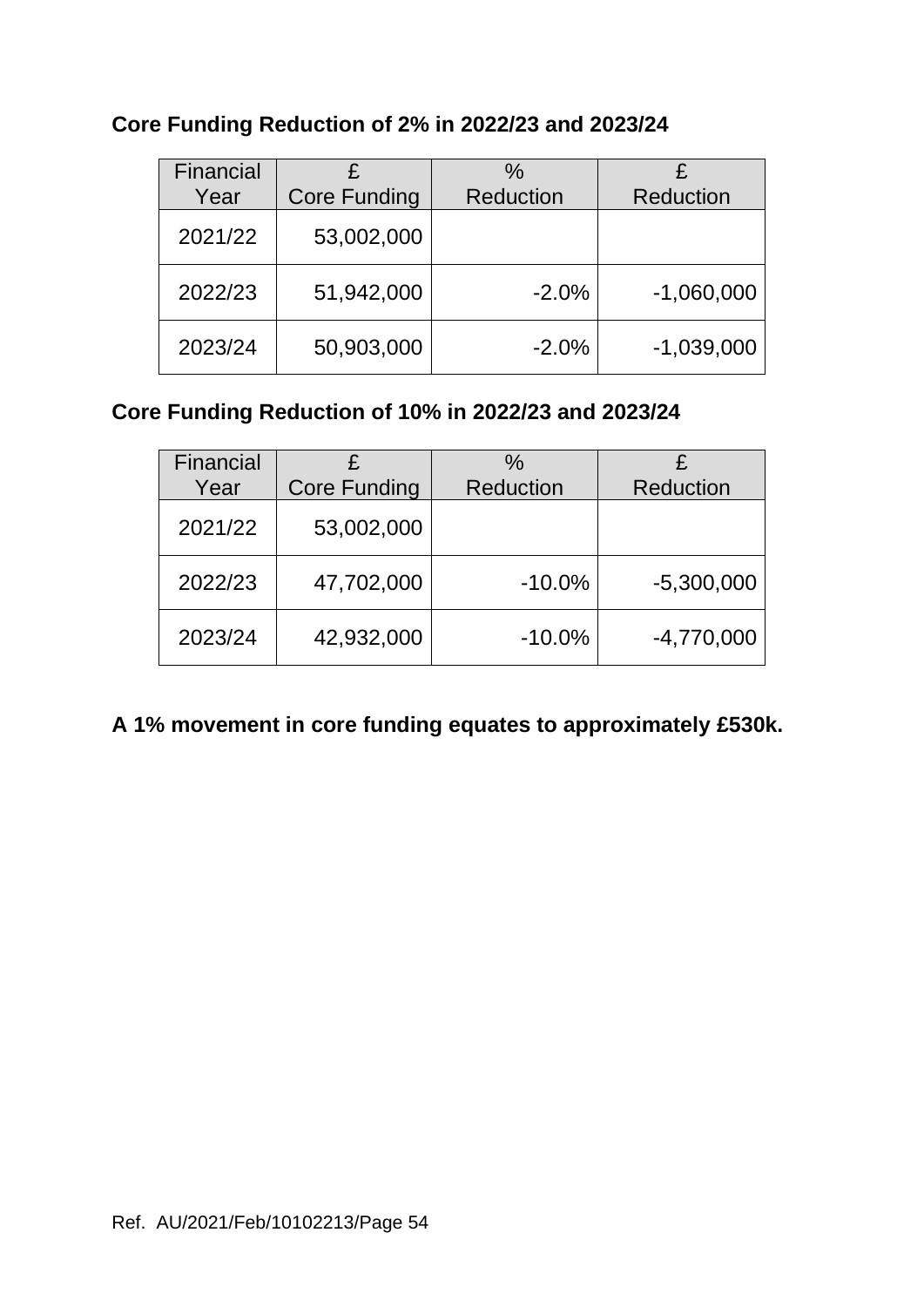# **APPENDIX J**

# **WEST MIDLANDS FIRE AND RESCUE AUTHORITY**

# **RESERVES STRATEGY**

|                                             | 31/03/20<br>£000s | 31/03/21<br>£000s | 31/03/22<br>£000s | 31/03/23<br>£000s | 31/03/24<br>£000s | 31/03/25<br>£000s |
|---------------------------------------------|-------------------|-------------------|-------------------|-------------------|-------------------|-------------------|
| <b>Capital</b>                              |                   |                   |                   |                   |                   |                   |
| Forecast Capital Program Shortfall          | 13,879            | 11,797            | 3,084             | 160               | $\Omega$          | $\Omega$          |
| Fire Station Improvements/Investments       | 765               | 0                 | 0                 | 0                 | 0                 | 0                 |
| Occupational Health Relocation              | 76                | 0                 | 0                 | 0                 | 0                 | 0                 |
| <b>Insurance</b>                            |                   |                   |                   |                   |                   |                   |
| Insurance Reserve                           | 6,943             | 6,943             | 6,943             | 6,943             | 6,943             | 6,943             |
| <b>Strategy &amp; Organisational Intel.</b> |                   |                   |                   |                   |                   |                   |
| Project Management/Support                  | 107               | 0                 | 0                 | 0                 | 0                 | 0                 |
| Organisational Intel.                       | 73                | 37                | 0                 | 0                 | $\Omega$          | 0                 |
| <b>New Risks</b>                            | 41                | 40                | 0                 | 0                 | 0                 | 0                 |
| <b>Communications</b>                       |                   |                   |                   |                   |                   |                   |
| <b>Community Engagement</b>                 | 147               | 43                | $\pmb{0}$         | $\mathbf 0$       | 0                 | $\pmb{0}$         |
| <b>Comms/Media Events</b>                   | $\overline{7}$    | 6                 | 0                 | 0                 | 0                 | 0                 |
| <b>Finance &amp; Resources</b>              |                   |                   |                   |                   |                   |                   |
| <b>Property Maintenance</b>                 | 880               | 723               | 481               | 271               | $\Omega$          | $\mathbf 0$       |
| Procurement of Operational Equip            | 66                | 0                 | 0                 | 0                 | 0                 | 0                 |
| Loss of Use Recovery                        | 66                | 8                 | 0                 | 0                 | $\Omega$          | 0                 |
| Project Management/Support                  | 14                | 0                 | 0                 | 0                 | $\Omega$          | 0                 |
| <b>Digital &amp; Data</b>                   |                   |                   |                   |                   |                   |                   |
| Enterprise Resource Planning (ERP)          | 1,903             | 1,400             | $\Omega$          | 0                 | $\Omega$          | 0                 |
| <b>ESMCP</b>                                | 1,321             | 1,110             | 650               | 0                 | 0                 | 0                 |
| Other IT Equipment & System Upgrades        | 354               | 193               | 0                 | 0                 | 0                 | 0                 |
| Incident Reporting System (IRS)             | 200               | 150               | 0                 | 0                 | $\Omega$          | 0                 |
| Staffing                                    | 152               | 58                | 0                 | 0                 | 0                 | 0                 |
| Office 365                                  | 140               | 100               | 0                 | 0                 | $\Omega$          | 0                 |
| Enabling Future Technology (EFT)            | 124               | $\mathbf 0$       | $\mathbf 0$       | 0                 | $\Omega$          | 0                 |
| <b>People Support Services</b>              |                   |                   |                   |                   |                   |                   |
| <b>Safeguarding Arrangements</b>            | 56                | $\mathbf 0$       | $\mathbf 0$       | 0                 | $\Omega$          | 0                 |
| Training, Health & Wellbeing                |                   |                   |                   |                   |                   |                   |
| <b>Staff Training &amp; Development</b>     | 125               | 40                | $\mathbf 0$       | 0                 | 0                 | $\mathbf 0$       |
| Health & Wellbeing                          | 101               | 9                 | 0                 | 0                 | 0                 | 0                 |
| <b>Training Equipment/Facilities</b>        | 15                | 0                 | 0                 | 0                 | 0                 | 0                 |